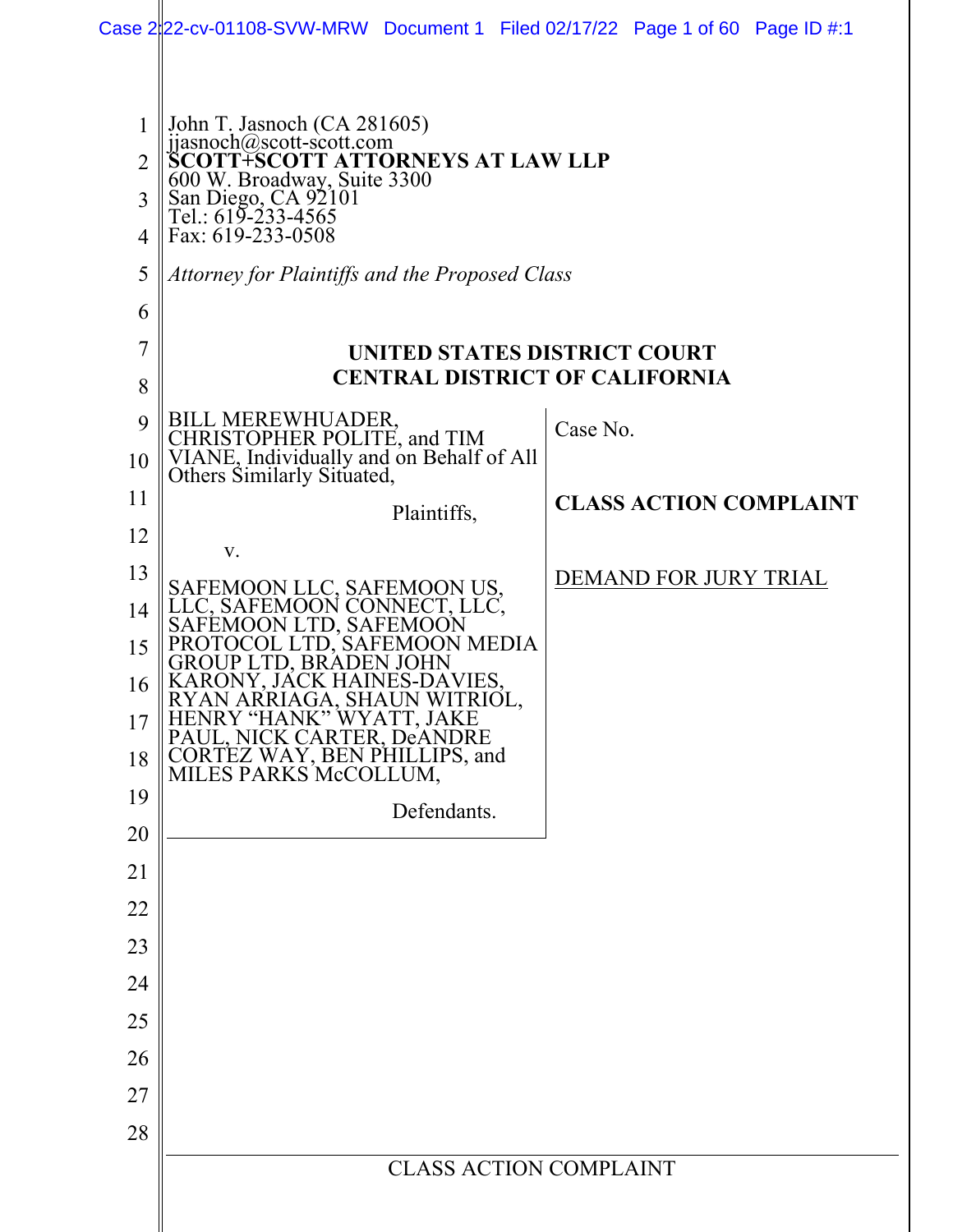1 2 3 4 5 6 7 8  $\mathbf Q$ 10 11 12 13 Plaintiffs Bill Merewhuader, Christopher Polite, and Tim Viane ("Plaintiffs"), individually and on behalf of all others similarly situated, bring this Class Action Complaint ("Complaint") against Defendants SafeMoon LLC, SafeMoon US, LLC, SafeMoon Connect, LLC, SafeMoon LTD, SafeMoon Protocol LTD, and SafeMoon Media Group LTD (collectively "SafeMoon" or the "Company"), Jake Paul, Nick Carter, DeAndre Cortez Way, Ben Phillips, and Miles Parks McCollum (the "Promoter Defendants") and Individual Defendants Shaun Witriol, Ryan Arriaga, the Company's Chief Operating Officer, Jack Haines-Davies, the Company's Chief Technology Officer, Henry "Hank" Wyatt, and the Company's Chief Executive Officer, Braden John Karony (together with the Promotor Defendants and SafeMoon, the "Defendants"). The following allegations are based upon personal knowledge as to Plaintiffs' own facts, upon investigation by Plaintiffs' counsel, and upon information and belief where facts are solely in possession of Defendants.

14

## **NATURE OF THE CASE**

15 16 17 1. Plaintiffs bring this action on behalf of all investors who purchased SafeMoon tokens ("SAFEMOON Tokens") between March 8, 2021 and the time of filing this Complaint, and were damaged thereby.

18 19 20 21 22 23 24 25 2. This case arises from a scheme among various individuals in the cryptocurrency sector to misleadingly promote and sell the digital asset associated with SafeMoon (the SAFEMOON Tokens) to unsuspecting investors. The Company's executives, collaborating with several celebrity promotors, (a) made false or misleading statements to investors about SafeMoon through social media advertisements and other promotional activities, and (b) disguised their control over SafeMoon and a significant percent of the SAFEMOON Tokens that were available for public trading during the Class Period (the "Float").

26 27 28 3. In furtherance of this scheme, Defendants touted the technological innovation of the Company's token and related cryptocurrency wallet, as well as the ability for investors to make significant returns due to the favorable "tokenomics"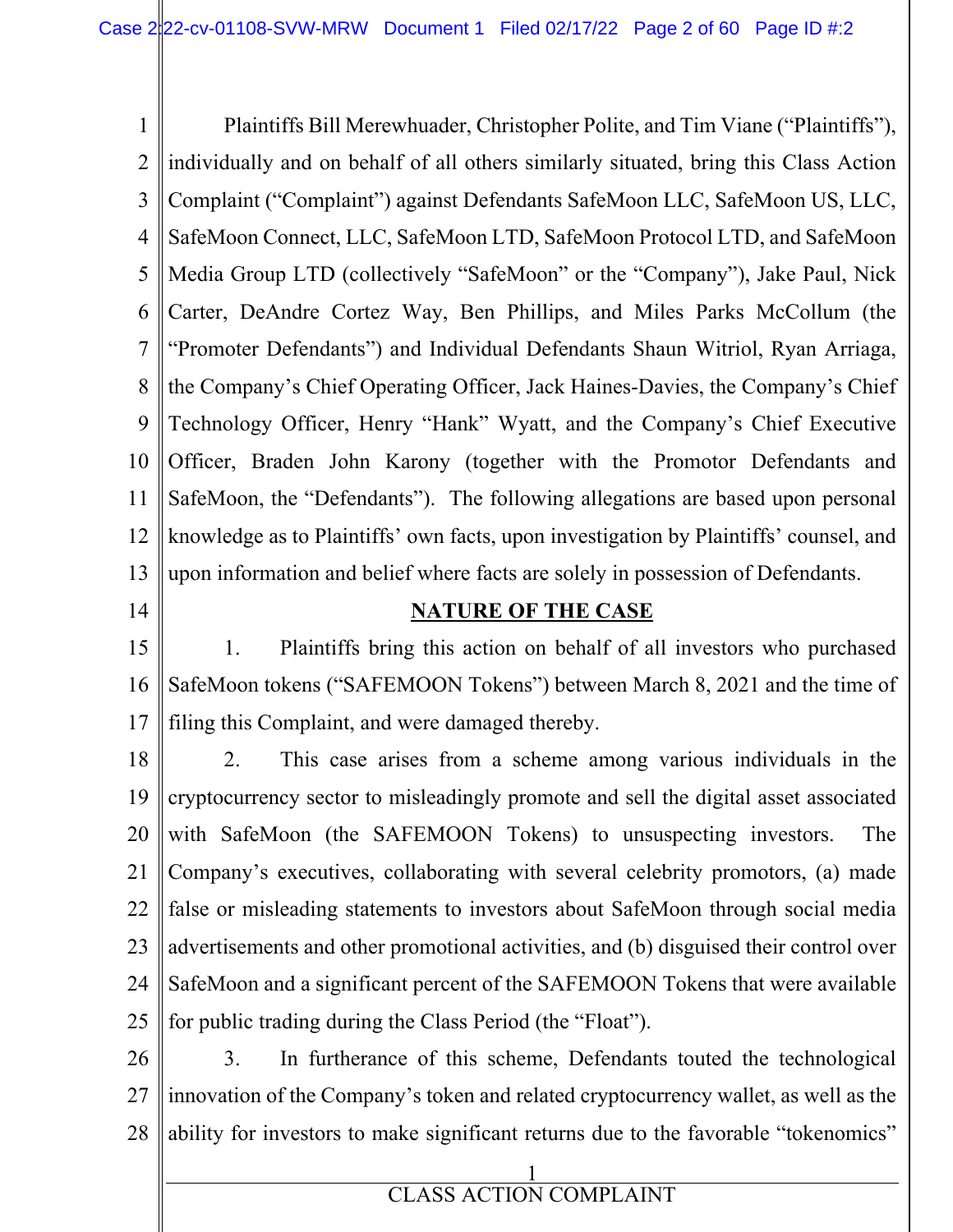1 2 of the SAFEMOON Tokens. In truth, Defendants marketed the SAFEMOON Tokens to investors so that they could sell their portion of the Float for a profit.

3 4 5 6 7 8 4. Defendants' strategy was a success. The misleading promotions and celebrity endorsements were able to artificially increase the interest in and price of the SAFEMOON Tokens during the Class Period, causing investors to purchase these losing investments at inflated prices. Meanwhile, the Company's executives, Karony and Haines-Davies, conspired with the Promoter Defendants to sell their SAFEMOON Tokens to investors for a profit.

9 10 11 5. Plaintiffs bring this class action on behalf of themselves and an objectively identifiable class consisting of all investors who purchased SafeMoon's SAFEMOON Tokens between March 8, 2021 and the time of filing this Complaint.

# **PARTIES**

# *Plaintiffs*

14 15 16 6. Plaintiff Bill Merewhuader is a resident and citizen of California, living in Lancaster, California. Plaintiff Merewhuader purchased SAFEMOON Tokens and suffered investment losses as a result of Defendants' conduct.

17 18 19 7. Plaintiff Christopher Polite is a resident and citizen of California, living in Long Beach, California. Plaintiff Polite purchased SAFEMOON Tokens and suffered investment losses as a result of Defendants' conduct.

20 21 22 8. Plaintiff Tim Viane is a resident and citizen of Illinois, living in Des Plaines, Illinois. Plaintiff Viane purchased SAFEMOON Tokens and suffered investment losses as a result of Defendants' conduct.

23

12

13

# *Defendants*

24 25 9. Defendant SafeMoon LLC is a privately held company with its headquarters located at 364 N 500 E, Provo, UT 84606.

26 27 10. Defendant SafeMoon US, LLC is a privately held company with its headquarters located at 1022 W 2200 N. Pleasant Grove, UT 84062.

28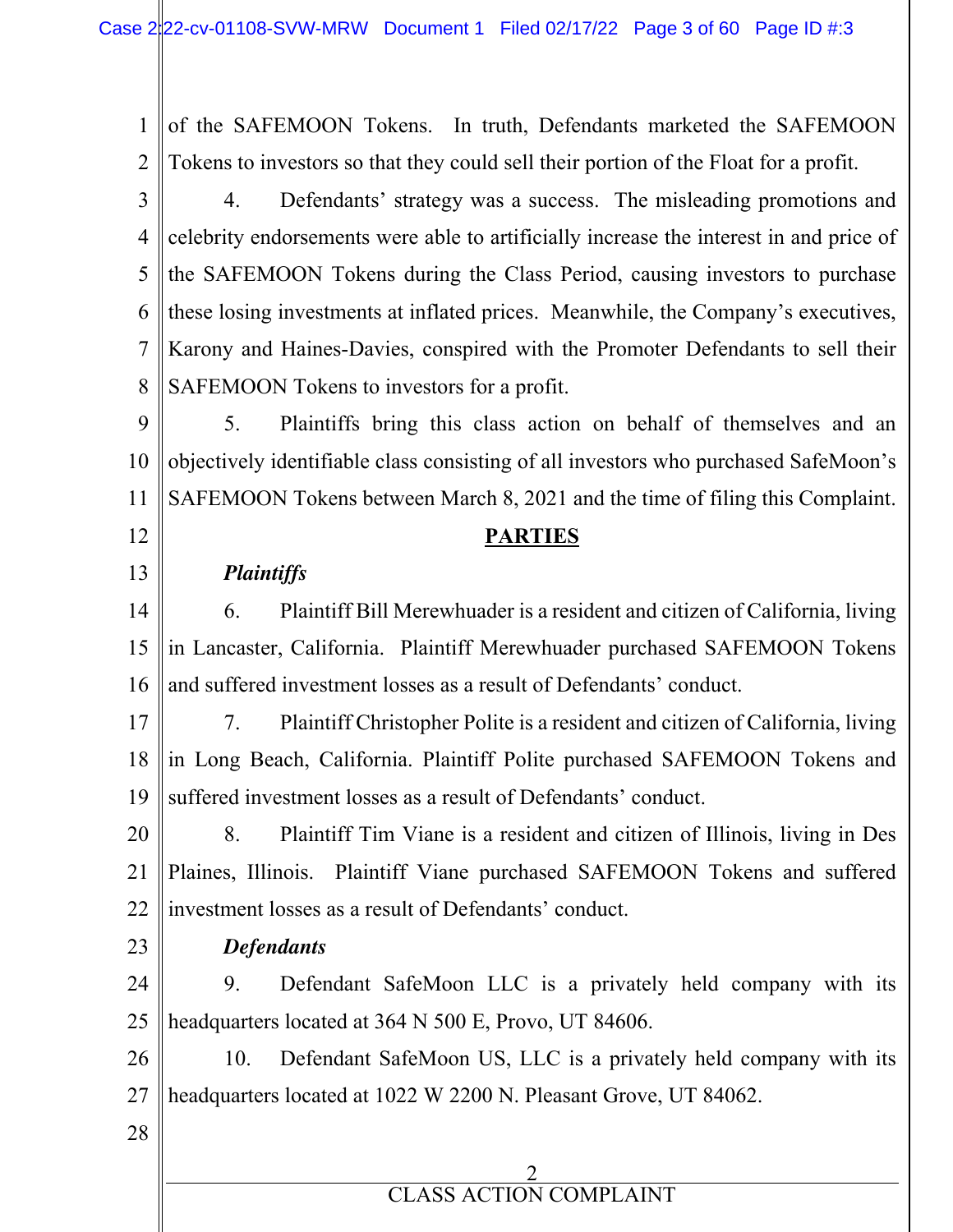1 2 11. Defendant SafeMoon Connect, LLC is a privately held company with its headquarters located at 1022 W 2200 N. Pleasant Grove, UT 84062.

3 4 5 12. Defendant SafeMoon LTD is a privately held company that was incorporated on April 8, 2021, with its headquarters located at 20-22, Wenlock Road, London, England, N1 7GU.<sup>1</sup>

6

7 8 13. Defendant SafeMoon Protocol LTD is a privately held company, that was incorporated on April 8, 2021 with its headquarters located at 20-22, Wenlock Road, London, England, N1 7GU.

9 10 11 14. Defendant SafeMoon Media Group LTD is a privately held company, that was incorporated on June 28, 2021, with its headquarters located at The Terrace 5th Floor, 76 Wardour Street, London, United Kingdom, W1F 0UR.

12 13 14 15 16 15. Defendant Braden John Karony ("Karony") is a resident and citizen of Utah, living in Provo, Utah. Karony is the founder/creator of SafeMoon and serves as the Company's CEO, and he exercised control over SafeMoon and directed and/or authorized, directly or indirectly, the sale and/or solicitations of SAFEMOON Tokens to the public.

17

18

3 19 20 21 22 23 24 25 26 27 28 1 The only listed director and shareholder for the SafeMoon entities in the United Kingdom is an Italian national, Castiliano Foini. Publicly available information about Foini and the UK entities is limited. However, a search of the UK's government's company information website indicates that a now-dissolved privately held company, Target Company Development Ltd (Company # 12420163), was located at the same address as the SafeMoon UK entities. Notably, that company's only director and shareholder was Braden John Karony's mother, Jennifer Diane Karony ("Mrs. Karony). Similarly, according to bankruptcy filings submitted by Mrs. Karony and her husband (Karony's father, Bradford J. Karony) in 2013, the Karony family home is listed as 364 N. 500 East Provo, UT 84606. *See* Summary of Schedules – Amended, Schedule C – Property Claimed, Karony, 13- 13777-BFK (E.D. Va. Oct. 8, 2012). This is the same address for the SafeMoon LLC entity. Upon information and belief, Karony, with the aid of his parents, set up the Company's corporate structure in a purposefully complex manner to hide the ownership interests in the various SafeMoon entities in the U.S. and UK.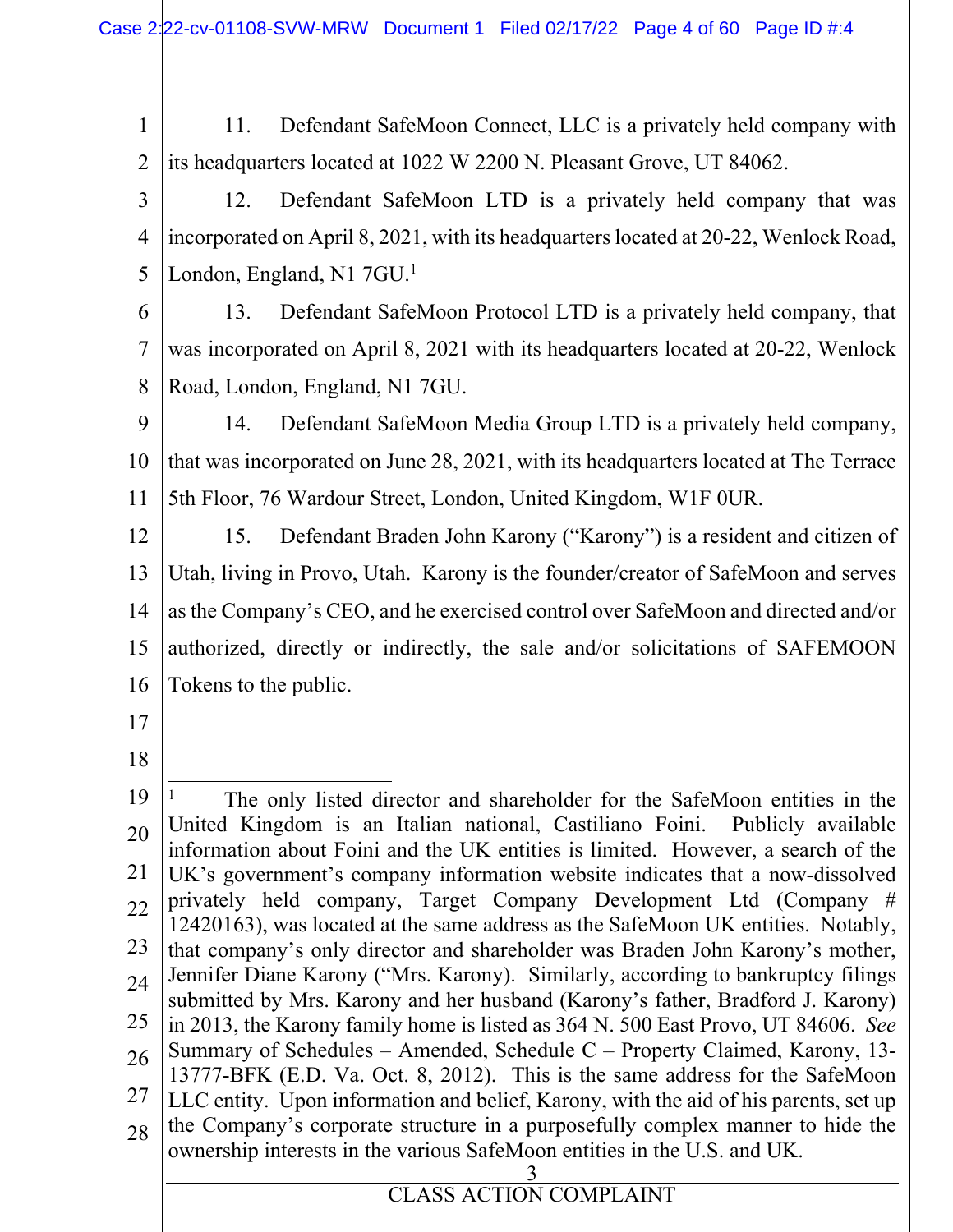1 2 3 16. Defendant Jack Haines-Davies ("Haines-Davies") is a resident and citizen of the United Kingdom, living in London, England. Haines-Davies serves as the Company's Chief Operating Officer ("COO").

4

5 6 17. Defendant Ryan Arriaga ("Arriaga") is a resident and citizen of California, living in Elk Grove, California. Arriaga has served as the Company Global Head of Products since July 2021.

7 8 9 18. Defendant Shaun Witriol ("Witriol") is a resident and citizen of California, living in San Diego, California. Witriol served as a representative for the Company.

10 11 12 13 19. Defendant Henry ("Hank") Wyatt ("Wyatt") is a resident and citizen of Pennsylvania, living in Shippensburg, Pennsylvania. Wyatt served as the Company's Chief Technology Officer and Vice President of Research and Development.

14 15 20. Defendants Karony, Haines-Davies, Arriaga, and Witriol, and Wyatt are collectively referred to as the "Executive Defendants."

16 17 18 21. Defendant Jake Paul ("Paul") is a resident and citizen of California, living in Calabasas, California. Paul acted as a promotor for the Company and the SAFEMOON Tokens.

19 20 21 22. Defendant Nick Carter ("Carter") is a resident and citizen of Nevada, living in Las Vegas, Nevada. Carter acted as a promotor for the Company and the SAFEMOON Tokens.

22 23 24 23. Defendant DeAndre "Souja Boy" Cortez Way ("Way") is a resident and citizen of California, living in Bell Canyon, California. Way acted as a promotor for SafeMoon and the SAFEMOON Tokens.

25 26 27 24. Defendant Ben Phillips ("Phillips") is a resident and citizen of the United Kingdom, living in Wales, United Kingdom. Phillips acted as a promotor for the Company and the SAFEMOON Tokens.

28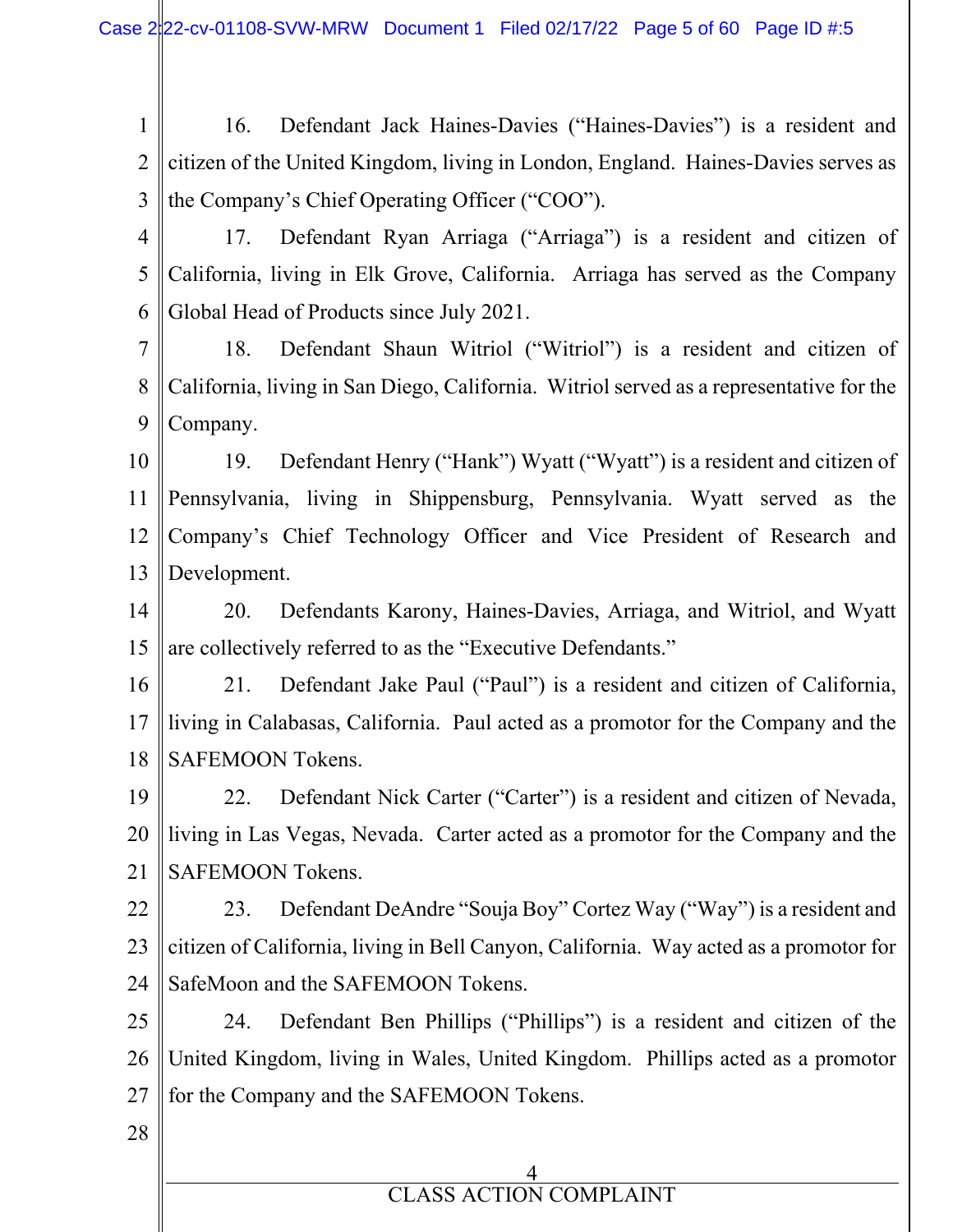1 2 3 25. Defendant Miles "Lil Yachty" Parks McCollum ("McCollum") is a resident and citizen of Georgia, living in Smyrna, Georgia. McCollum acted as a promotor for the Company and the SAFEMOON Tokens.

4 5 26. Defendants Paul, Carter, Way, Phillips, and McCollum are collectively referred to as the "Promotor Defendants."

6

# **JURISDICTION AND VENUE**

7 8  $\mathbf Q$ 10 11 12 27. This Court has subject matter jurisdiction over this action pursuant to 28 U.S.C. §1332 because: (1) there are 100 or more (named or unnamed) class members; (2) there is an aggregate amount in controversy exceeding \$5,000,000, exclusive of interest or costs; and (3) there is minimal diversity because at least one Plaintiff and Defendant are citizens of different states. This Court has supplemental jurisdiction over the state law claims pursuant to 28 U.S.C. §1367.

13 14 15 16 17 18 28. This Court may exercise jurisdiction over Defendants because they have continuous and systematic contacts with this District, do substantial business in this State and within this District, and engage in unlawful practices in this District as described in this Complaint, so as to subject themselves to personal jurisdiction in this District, thus rendering the exercise of jurisdiction by this Court proper and necessary.

19 20 21 22 29. Venue is proper in this judicial District pursuant to 28 U.S.C. §1391(b) because certain Defendants live and/or conduct business in this District, therefore, a substantial part of the events or omissions giving rise to the claims alleged herein occurred in this District.

23

24

# **FACTUAL ALLEGATIONS**

# **SafeMoon Background**

25 26 27 28 30. The SAFEMOON Token is a speculative digital token created in March 2021 by a group of cryptocurrency developers and investors, including, but not limited to, the Executive Defendants. In particular, the SAFEMOON Tokens are blockchain-based digital assets known as "BEP-20 tokens" that are created using the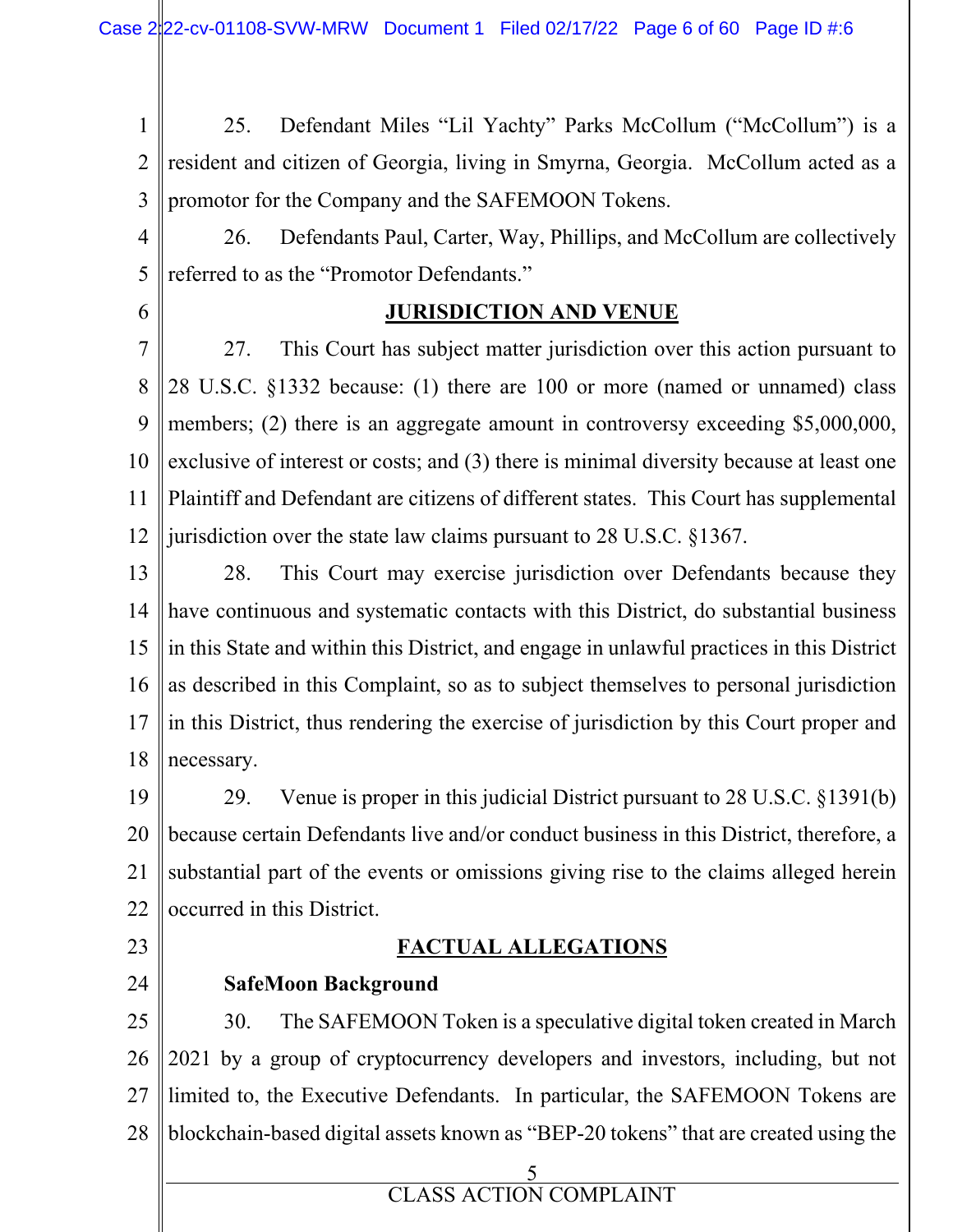1 2 Binance Smart Chain mainnet blockchain. After a BEP-20 token is created, it can be traded, spent, or otherwise transacted with.

- 3 4 31. The name "SafeMoon" is derived from the phrase, "Safely To The Moon," which suggests that the token is meant not to rise only but to rise safely.<sup>2</sup>
- 5 6 32. The Company was created by a team of six people: Karony, Haines-Davies, Wyatt, Thomas Smith, Trevor Church, and Jacob Smith.<sup>3</sup>

7 8  $\mathbf Q$ 10 33. In the early days of the Company's formation in March 2021, Karony held a meeting with Witriol wherein Witriol indicated his interest in being a part the SafeMoon project. According to Witriol, at the end of the meeting, Karony welcomed him onto the SafeMoon team, saying "You're in."<sup>4</sup>

11 12 13 14 34. Witriol also publicly stated that he has been a part of SafeMoon since "day one or day two."<sup>5</sup> According to Karony, "There's individuals who took the risk early on and acquired SAFEMOON Tokens and now they are reaping their benefit . . . it's kinda like with Apple in the early days."<sup>6</sup>

15 16 17 35. On March 8, 2021, the Executive Defendants launched the SAFEMOON Tokens with a transaction volume of \$149,427 and a price of \$0.0000000004, according to data from CoinMarketCap.

- 18
- 19 20 2 Benjamin Godfrey, *What is SafeMoon and can the crypto newcomer reach the moon?*, FORKAST (Nov. 26, 2021), https://forkast.news/what-is-safemooncrypto-can-it-reach-the-moon/.

21 22 23 3 *Altcoin Overview: What is SafeMoon? And is it Actually a Safe Investment?*, MINTDICE (Nov. 11, 2021), https://mintdice.medium.com/altcoin-overview-whatis-safemoon-and-is-it-actually-a-safe-investment-a8e23ea27b2c.

- 24 4 Witriol, *SafeMoon LIVE: Shaun Witriol ON BLOCKCHAIN, FUTURE, PRICE, AND MORE!*, YouTube (June 5, 2021),
- 25 https://www.youtube.com/watch?v=HBiY2SIQCqw.

26 5 *Id*.

27 28 6 *FBI ties and Ponzi games – here's what SafeMoon doesn't want you to know*, PROTOS (May 19, 2021), https://protos.com/safemoon-fbi-ties-ponzi-games-cryptoprotocol-dave-portnoy-shill/.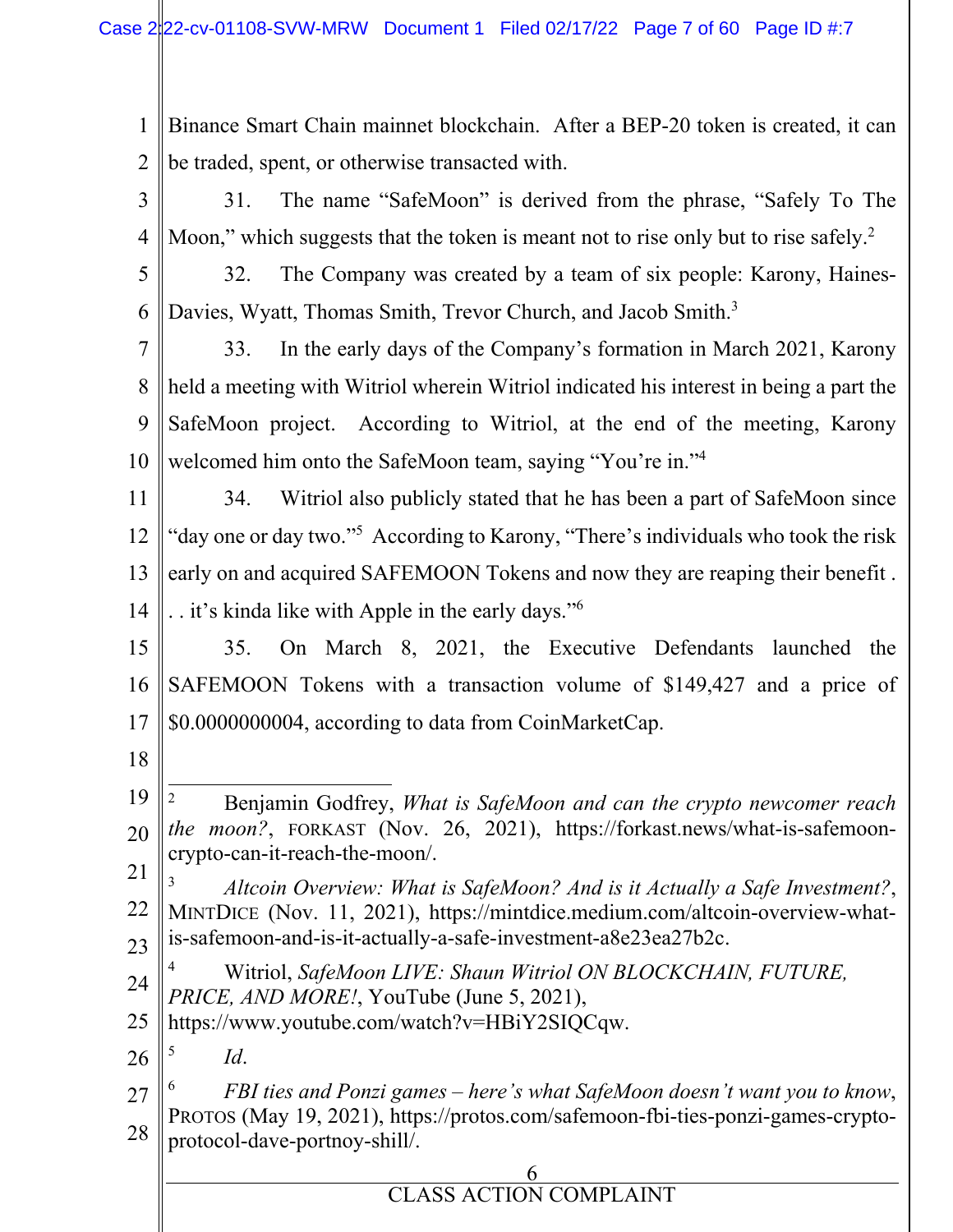1 2 3 4 5 36. "SafeMoon deployed with 1 quadrillion tokens (15 zeroes) and perpetually burns supply, alluding to rising scarcity. . . . [As of May 19, 2021], there's roughly 584 trillion SAFE in circulation (after 223 trillion went to "devs"), which means it's currently burning 2.9 trillion [SAFEMOON Tokens] per day on average."<sup>7</sup>

6 7 37. SAFEMOON Tokens were first made available to investors on a decentralryized cryptocurrency exchange, PancakeSwap.

8  $\mathbf Q$ 10 11 12 13 14 38. At the time of launch, and throughout the Class Period, the SAFEMOON Tokens were sold pursuant to a three-page "whitepaper" titled, "SafeMoon: A Deflationary Reflection Token with Automated Liquidity Acquisition."<sup>8</sup> Whitepapers in cryptocurrency are documents released by the founders of the project that are supposed to give investors technical information about its concept, and a roadmap for how it plans to grow and succeed, serving essentially the same purpose.

15 16 17 39. The SafeMoon whitepaper described, among other things, how the favorable "tokenomics" for SAFEMOON Tokens "may afford far superior benefits" to investors.

18 19 20 21 22 23 24 25 40. First, the Company outlined its goal to "solve the problems of prior cryptocurrencies including mining rewards, farming rewards, and liquidity provisioning" by providing "an easy alternative to mining rewards" in the form of "allowing users to participate in a smart contract token reflection to produce tokens inside their own wallet." Additionally, the Company pointed to the challenge of "maintain[ing] liquidity on decentralized exchanges" and proposed "utilizing a smart contract function to automatically capture liquidity to be used on the decentralized exchanges and held in custody independent from user possession."

- 26
- 27
- 28

7

8

*Id*.

https://safemoon.net/whitepaper.pdf (last visited Feb. 16, 2022).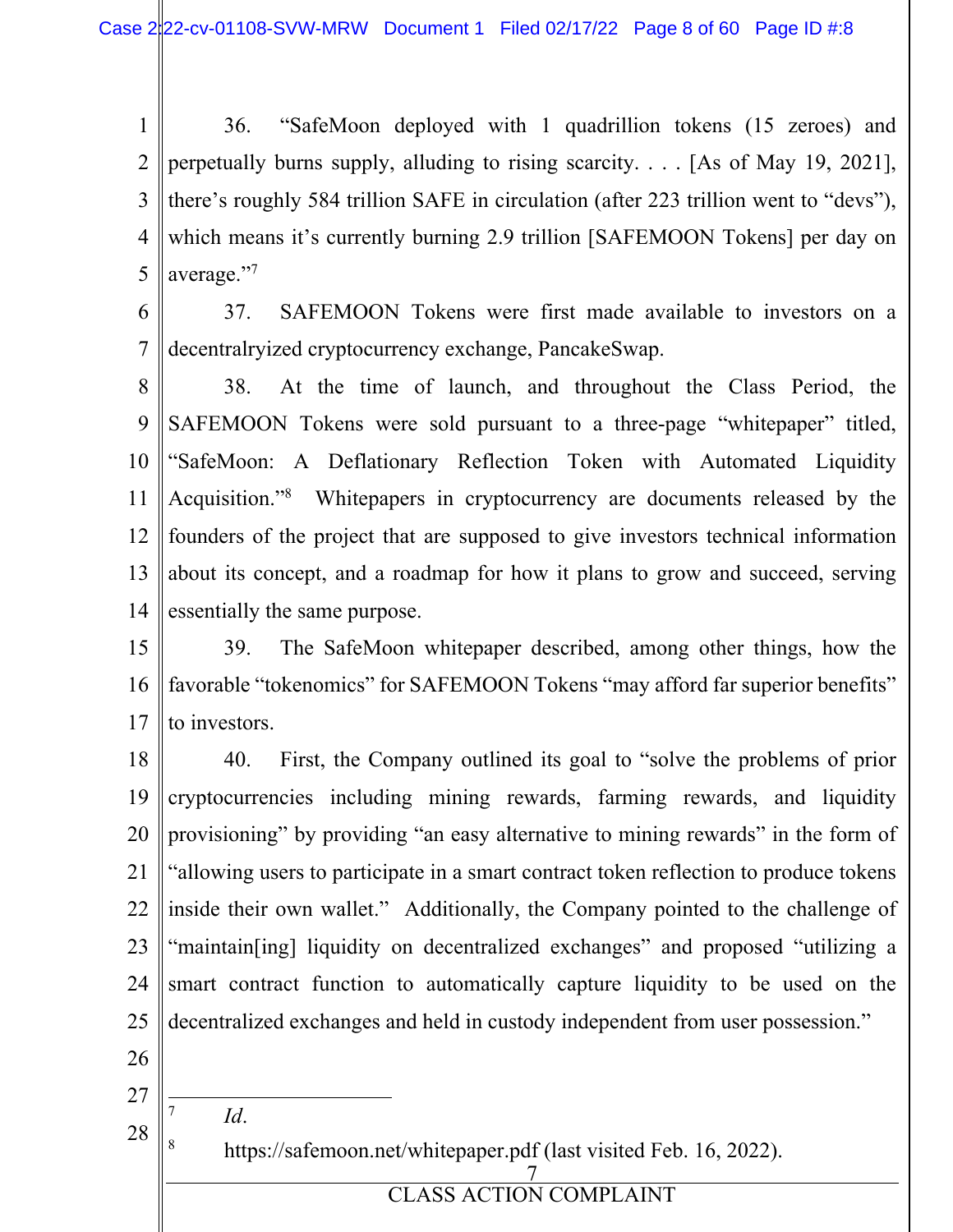1 2 41. Finally, the SafeMoon whitepaper makes the following statements about the burn of the SAFEMOON Tokens:

[A] smart contract that provides the capability to burn tokens can promote scarcity by reducing the total supply. Together, the combination of these tokenomics may afford far superior benefits for the community within the decentralized venue. Allowing these functions to be amplified and dependent on volume provides an ideal incentive to expedite adoption and foster new use cases. . . .

\* \* \*

In a decentralized smart chain environment, contract functions can be utilized to achieve token scarcity. To do this, we propose also distributing rewards to the burn address, which is publicly verifiable for all participants to see. We can then track the depreciating supply in real-time for added transparency. In our effort to establish a baseline token burn rate, we find that these values are dependent on three important factors: reflection rate, token quantity, and market volume. The rate of reflection rewards is proportional to the total supply in each holder's wallet address.<sup>9</sup>

19 20 21 22 23 24 25 26 27 42. In plain terms, the Company's purported purposes are the same as any other company trying to sell its financial products to investors: offer dividend-like "reflection" rewards for investors that hold the SAFEMOON Tokens (holders are charged a transaction fee of about 5%, which is distributed among the SAFEMOON Token holders); ensure that there is enough liquidity for SAFEMOON Tokens to be traded on exchanges; and minimize dilution of the Company's market cap. Furthermore, like other decentralized finance projects, the Company depends on:

28

9

3

4

5

6

7

8

9

10

11

12

13

14

15

16

17

18

*Id*.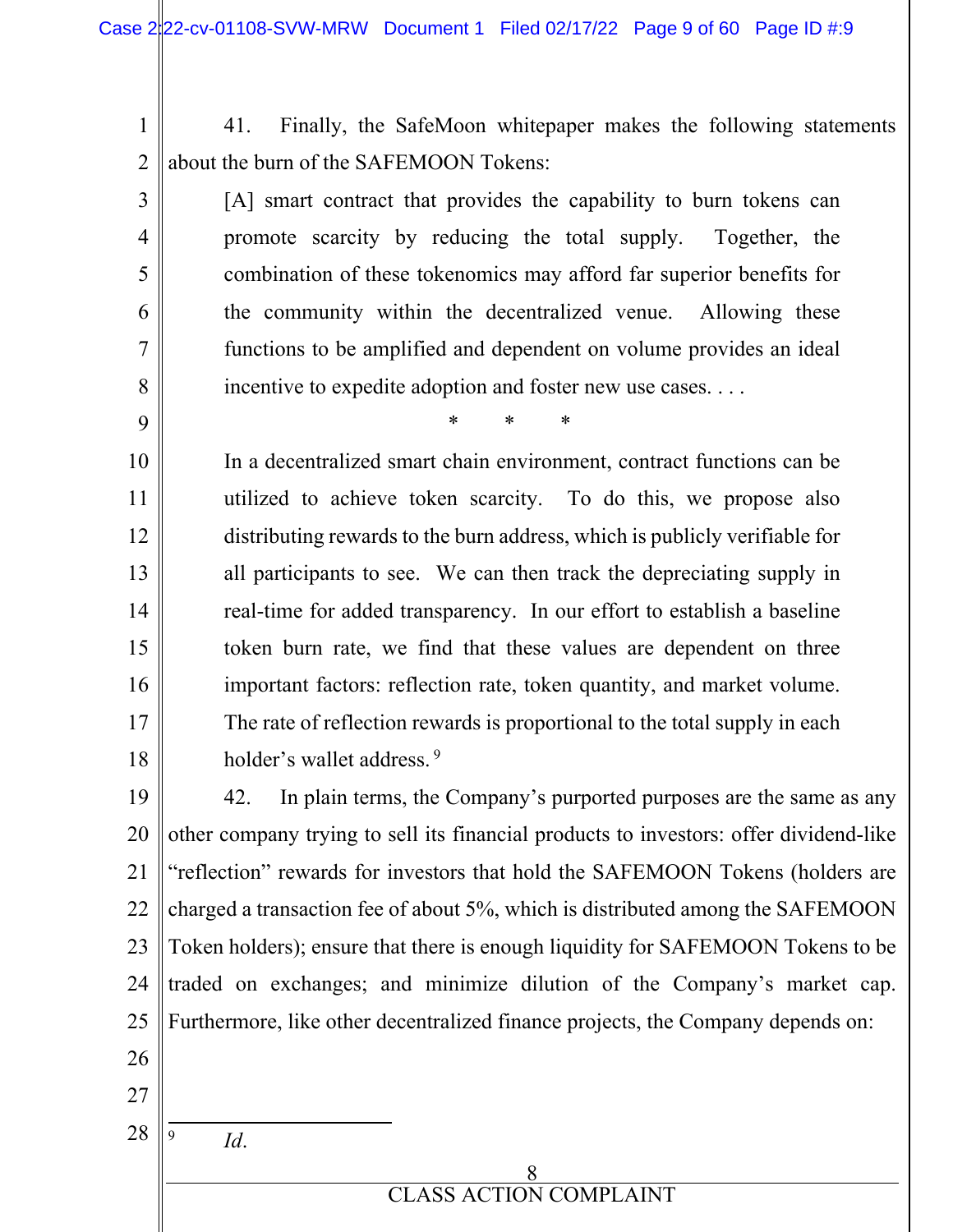a liquidity pool to encourage holders to "stake" tokens to acquire more — similar to a bond that matures, but with a volatile crypto. What SafeMoon claims to do differently is distribute what it calls "static rewards" to its now 2 million holders. Static rewards push to alleviate downward sell pressure from earlier adopters, who are inclined to dump their tokens once yield falls. SafeMoon's static rewards are, more or less, a system that penalizes buyers for anything but holding their tokens. Anyone that sends SafeMoon to another wallet is "charged" a  $10\%$  fee — half is burned and the rest given to other holders.<sup>10</sup>

10 11 12 13 14 43. On the Company's website, there is a "buying guide" section that shows investors how to purchase the SAFEMOON Tokens in four steps. Notably, only steps 1 to 3 have actual instructions on the mechanics of acquiring SAFEMOON Tokens. Step 4 in its entirety states: "HODL! All that's left now is to HODL and see your balance grow from reflections!"<sup>11</sup>

15

1

2

3

4

5

6

7

8

9

# **The Pump – Defendants Lure Investors in with Misleading Promotions**

16 17 18 44. The Executive Defendants actively recruited and retained the Promoter Defendants to serve as the promotors of the SAFEMOON Tokens in March 2021 and beyond.

19 20 45. As observed in the article *FBI ties and Ponzi games – here's what SafeMoon doesn't want you to know*:

SafeMoon embodies meme token hype better than almost any crypto in history. In just two months, SafeMoon has engineered \$4 billion market value inflated by influencers like Jake Paul, [and] Soulja Boy. .

. . But what SafeMoon resembles most is the **crypto-powered Ponzi** 

25 26

21

22

23

24

27

10 *See* fn.6, *supra*.

28 <sup>11</sup> https://safemoon.net/buy (last visited Feb. 16, 2022).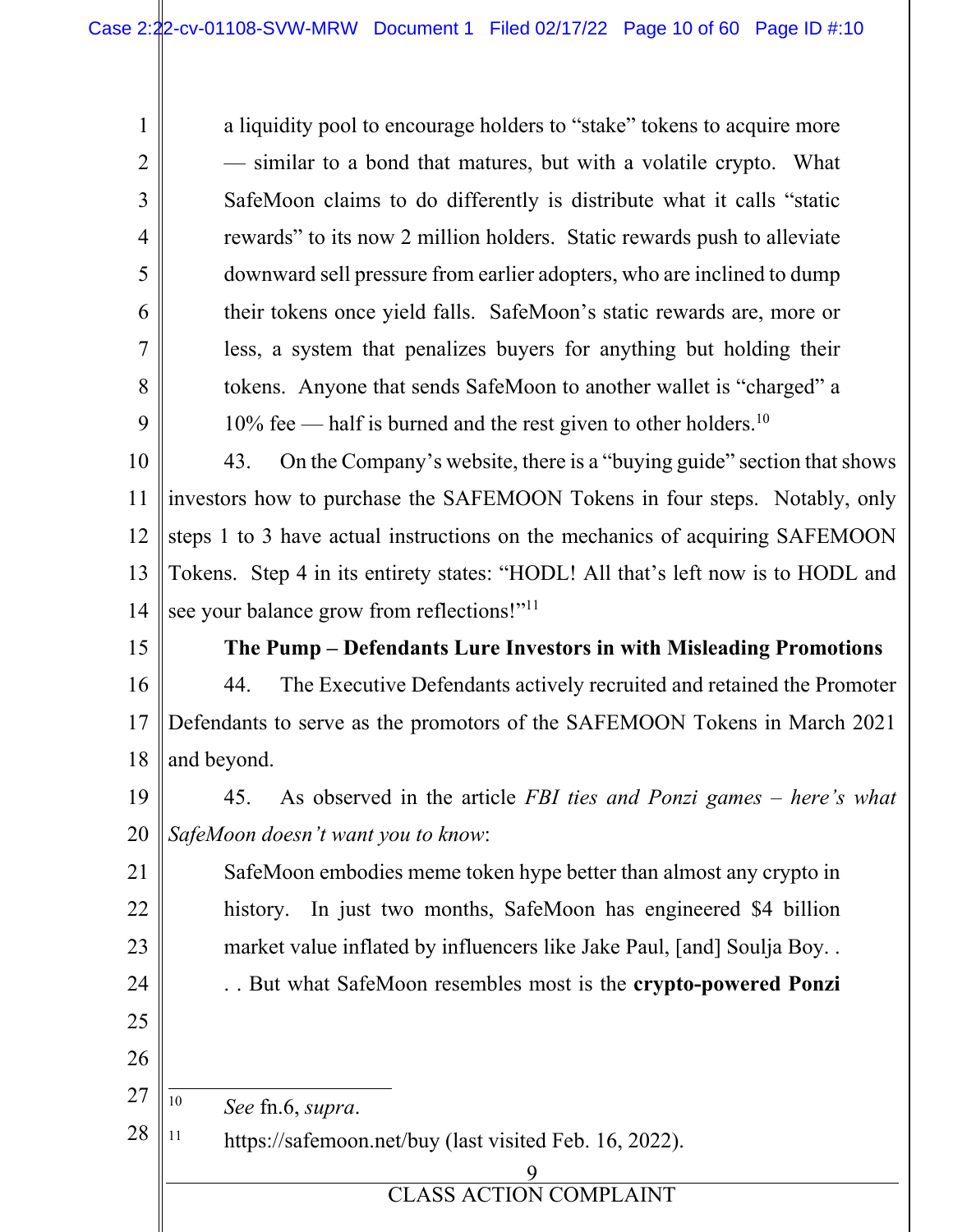**games** once popular on Ethereum, like Proof-of-Weak Hands 3D (PoWH3D).

\* \* \*

These games — which are now bleeding into the Binance Smart Chain ecosystem — are designed to mimic real-life Ponzi schemes. And so, just like the Ethereum-based Ponzi games that came before it — the earliest to buy SafeMoon *hypothetically* stands to make the most profit — but **only if they can lure enough players** to follow suit.<sup>12</sup>

9 10 11 46. As discussed further below, the Company and the Executive Defendants repeatedly touted the "burn" and "tokenomics" of the SAFEMOON Tokens.

12 13 14 15 47. In fact, the fourth point in the SafeMoon whitepaper is dedicated to "Depreciating Supply & Burn Address." The opening line of that section states: "In a decentralized smart chain environment, contract functions can be utilized to achieve token scarcity."<sup>13</sup>

16 17 18 19 48. "SafeMoon's supply gimmick is integral to its value proposition: scarcity inflates as supply deflates, which implies value."<sup>14</sup> However, the price of the SAFEMOON Tokens is "*determined by market demand* – exactly what makes celebrity endorsements so critical to SafeMoon's success."<sup>15</sup>

20 21 22 49. Upon information and belief, the Promoter Defendants received SAFEMOON Tokens and/or other forms of consideration as part or all of their compensation for promoting SafeMoon.

23 24 50. The Promotor Defendants are sophisticated public figures with familiarity and experience with endorsement contracts.

- 25 26 12 *See* fn.6, *supra*.
- 27 13 *See* fn.8, *supra*.
- 14 *See* fn.6, *supra*.

*Id*.

28 15

1

2

3

4

5

6

7

8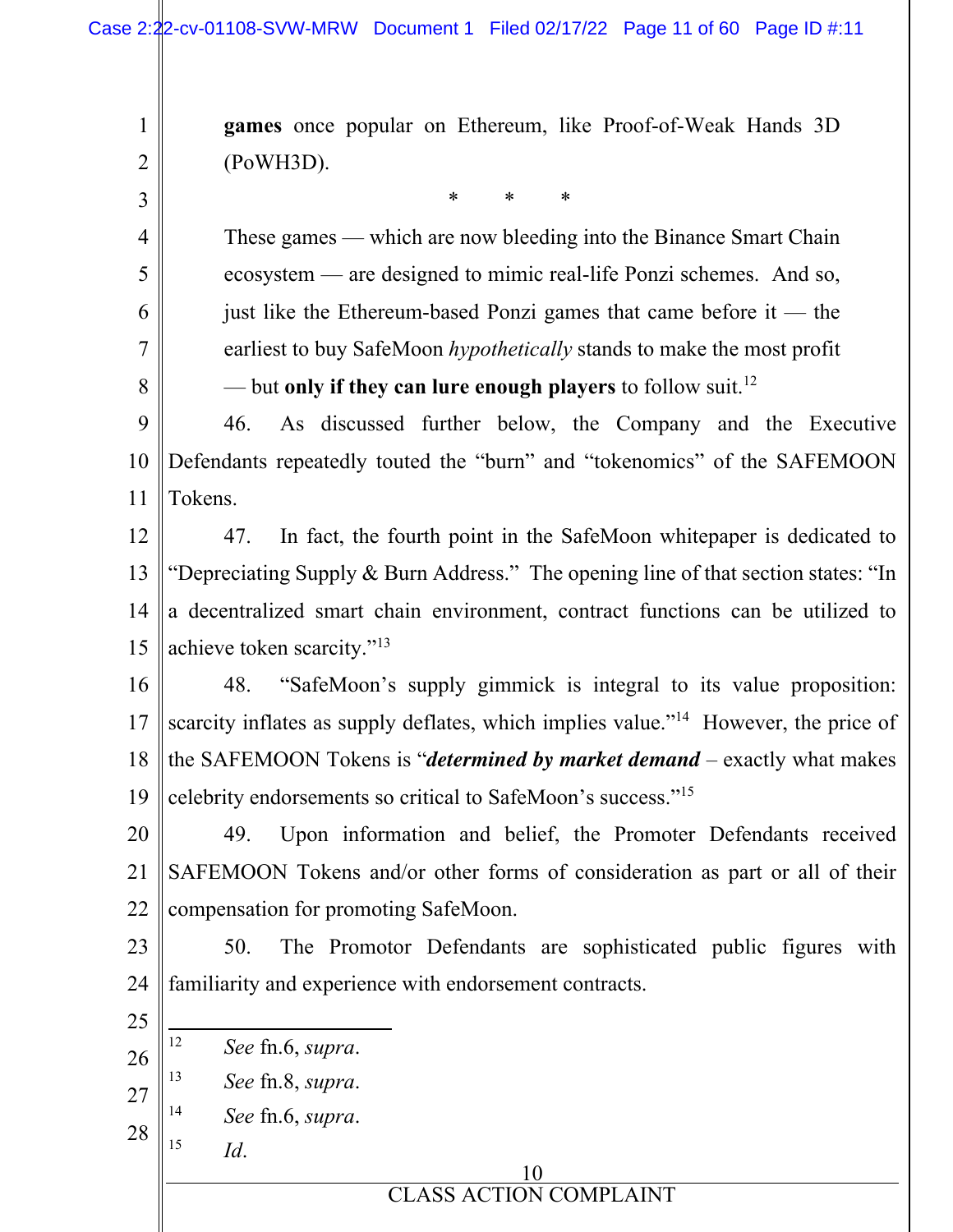1 2 3 4 5 6 7 51. This is why Haines-Davies was a vital part of Karony's and Witroil's plan for marketing the SAFEMOON Tokens. Prior to joining the Company, Haines-Davies managed a UK-based YouTube celebrity, Ben Phillips, from 2017 until March 2021 (*i.e*., the month that the SAFEMOON Tokens launched). Upon information and belief, Haines-Davies leveraged the contacts and experience he gained from managing Phillips to recruit other celebrities to promote the SAFEMOON Tokens in exchange for a portion of the Float.

8 9 10 11 12 13 14 52. For example, on March 19, 2021, in a now-deleted post on his official Twitter account, Phillips feigned ignorance about SafeMoon (despite his manager Haines-Davies' personal connection as SafeMoon's COO) and asked his followers: "I keep seeing #SafeMoon everywhere anyone know about it? Is it gonna pop? Or . . . has it got Big #Doge energy."<sup>16</sup> Phillips did not disclose his connection to the Company but instead sought to convince investors that the "buzz" about SafeMoon was organically created as opposed to manufactured by Defendants themselves.

15 16 17 18 19 20 53. As the other Promoter Defendants were being recruited by Haines-Davies, the Company was making statements to investors about the "token burn" for SAFEMOON Tokens. In particular, on March 21, 2021, the Company released a statement via its official Twitter account, stating that 841,685,253,836 SAFEMOON Tokens "have been burnt in the last 24 hours alone. That's over 800 billion tokens permanently removed from the circulating supply!"<sup>17</sup>

21 22

23

24

25

16

26

27 28 tweet by ben phillips benphillipsuk/ (last visited Feb. 16, 2022). <sup>17</sup> @SafeMoon 2.0  $\mathcal{O}$ , Twitter (Mar. 21, 2021), https://t.co/pCeZQidEMi: "Burn baby burn.  $\bigcirc$   $\bigcirc$   $\bigcirc$  ."

*See* https://www.reddit.com/r/SafeMoon/comments/m8mjpk/safemoon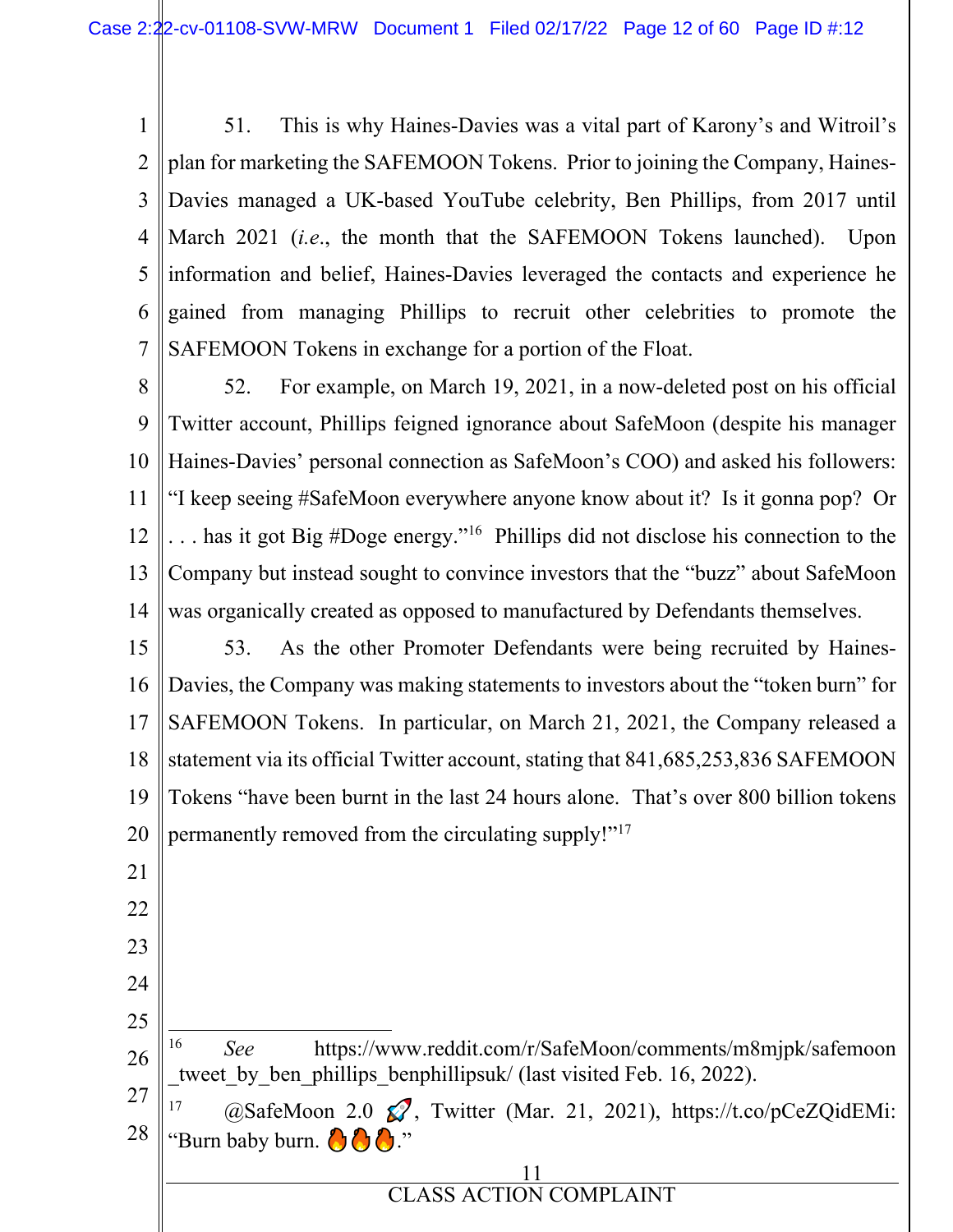1 2 3 4 5 6 7 8 9 10 11 12 13 14 15 16 17 18 19 20 21 22 23 24 25 54. Then on March 22, 2021, the Company announced that "over 1.1 trillion tokens [were] permanently removed from the circulating supply" and that this amount of tokens were "burnt in the last 24 hours alone."<sup>18</sup> 55. By stressing the "burn" of the SAFEMOON Token supply in a short period of time, Karony signaled to investors that the value of SAFEMOON Token would increase as more SAFEMOON Tokens are burned. 56. Karony endorsed the Company's announcement on his personal Twitter account that same day.<sup>19</sup> 57. On March 25, 2021, on the SafeMoon official Reddit page, a previously recorded live stream AMA with Phillips was posted. In that AMA, Phillips touts the growth of the SafeMoon community and favorably compares the SAFEMOON Tokens to other hot cryptocurrencies like Dogecoin.<sup>20</sup> At the end of the clip, Phillips is "welcomed" to "the team" by Karony and the Company's Chief Blockchain Officer, Thomas Smith, and SafeMoon Community Manager, Trevor Church.<sup>21</sup> 58. That same day in a now deleted post<sup>22</sup> on Twitter, Phillips promoted the SAFEMOON Tokens to his millions of followers: <sup>18</sup>  $\omega$ SafeMoon 2.0  $\Omega$ , Twitter (Mar. 22, 2021), https://t.co/tZ1kvS2Xdw: "Not sure if this is what they meant when they said #SAFEMOON was fire . . . #Burna #DeFi #BSC." <sup>19</sup> Re-tweet of *id.* by Karony: https://twitter.com/safemoon/status/1374045413834072070?cxt=HHwWjICtzcPBy 5EmAAAA. 20 *A.M.A NEWS‼ Ben Phillips has been added to the SAFEMOON team. So much great news in this live stream. UPVOTE TO SHOW HIM SOME LOVE: SafeMoon*, REDDIT (Mar. 25, 2021), https://www.reddit.com/r/SafeMoon/comments/md6gew/ama\_news\_ben\_phillips\_ has been added to the.

26 21 *Id*.

27 28 <sup>22</sup> This post was captured in the FBI Ties and Ponzi Games article. *See* fn.6, *supra*.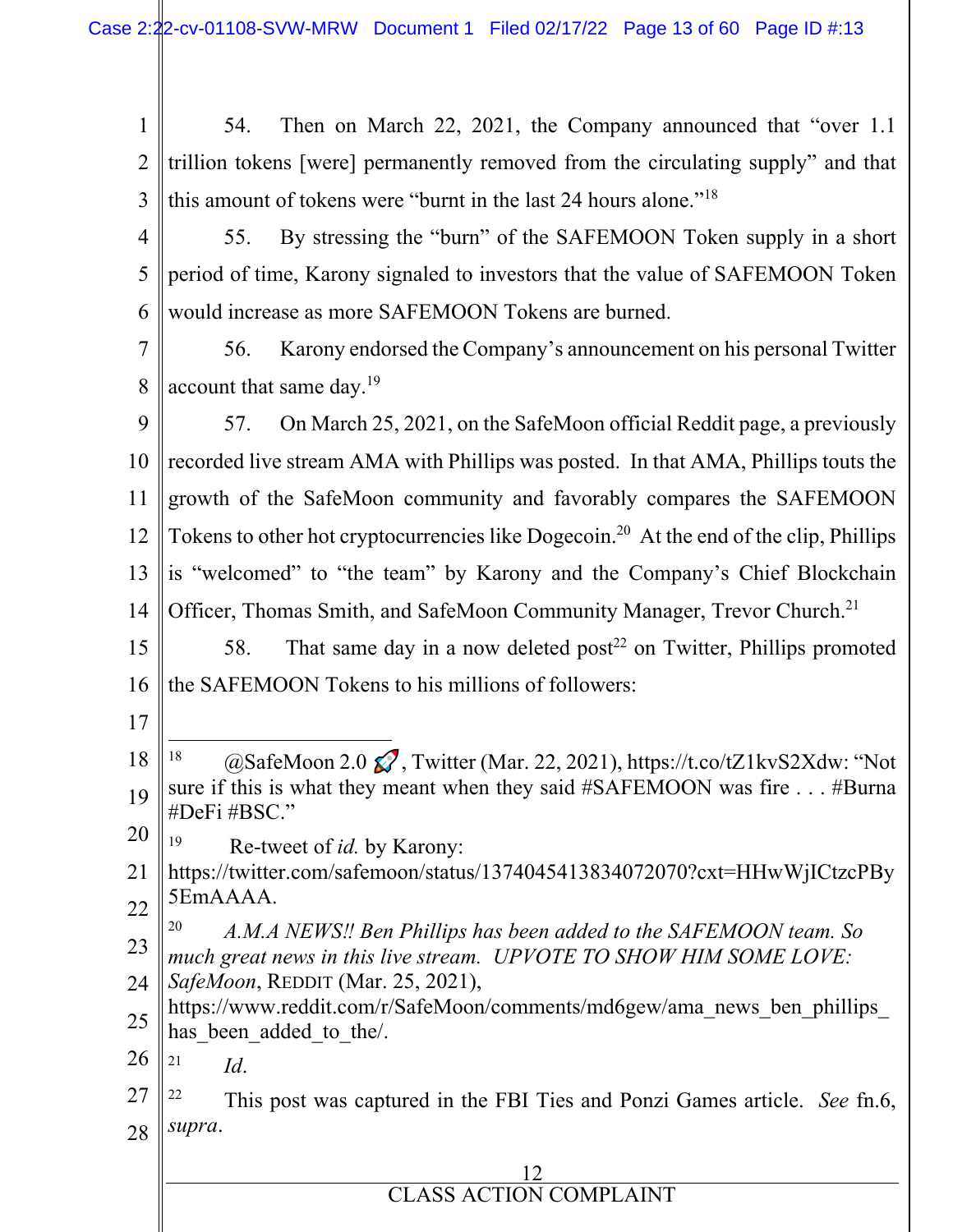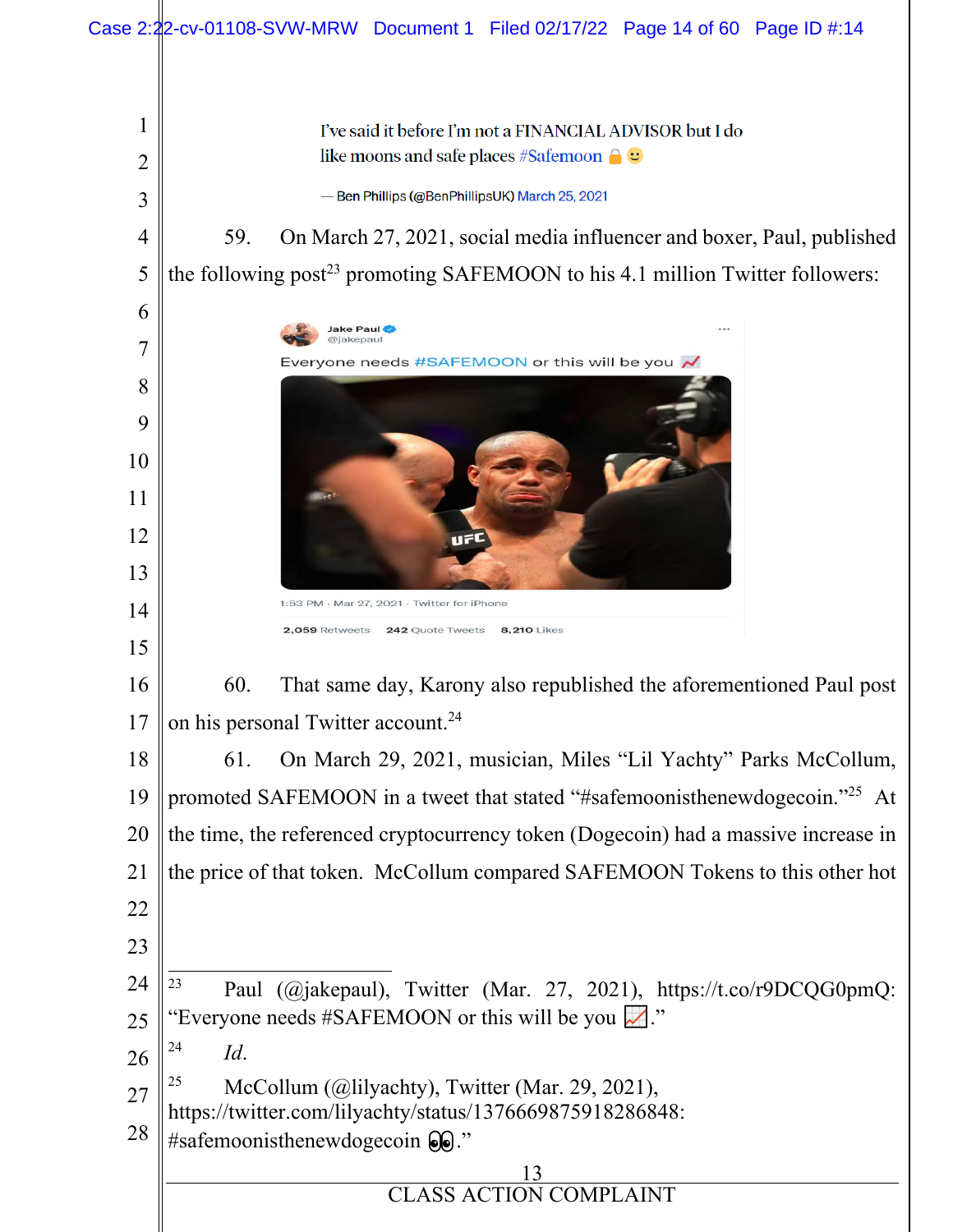1 2 3 4 5 6 7 8 9 10 11 12 cryptocurrency in order to mislead investors into believing that SAFEMOON would similarly increase in price. 62. Notably, Paul publicly endorsed McCollum's statement about the SAFEMOON Token's expected price increase by tweeting out "factssss" as a reply to McCollum's SafeMoon promotion.<sup>26</sup> The SafeMoon twitter account also replied positively to McCollum's post.<sup>27</sup> 63. Likewise, Karony also promoted McCollum's post on his personal Twitter account on March 29, 2021.<sup>28</sup> 64. Two days later, on March 31, 2021, McCollum continued his promotional activities for SafeMoon, repeating "#SAFEMOON" on this Twitter account.<sup>29</sup> Once again, Karony endorsed McCollum's March 31, 2021 on his personal Twitter account.<sup>30</sup>

13 14 65. That same day, Karony offered "Congrats to the winners! #SAFEMOON" in reply to a now-deleted Twitter post from Ben Phillips.<sup>31</sup>

15 16 17 66. Also on March 31, 2021, both the official SafeMoon Twitter account and Karony's personal Twitter account promoted a post with a picture suggesting

- 18 <sup>26</sup> Paul (@jakepaul), Twitter (Mar. 29, 2021),
- 19 https://twitter.com/jakepaul/status/1376690168875339780: "@lilyachty factssss."
- 20 21 <sup>27</sup>  $\omega$ SafeMoon 2.0  $\Omega$ , Twitter (Mar. 29, 2021), https://t.co/ 8SnqxKmuj7: "@jakepaul @lilyachty.".
- <sup>28</sup> Karony (@CptHodl), Twitter (Mar. 29, 2021),
- 22 23 https://twitter.com/CptHodl/status/1376676389676519435?cxt=HHwWlsCwlb349 5omAAAA: "Hey Hey!"
- 24 29 *See, e.g*., McCollum (@lilyachty), Twitter (Mar. 31, 2021),
- 25 https://twitter.com/lilyachty/status/1377293537264418818: "#SAFEMOON #SAFEMOON #SAFEMOON."

26 30 *Id*.

27 Karony ( $@CptHodl$ ), Twitter (Mar. 31, 2021),

28 https://twitter.com/CptHodl/status/1377401899050098688: "Congrats to the winners! #SAFEMOON."

# 14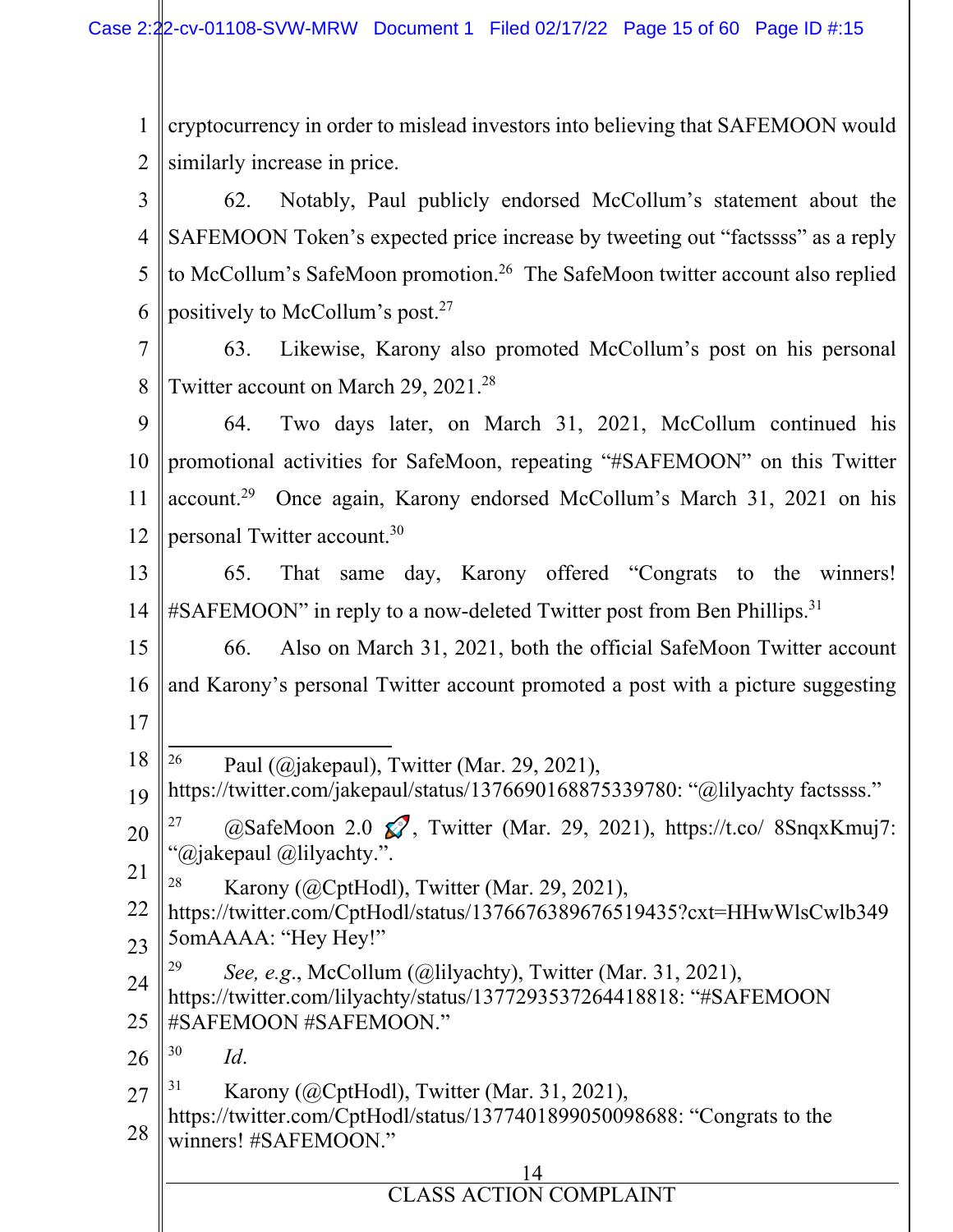1 2 that SAFEMOON Tokens were going up in price with the caption indicating that this rise was "IMMINENT."<sup>32</sup>

3 4 67. On April 2, 2021, McCollum again promoted SafeMoon to retail investors, stating in a Twitter post: "I told y'all safe moon was going up lol."<sup>33</sup>

5 6 7 68. On April 3, 2021, SafeMoon announced on its Facebook page that it had "got" several celebrity promotors to work with the Company, including Paul and McCollum.<sup>34</sup>

8 9 10 11 12 13 14 69. That same day, the Company announced that 396 trillion SAFEMOON Tokens were "burnt" and "gone."<sup>35</sup> Karony reposted the token announcement on his personal Twitter account and noted in the caption that the supply of SAFEMOON Tokens would receive "continual burns" and that the price of the SAFEMOON Tokens was at an all-time high ("ATH") and would be going to the "moon" imminently.<sup>36</sup> In an apparent attempt to provide some type of disclaimer to these statements, Karony, in closing, stated: "Not financial advice, you do you."<sup>37</sup>

- 15
- 16 17 32 *See* @SafeMoon 2.0  $\mathcal{O}$ , Twitter (Mar. 31, 2021), https://t.co/iSYlX4vdCA: ""IMMINENT" #SAFEMOOM ."
- 18 19 20  $33$  McCollum (@lilyachty), Twitter (Apr. 2, 2021), https://twitter.com/lilyachty/status/1378051154416963586?lang=en: "I told y'all safe moon was goin up lol."

21 22 <sup>34</sup> SafeMoon (@SafeMoonOfficial), Facebook (Apr. 3, 2021), https://www.facebook.com/101527008681710/posts/so-we-got-jake-paul-lilyachty-keemstar-ben-phillips-and-tenille-dashwood-anyone/118723846962026/: "So we got Jake Paul, Lil Yachty, Keemstar, Ben Phillips . . . ."

23 24  $35$  (a)SafeMoon 2.0  $\mathcal{O}$ , Twitter (Apr. 3, 2021), https://t.co/LJKCnIbrM8: "396,384,506,514,787 BURNT (GONE & #SAFEMOON."

25 26 27 28 <sup>36</sup> Karony (@CptHodl), Twitter (Apr. 3, 2021), https://twitter.com/CptHodl/status/1378383282832875523?cxt=HHwWhoC5md6S gKEmAAAA: "New ATH..Check. Continual burns..also check. Moon #Imminent Not financial advice, you do you. #SafeMoon #FairLaunch #DeFi." 37 *Id*.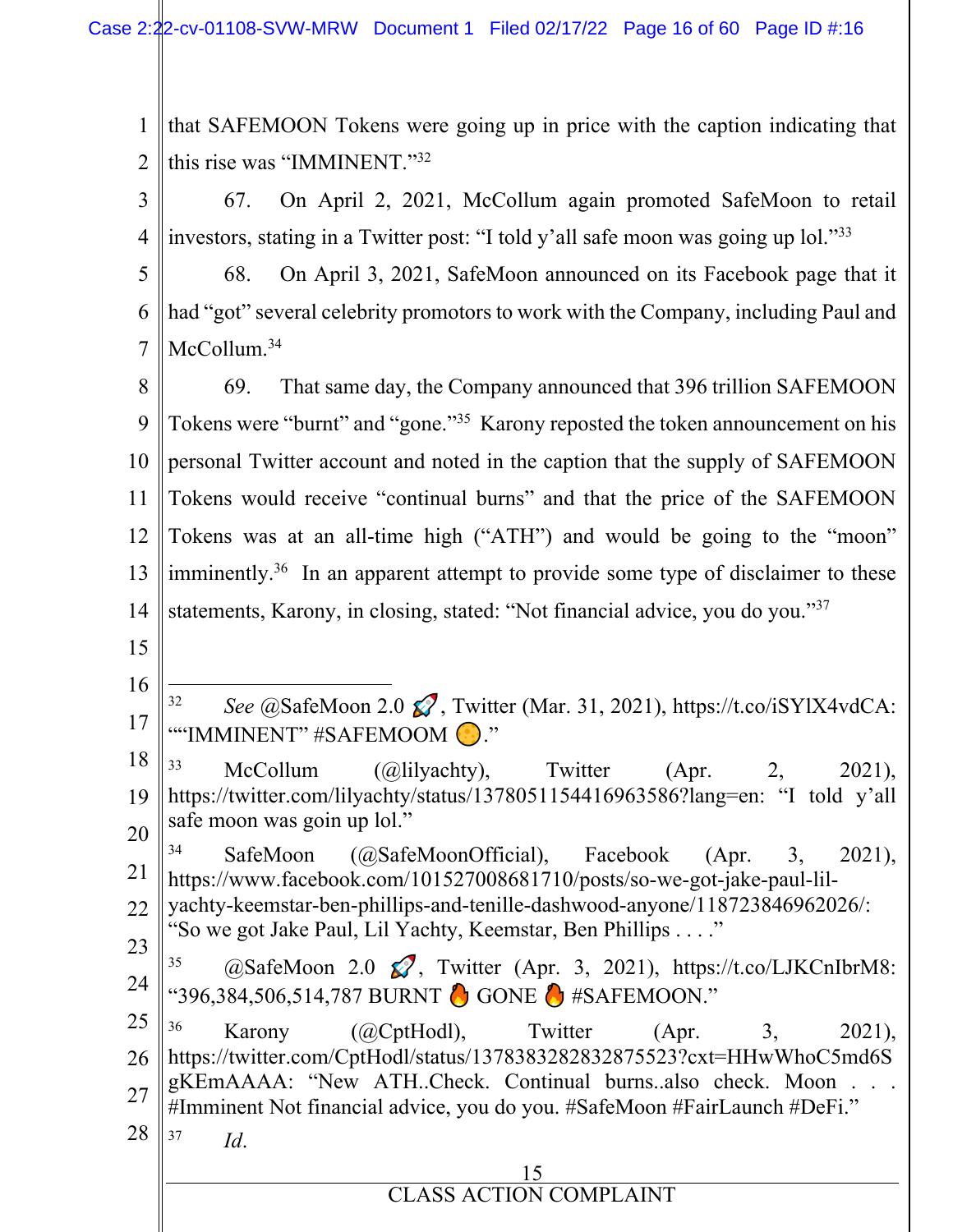| 1 70. On April 4, 2021, the Company published the "Safemoon Road Map"                        |
|----------------------------------------------------------------------------------------------|
| 2    for all four quarters of 2021 as four separate posts on its account on the social media |
| $3$   platform, Instagram. These road maps for each quarter gave investors a false           |
| $4$   impression of the Company's future prospects.                                          |
| $\sim$ $\sim$ $\sim$ $\sim$ $\sim$ $\sim$                                                    |

5 6 7 8 71. The caption to the Company's post about the first quarter's successes bragged: "Q1 Complete . . . Cough . . . we the best . . . cough."<sup>38</sup> The post itself listed six accomplishments for Q1. Significantly, the Company stated that its "marketing campaign" had begun.<sup>39</sup>

9 10 11 12 13 72. In the post for the second quarter of 2021, there was a list of 16 action items that the Company was looking at for  $Q2<sup>40</sup>$  Most importantly, the Company stated that it intended to "complete" the SafeMoon wallet and "begin architecting" the SafeMoon exchange and related NFT exchange within the second quarter of 2021.<sup>41</sup>

14 15 16 73. The post for the Company's Instagram post providing details about the third quarter of 2021 included eight action items.<sup>42</sup> One of those items stated: "Finish NFT Exchange."<sup>43</sup>

18

17

19  $38$  @safemoonhq, Instagram (Apr. 4, 2021),

20 21 22 https://www.instagram.com/p/CNPShnjn03i/?utm\_source=ig\_web\_copy\_link: "Q1 COMPLETE. . . . Cough . . . we the best . . . cough #SAFEMOON  $\mathscr{D}$   $\mathscr{D}$ " 39 *Id*.

- $^{40}$  (*a*) safemoonhq, Instagram (Apr. 4, 2021),
- 23 24 https://www.instagram.com/p/CNPScNDHbkB/?utm\_source=ig\_web\_copy\_link: "Q2 Currently working on this! With your support anything possible."
- 25 41 *Id*.

26 27 28 <sup>42</sup>  $\hat{\omega}$  as a femoonhq, list agram (Apr. 4, 2021), https://www.instagram.com/p/CNPSNJOn4oH/?utm\_source=ig\_web\_copy\_link: "Q3 Now where cooking.  $\mathcal{O}$   $\mathcal{O}$ ." 43

- *Id*.
- 16 CLASS ACTION COMPI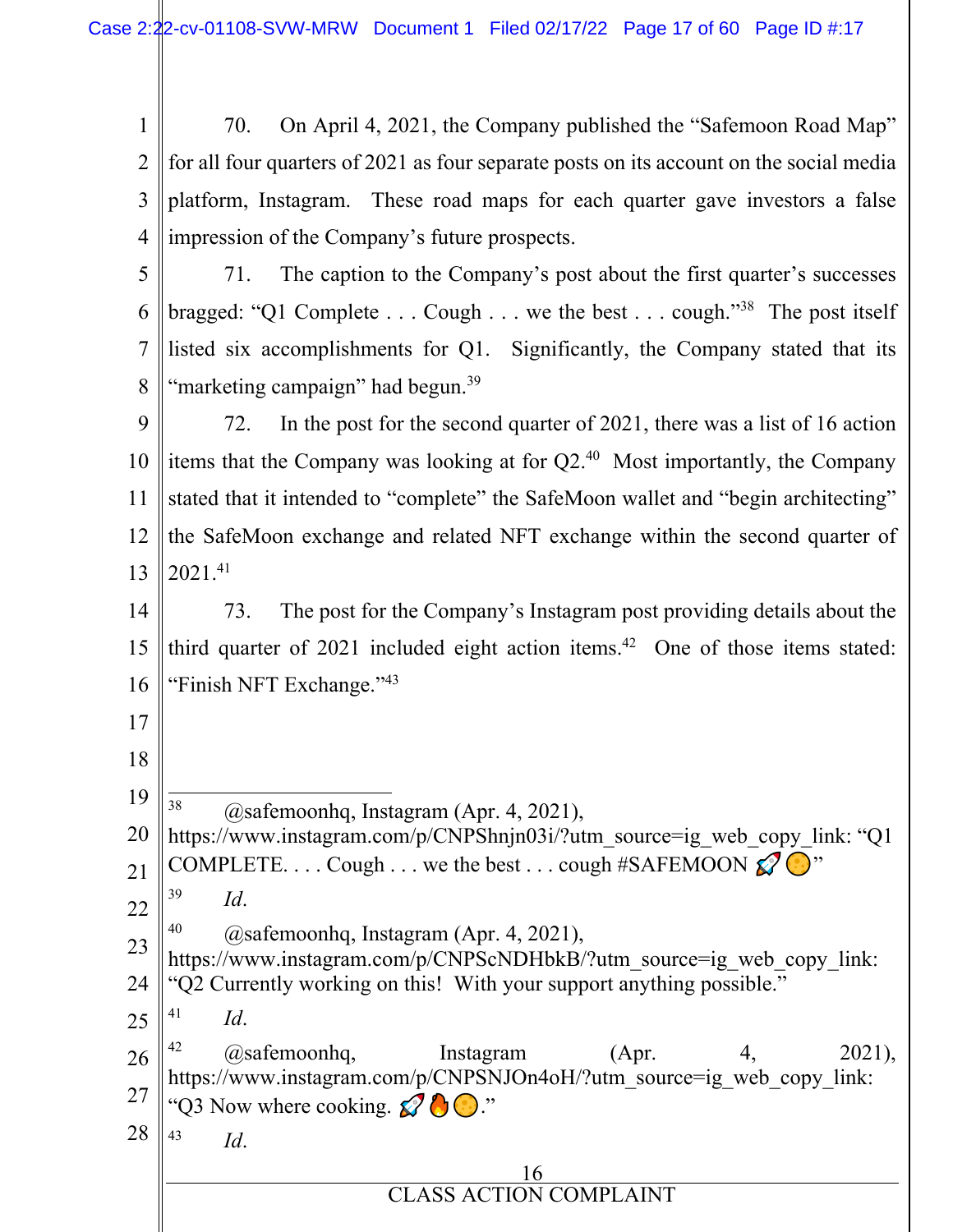1 2 3 74. The first bullet point for the Company's post about the "SAFEMOON Road Map" for the fourth quarter of 2021 declared that the Company would "finish SafeMoon exchange."<sup>44</sup>

- 4 5 6 7 8 9 10 75. In only nine days after the SafeMoon marketing campaign began in earnest, the promotion efforts of Paul and McCollum, along with those of the Company and Executive Defendants during the same time period, caused investors to purchase SAFEMOON Tokens in droves and drastically increased the trading volume over those days. For example, from March 27, 2021 to April 4, 2021, the trading volume leaped from \$7 million to \$68.7 million – a staggering  $875\%$ increase.
- 11 12 13 14 76. Over the next 10 days, the trading volume for the SAFEMOON Tokens began to die down. Despite the continued promotional activities by the Company and the Executive Defendants, the trading volume dropped from \$43.9 million on April 5, 2021 to an interim low of only \$8.9 million on April 15, 2021.
- 15 16 17 18 19 20 21 22 77. On April 7, 2021, the official SafeMoon Twitter account posted a video from Karony, wherein he provided an update "on all our progress.<sup>45</sup> In particular, Karony stated that SafeMoon was in the middle of a two-part process of creating its own cryptocurrency exchange. The first part would be the creation of a SAFEMOON wallet. Karony advised investors that the Company was working on a "designated wallet" which "would be a better place for you to hold your SAFEMOON [Tokens]."<sup>46</sup> The second part would be for the Company to create the
- 23 24  $^{44}$  ( $\hat{\omega}$ safemoonhq, Instagram (Apr. 4, 2021), https://www.instagram.com/p/CNPSJOLHKcC/?utm\_source=ig\_web\_copy\_link: "Q4 Who knows this might be merged into Q3  $\mathcal{Q} \odot$ ."
- 25 26 27 28  $^{45}$  (@SafeMoon 2.0  $\mathcal{Q}$ , Twitter (Apr. 7, 2021), https://t.co/zB7NPJcfyx: "Update from our CEO @CptHodl as he talks over the next moves for #SAFEMOON future and current and touches on exciting projects in the works.  $\mathcal{D}$

46 *Id*.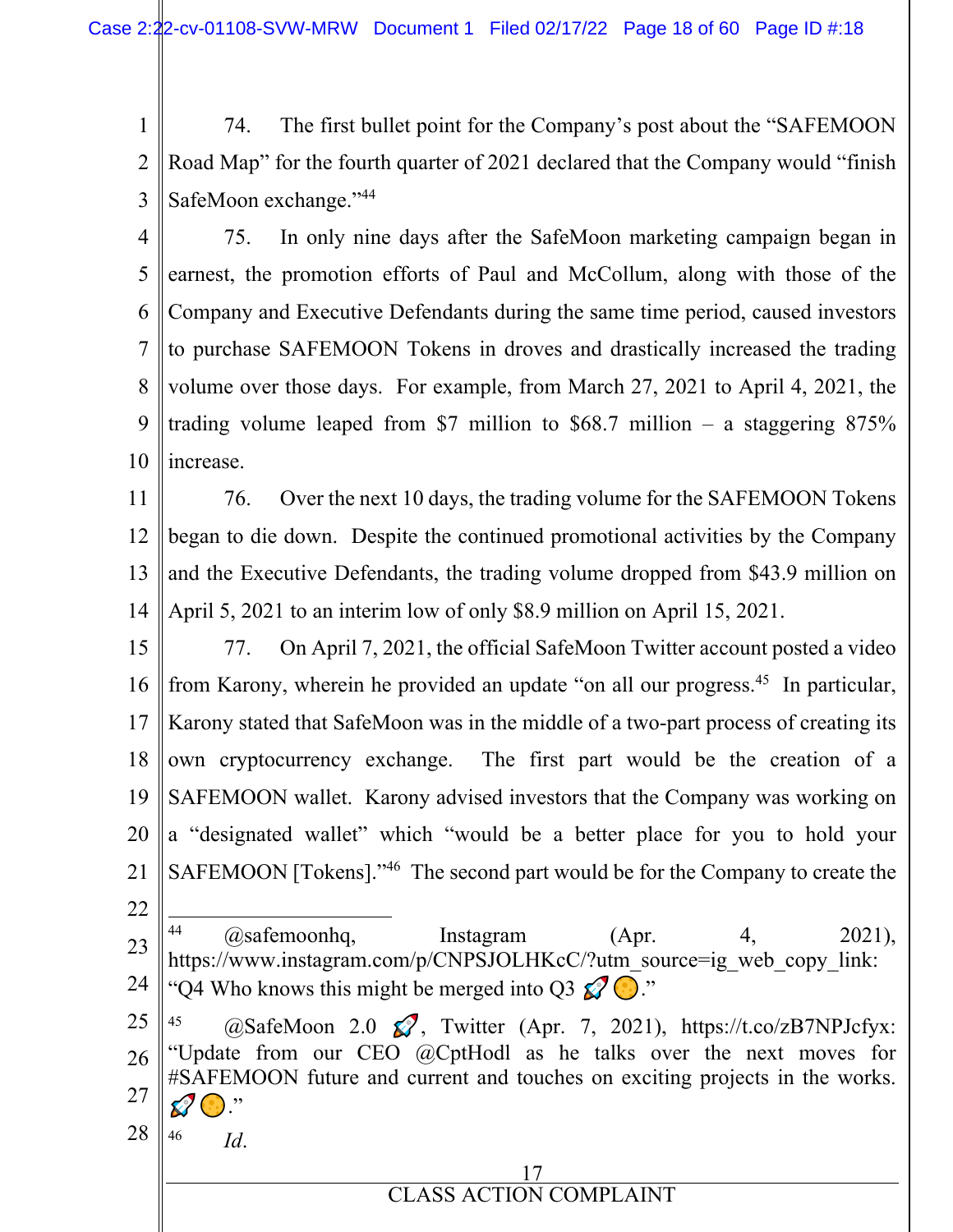1 2 3 exchange itself. According to Karony, the Company's developers were in the process of using the "most innovative" features for the exchange, including creating a sub-exchange for non-fungible tokens ("NFTs").<sup>47</sup>

4 5 6 78. The following day, both the Company and Karony posted on social media that "400 TRILLION TOKENS BURNT GONE! NEVER COMING BACK."<sup>48</sup>

7 8 79. On April 10, 2021, the Company's Twitter account published the following post: $49$ 

> @safemoon Tomorrow we reveal quite possibly our boldest innovation yet. A lot of you know #SAFEMOON Exchange has been our vision since the beginning, so we invite you to join our CEO as he discusses why this may be one of the biggest moves within crypto space to date. 10:14 AM · Apr 10, 2021 · Twitter for iPhone

1,661 Retweets 93 Ouote Tweets 6,480 Likes

SafeMoon 2.0

15 16 17 80. Karony replied to the Company's boastful post about how it planned to reveal SafeMoon's "boldest innovation yet" with a single word reference to "Cryptonomics" *i.e.* the SAFEMOON Token's tokenomics.<sup>50</sup>

47 *Id*.

9

10

11

12

13

14

18

19

20 21 <sup>48</sup> Karony (@CptHodl), Twitter (Apr. 8, 2021), https://t.co/yWNdDIMS3k: "400 Trillion! Wow #SAFEMOON #FairLaunch #DeFi"; "400 TRILLION TOKENS BURNT GONE! NEVER COMING BACK  $\bullet$  #SAFEMOON  $\mathscr{D}$ ."

22 23 24 25 26 <sup>49</sup>  $\omega$ SafeMoon 2.0  $\Omega$ , Twitter (Apr. 10, 2021), https://twitter.com/safemoon/status/1380886849850376194: "Tomorrow we reveal quite possibly our boldest innovation yet. A lot of you know #SAFEMOON Exchange has been our vision since the beginning, so we invite you to join our CEO as he discusses why this may be one of the biggest moves within crypto space to date."

27 28  $^{50}$  Karony (@CptHodl), Twitter (Apr. 10, 2021), https://twitter.com/CptHodl/status/1380887019304411136?cxt=HHwWgICzybDb8 qkmAAAA: ""Cryptonomics.""

| CLASS ACTION COMPLAINT |
|------------------------|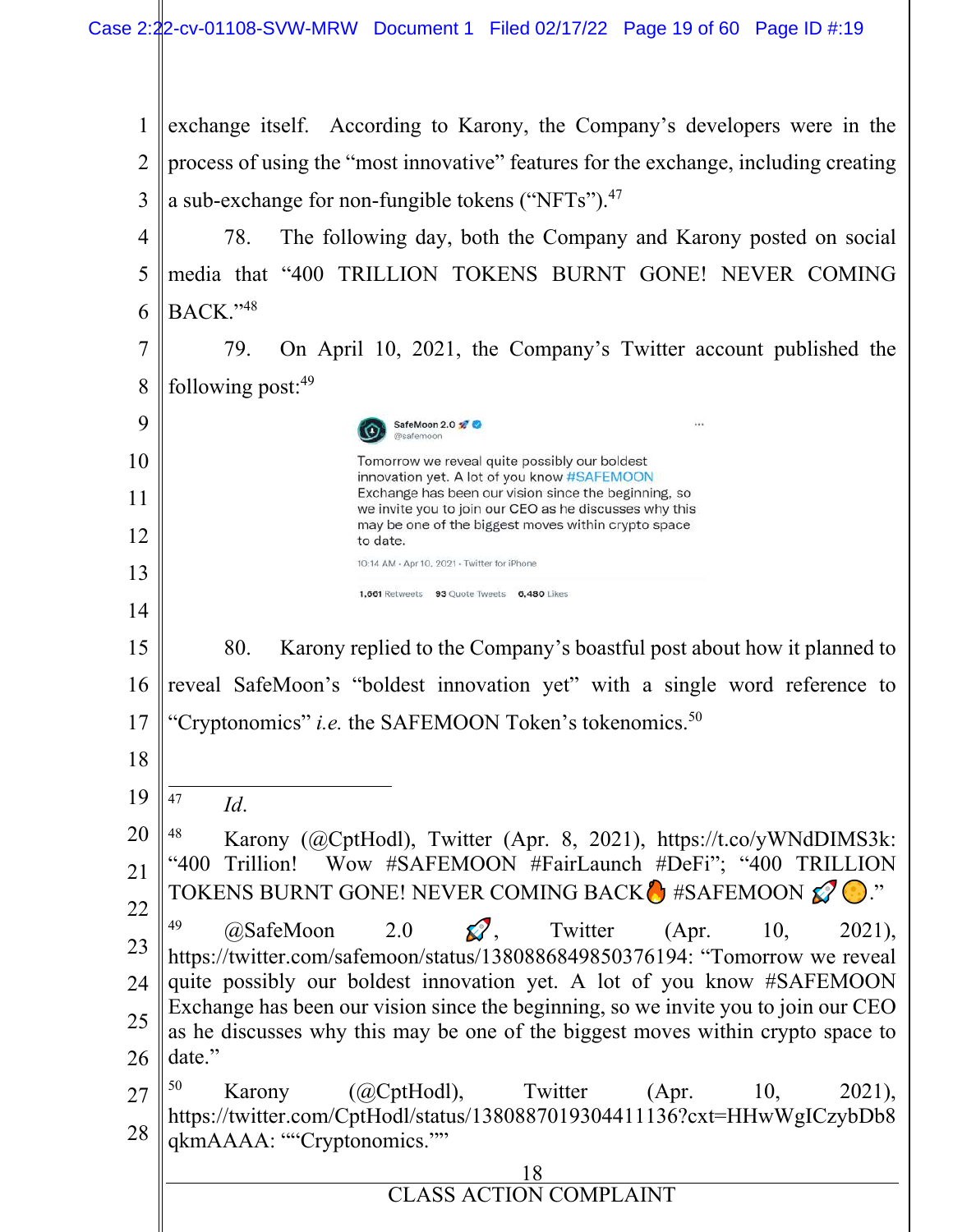1 2 3 4 5 6 7 8 9 81. Apparently realizing that the Company's ability to reach new and unsuspecting investors for the purpose of luring them into purchasing SAFEMOON Tokens was decreasing rapidly, the Executive Defendants went back to what worked previously: celebrity endorsements. In an effort to inflate trading volume back up again, and ultimately facilitate the sale of their portion of the Float, the Executive Defendants and the Company went on to recruit new celebrities to act as promoters for the SAFEMOON Tokens. These efforts were once again successful and would, in short order, exponentially increase the trading volume for the SAFEMOON Tokens.

10 11 12 13 82. For example, on April 17, 2021, musician and producer, DeAndre "Souja Boy" Cortez Way, announced to his 5.4 million followers on Twitter that he had a public address for SAFEMOON tokens. Way has a dubious history when it comes to is previous similar promotional activities.<sup>51</sup>

14 15 16 17 18 19 20 21 83. That same day, musician and entertainer, Nick Carter, also used Twitter to promote SAFEMOON Tokens to prospective investors, disseminating a video of a rocket heading to the moon with the caption: "It's time for blastoff #SAFEMOON." Carter also photoshopped a picture of his face in the window of the rocket, implying to investors that he is onboard with the SafeMoon "rocket." At the end of the video, it shows the number of SAFEMOON Tokens increasing from "500k holders" to "500,001 holders," further indicating that Defendant Carter was personally invested in the future of SafeMoon.<sup>52</sup>

- 22
- 23
- 24 25 51 *See, e.g*., Tarply Hitt, *Rapper Souja Boy Owns up to (Some of) His Wild Scams: 'I Was Always Tricking People'*, DAILY BEAST (Sept. 18, 2019), https://www.thedailybeast.com/rapper-soulja-boy-owns-up-to-some-of-his-wild-
- 26 27 scams-i-was-always-tricking-people (detailing Way's long history of misleading and "scamming" consumers).
- 28  $52$  Carter (@nickcarter), Twitter (Apr. 17, 2021), https://t.co/qpglKmX4HF: "It's time for blastoff  $\mathcal{D}$  #SAFEMOON."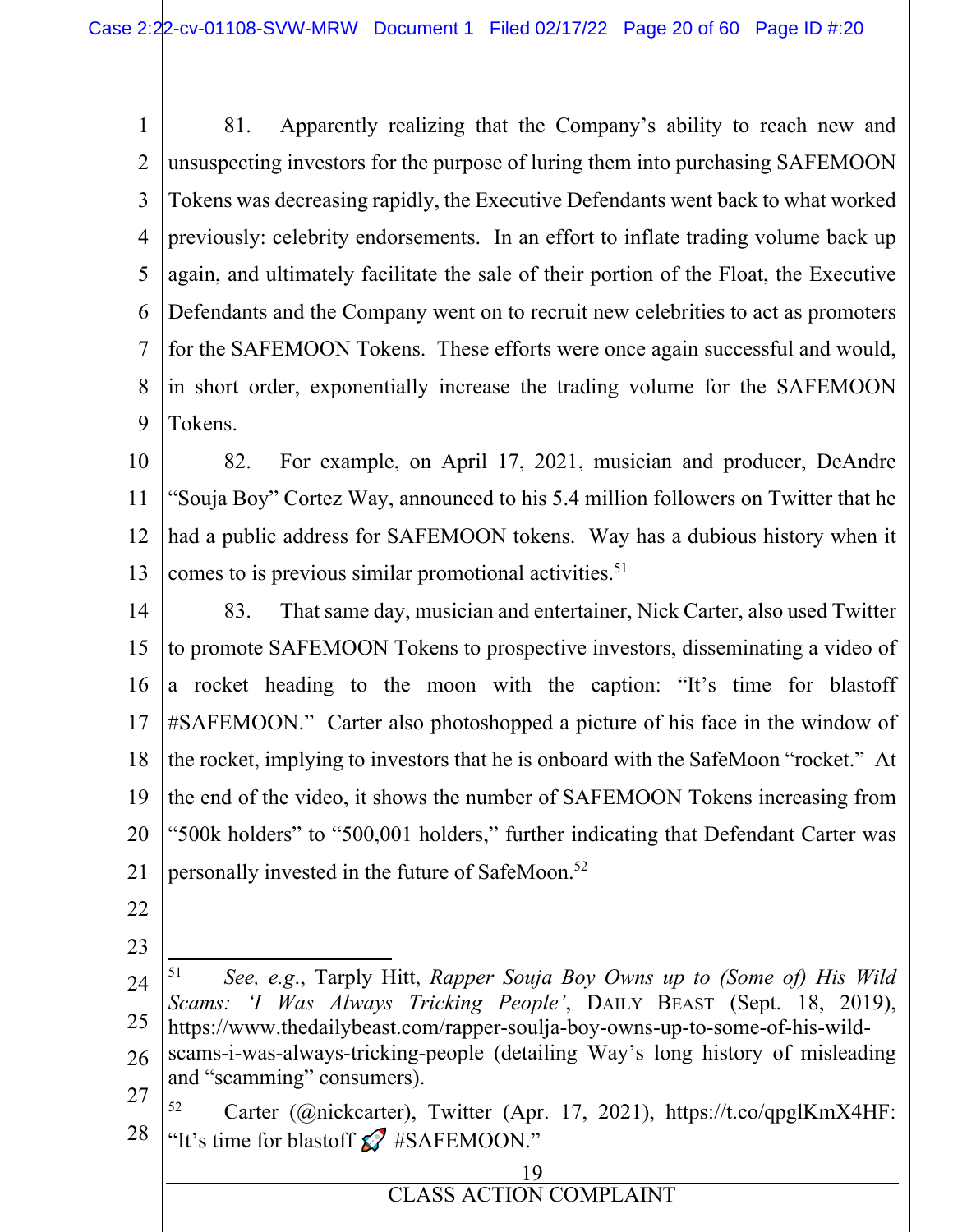| $\mathbf{1}$   | 84.                                                                                                                                                                         |  |  |
|----------------|-----------------------------------------------------------------------------------------------------------------------------------------------------------------------------|--|--|
|                | On April 18, 2021, SafeMoon representative, Witriol, bragged about                                                                                                          |  |  |
| $\overline{2}$ | the Company's marketing success (of which he was a key contributor) specifically                                                                                            |  |  |
| 3              | in California. In particular, Witriol posted a screenshot indicating that the hashtag                                                                                       |  |  |
| 4              | "#SAFEMOON" was "Trending in California" on Twitter with almost 99,000 posts.                                                                                               |  |  |
| 5              | In the accompanying message, Witriol, among other statements promoting                                                                                                      |  |  |
| 6              | SAFEMOON Tokens in California, used the same misleading promotional phrase –                                                                                                |  |  |
| 7              | "#safemoonisthenewdogecoin – that McCollum had previously used to promote the                                                                                               |  |  |
| 8              | SAFEMOON Tokens. The entire message <sup>53</sup> is as follows:                                                                                                            |  |  |
| 9              |                                                                                                                                                                             |  |  |
| 10             | <b>Shaun Witriol</b><br>@ShaunWitriol                                                                                                                                       |  |  |
| 11             | #safemoon This is only in California! Let's get this<br>going across the <b>1</b> . I Together we can do it all! You                                                        |  |  |
| 12             | guys are amazing! ##safemoonfamily<br>#safemooncommunity #safemoonisthenewdogecoin                                                                                          |  |  |
| 13             | #doge #bnb ♦ #binance ♦ #btc # #bitcoin<br>#cryptocurrency #usa #safemoonarmy                                                                                               |  |  |
| 14             | <b>Trending in California</b>                                                                                                                                               |  |  |
| 15             | #SAFEMOON<br>98.8K Tweets                                                                                                                                                   |  |  |
| 16             | 85.                                                                                                                                                                         |  |  |
|                | Two days later, on April 20, 2021, Way again promoted SafeMoon to                                                                                                           |  |  |
| 17             | his followers and potential investors on Twitter. <sup>54</sup> Way did not disclose any financial                                                                          |  |  |
| 18             | relationship or promotional payments that he received from SafeMoon.                                                                                                        |  |  |
| 19             |                                                                                                                                                                             |  |  |
| 20             |                                                                                                                                                                             |  |  |
| 21             |                                                                                                                                                                             |  |  |
| 22             |                                                                                                                                                                             |  |  |
| 23             |                                                                                                                                                                             |  |  |
| 24             | 53<br>Witriol (@ShaunWitriol), Twitter (Apr. 18, 2021), https://t.co/CfuLibxpLe:                                                                                            |  |  |
| 25             | $\odot$ #safemoon This is only in California! Let's get this going across the $\odot$ !<br>Together we can do it all! You guys are amazing! $\mathcal{D}^*$ #safemoonfamily |  |  |
| 26             | #safemooncommunity #safemoonisthenewdogecoin #doge #bnb #binance #btc                                                                                                       |  |  |
| 27             | #bitcoin #cryptocurrency #usa #safemoonarmy."                                                                                                                               |  |  |
| 28             | 54<br>$(Qsouljaboy)$ , Twitter<br>Way<br>(Apr.<br>19,<br>2021),<br>https://twitter.com/souljaboy/status/1384095418376613893?lang=en: "Safemoon."                            |  |  |
|                | 20                                                                                                                                                                          |  |  |
|                | $\frac{\text{20}}{\text{CLASS ACTION COMPLANT}}$                                                                                                                            |  |  |
|                |                                                                                                                                                                             |  |  |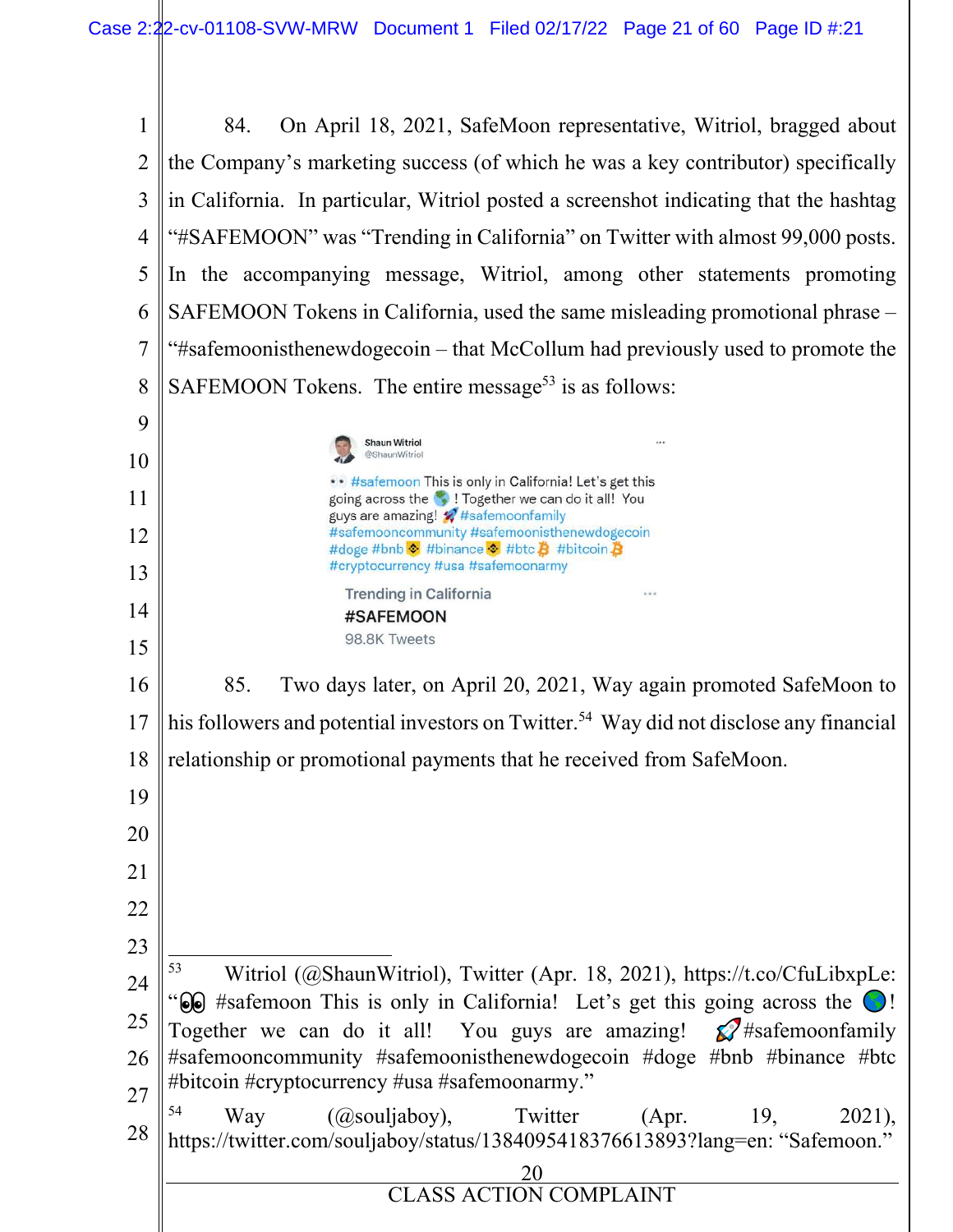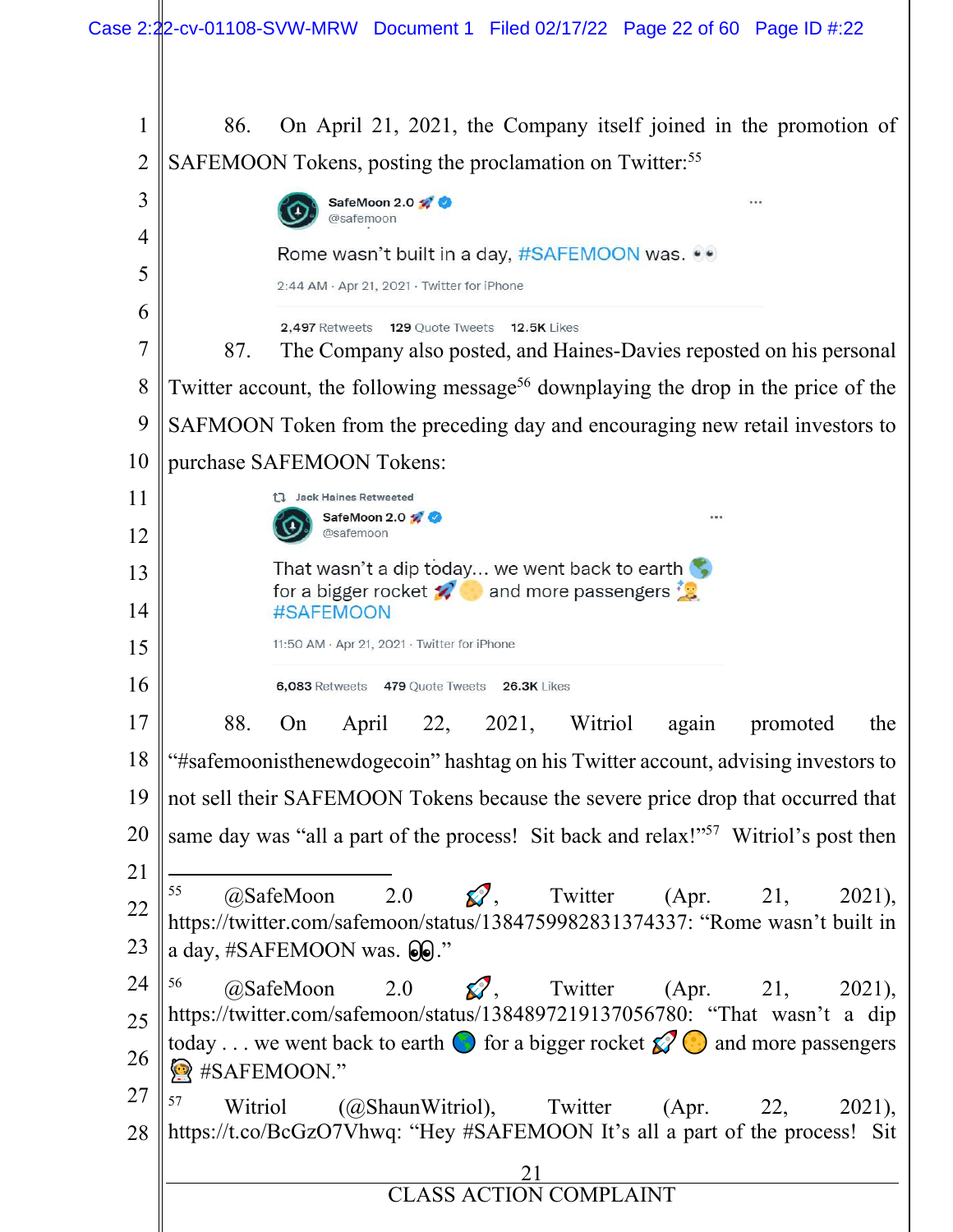

**Shaun Witriol** @ShaunWitriol 9 Hey #SAFEMOON It's all a part of the process! Sit back and relax! "We #hodl they hatin' patrolling, trying 10 to catch me ridin' dirty"  $\mathcal{L} \oplus$ #SafeMoonCommunity #safemoonarmy 11 #safemoonisthenewdogecoin #BNB : #BSC 12 102 Retweets 3 Quote Tweets 353 Likes 13 14 15 16 17 18 19 ryna catch me riding dirty 20 5:24 PM · Apr 22, 2021 · Twitter for iPhone 21 102 Retweets 3 Quote Tweets 354 Likes 89. The trading volume for the SAFEMOON Token exploded as a result of 22 promotional activities of Way, Witriol, and Carter on Twitter and the Company's 23 announcements around the same time. On April 17, 2021, the volume reached \$17.5 24 25 back and relax! "We #hodl they hatin' patrolling, trying to catch me ridin' dirty" 26 ⶱⶲⶳⶴⶵⶶⶸⶹ࠴࠳࠲࠱ᆰᆱᆲ #SafeMoonCommunity #safemoonarmy #safemoonisthenewdogecoin 27 #BNB #BSC." 28 58 *Id*.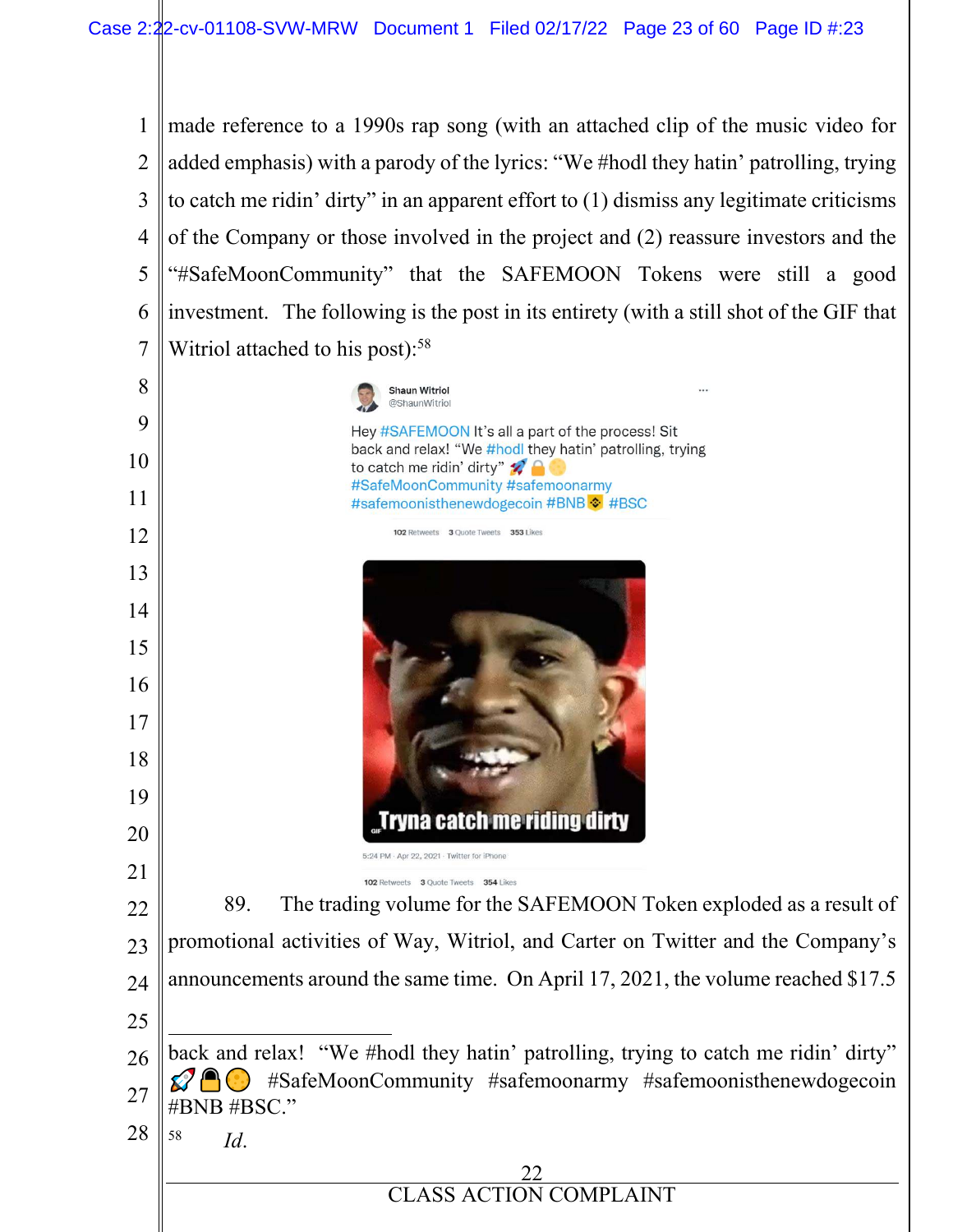1 2 3 4 5 6 7 8 9 million – approximately 70% higher than the previous day.<sup>59</sup> On April 18, 2021 (*i.e*., the same day that Witriol made statements about SAFEMOON's popularity in California specifically) the trading volume jumped another 36% up to \$23.9 million.<sup>60</sup> Then on April 19th, that volume *more than tripled*, reaching \$68.8 million.<sup>61</sup> Over the following three days, the Company's continued promotions pushed the trading volume for SAFEMOON Tokens exponentially higher. On April 20, 2021, the volume jumped to \$144.7 million, with it increasing further to \$173.3 million on April 21, 2021 and then temporarily peaking at \$191.6 million on April 22, 2021.

10 11 12 90. Ultimately, the promotional efforts by the Company and Way, Witriol, and Carter caused *a staggering 1,691% increase in trading volume* between April 16, 2021 and April 22, 2021.

13 14 15 16 17 91. On May 1, 2021, Karony advised SAFEMOON Token investors about an "update" on the status of the SAFEMOON wallet. Karony teased "all the features" that were available on the wallet and promised to show the user interface to investors. Karony also gave a "new hint" about the wallet, namely that the wallet was "a component of Operation Pheonix."<sup>62</sup>

18 19 20 92. In addition to using the celebrity power of the Promoter Defendants, the Executive Defendants sought to instill confidence in investors by pointing to an

21

22 <sup>59</sup> https://coinmarketcap.com/currencies/safemoon/historical-data/.

- 23 60 *Id.*
- 24 61 *Id*.

25 26 27 28  $^{62}$  Karony (@CptHodl), Twitter (May 1, 2021), https://twitter.com/CptHodl/status/1388543343194484737?cxt=HHwWgsC55Yq0j MUmAAAA: "Looking forward to tomorrow's update on the wallet. We cannot go into all the features, but we will be showing the UI to you. New hint: the wallet is a component of Operation Pheonix. #SAFEMOONARMY #SAFEMOON #Evolution."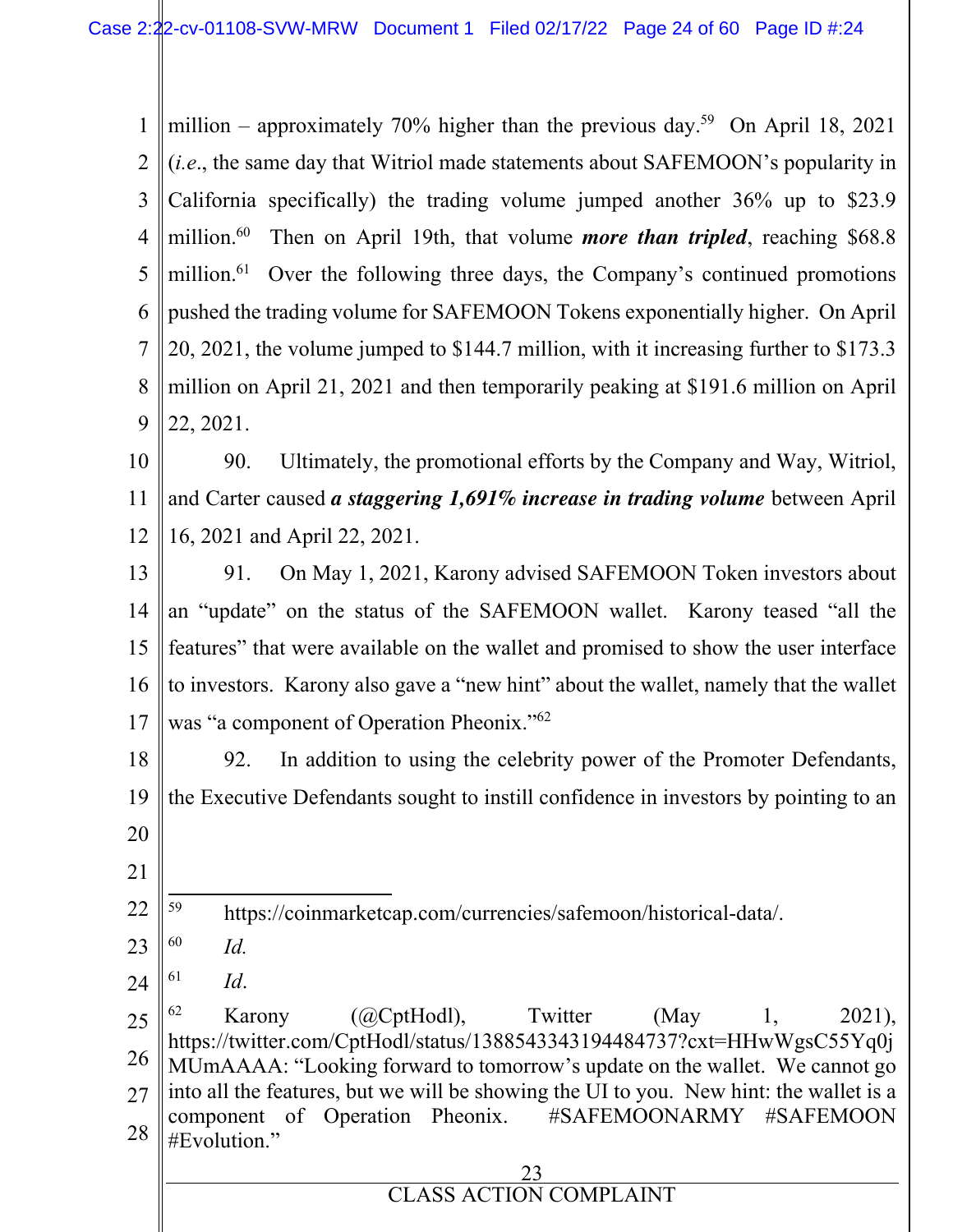1 2 3 4 5 6 7 8 9 audit it had conducted from a Singapore-based company, Certi $K<sup>63</sup>$  The audit report created by CertiK (the "CertiK report") on May 3, 2021, discovered that the Company's developers had built an "addLiquidity function" into the SafeMoon protocol to reward a single "\_owner" address with significant sums of SAFE tokens over time. According to the Certik report: "As a result, overtime the \_owner address will accumulate a significant portion of LP tokens" (worth approximately \$2.6) billion in May 2021).<sup>64</sup> "If the \_owner is an EOA (Externally Owned Account), mishandling of its private key can have devastating consequences to the project as a whole."<sup>65</sup>

10 11 12 13 14 93. As Jasper Lawler, head of research at London Capital Group to the Financial Post, noted in an article in the *International Business Times*, "The manual burns, alongside the [C]ompany having a pretty large stake in the [SAFEMOON Tokens], just speaks to me of a manipulation risk. Whenever there's some sort of mechanism to stop selling, that's a bit of a warning sign."

15 16 17 18 19 20 94. Another cryptocurrency blog described the problem with the manual burns as follows: "the creators [*i.e.*, the Executive Defendants] can choose to burn as much of the coin as they want, whenever they want, as this is basically like trusting the US government not to over inflate the currency. Yes, they have the power to no over inflate the US dollar, but do they use it? Not always. See the problem?"<sup>66</sup>

21 22 23 95. CertiK suggested that the project could mitigate that risk by assigning such privileged roles to multisig wallets, introducing a DAO, and even time-locking the centralized wallet. The Company rejected this suggestion in CertiK and sought

- 24
- 25 <sup>63</sup> https://www.certik.com/projects/safemoon.
- 26 64 *Id*.
- 27 65 *Id*.
- 28 66 *See* fn.3, *supra*.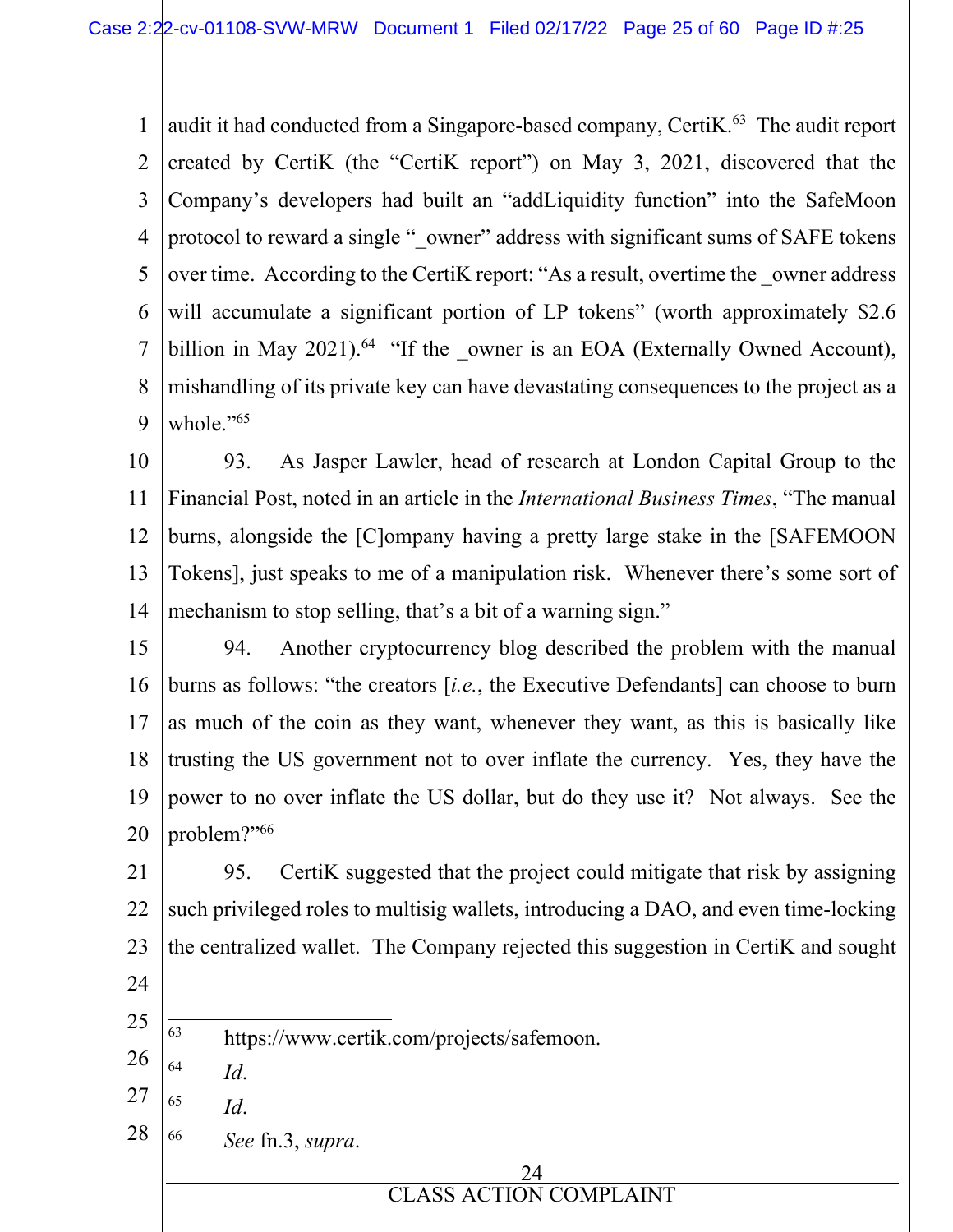to downplay the possibility of any wrongdoing by the Executive Defendants: "Rug pulls or anything else is mitigated due to the fact that every member of SafeMoon would be subject to litigation and likely a swift prison sentence . . . outside of the law, our social lives would be in ruin."<sup>67</sup>

 96. On or about May 5, 2021, the Company, via its Reddit social media account, took in funds raised from "the community" to pay for multiple billboards that promoted the SAFEMOON Tokens as the "World's Fastest Growing Cryptrocurrency" with the "Fastest Growing Crypto Community on Earth." The following picture was posted on the Company's Reddit account "r/SafeMoon":<sup>68</sup>





 97. On May 10, 2021, the Company's official Twitter account posted a video showing a different six-story billboard display with a SafeMoon advertisement with the caption: "#SAFEMOON has landed in Times Square! Thanks to the *See* fn.63, *supra*.

 *SAFEMOON AT TIMES SQUARE, NEW YORK*  $\mathcal{S}$   $\mathcal{S}$ , Reddit (May 5, 2021),

 https://www.reddit.com/r/SafeMoon/comments/n5bkvi/safemoon\_at\_times\_square new york.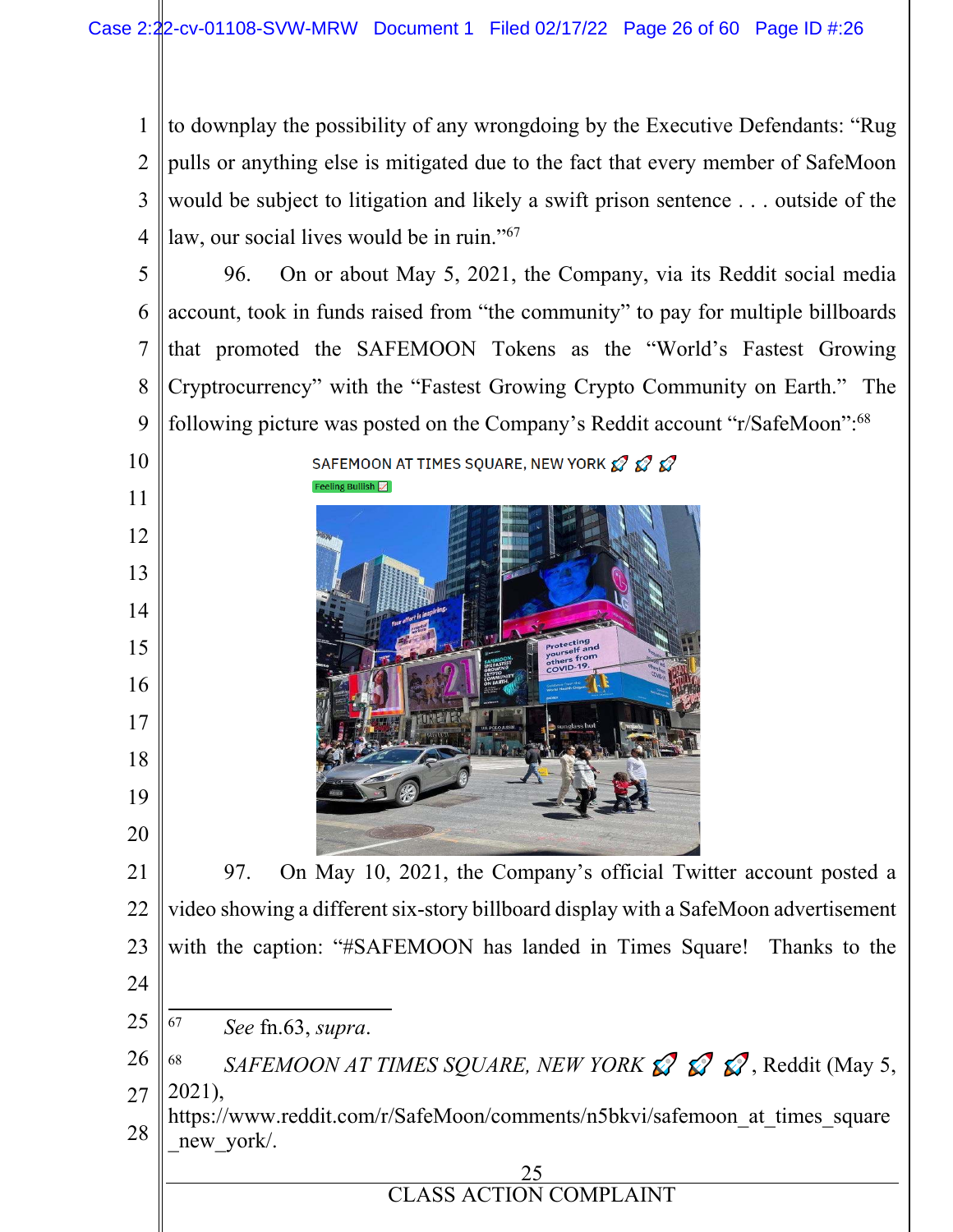| 1              | community who raised the funds to make this possible, we are overwhelmed with                                                                             |  |  |
|----------------|-----------------------------------------------------------------------------------------------------------------------------------------------------------|--|--|
| $\overline{2}$ | the billboard action across the globe the message is<br>strong.                                                                                           |  |  |
| 3              | #SAFEMOONARMY". <sup>69</sup>                                                                                                                             |  |  |
| 4              | The trading volume of SAFEMOON Tokens saw a significant increase<br>98.                                                                                   |  |  |
| 5              | following the Company's promotional efforts, rising over 46% from \$136.2 million                                                                         |  |  |
| 6              | on May 9, 2021 to \$199.3 million on May 10, 2021. <sup>70</sup>                                                                                          |  |  |
| $\overline{7}$ | On May 13, 2021, Paul promoted SAFEMOON Tokens in an exchange<br>99.                                                                                      |  |  |
| 8              | he had with Grammy award winning rapper Juicy J on Twitter: $71$                                                                                          |  |  |
| 9              | juicy j @therealjuicyj · May 13, 2021<br>Safemoon 5 5 5                                                                                                   |  |  |
| 10             | $\begin{array}{ccccc} \mathbb{C} & 3,424 & \bullet & \bullet & 9,961 \end{array}$<br>$Q$ 704<br>$\uparrow$                                                |  |  |
| 11             | Jake Paul<br>@jakepaul                                                                                                                                    |  |  |
| 12             | Replying to @therealjuicyj                                                                                                                                |  |  |
| 13             | YOU SAY NO TO SAFEMOON JUICY J CANT CANT<br><b>CANT CANT</b>                                                                                              |  |  |
| 14             | 5:58 PM · May 13, 2021 · Twitter for iPhone                                                                                                               |  |  |
| 15             | 472 Retweets 47 Quote Tweets 1,663 Likes                                                                                                                  |  |  |
| 16             | Then on May 15, 2021, Paul bragged about his earlier promotion of the<br>100.                                                                             |  |  |
| 17             | SAFEMOON Tokens: <sup>72</sup>                                                                                                                            |  |  |
| 18             |                                                                                                                                                           |  |  |
| 19             |                                                                                                                                                           |  |  |
| 20             |                                                                                                                                                           |  |  |
| 21             | 69<br>@SafeMoon 2.0 $\mathcal{D}$ , Twitter (May 10, 2021), https://t.co/yAb0i78OnG:                                                                      |  |  |
| 22             | #SAFEMOON has landed in Times Square! Thanks to the community who<br>raised the funds to make this possible, we are overwhelmed with the billboard action |  |  |
| 23             | across the globe the message is strong. #SAFEMOONARMY."                                                                                                   |  |  |
| 24             | 70<br>See fn. 59, supra.                                                                                                                                  |  |  |
| 25             | 71<br>Paul<br>(Q <sub>j</sub> akepaul),<br>Twitter<br>(May<br>13,<br>2021,<br>https://twitter.com/jakepaul/status/1392962577714528256?lang=en:            |  |  |
| 26             | "@therealjuicyj YOU SAY NO TO SAFEMOON JUICY J CANT CANT CANT                                                                                             |  |  |
| 27             | CANT."<br>72                                                                                                                                              |  |  |
| 28             | $(Q)$ jakepaul),<br>Twitter<br>2021),<br>(May<br>15,<br>Paul<br>https://twitter.com/jakepaul/status/1393719812547878913?lang=en.                          |  |  |
|                | $\frac{26}{\text{CLASS\,ACTION\,COMPLAINT}}$                                                                                                              |  |  |
|                |                                                                                                                                                           |  |  |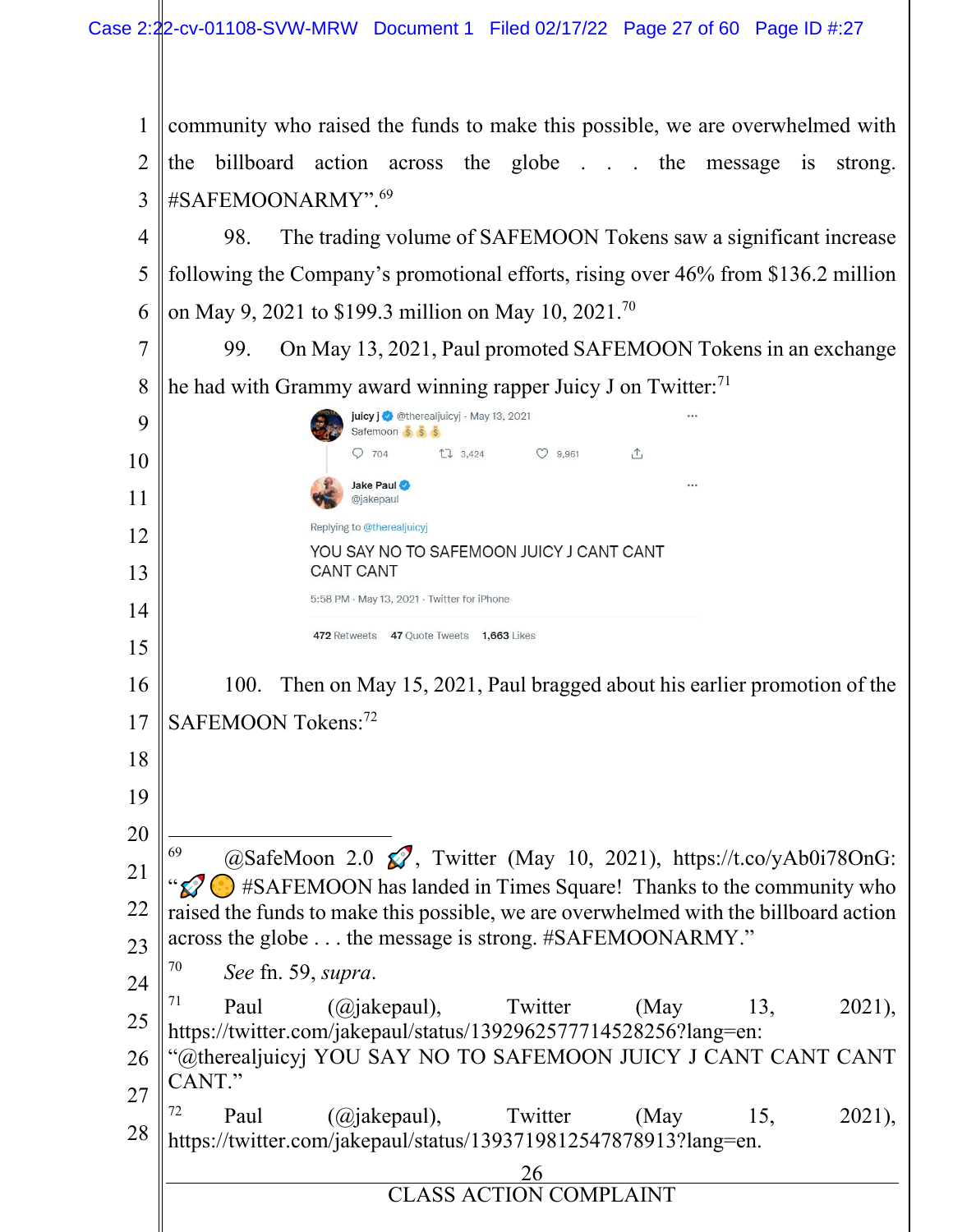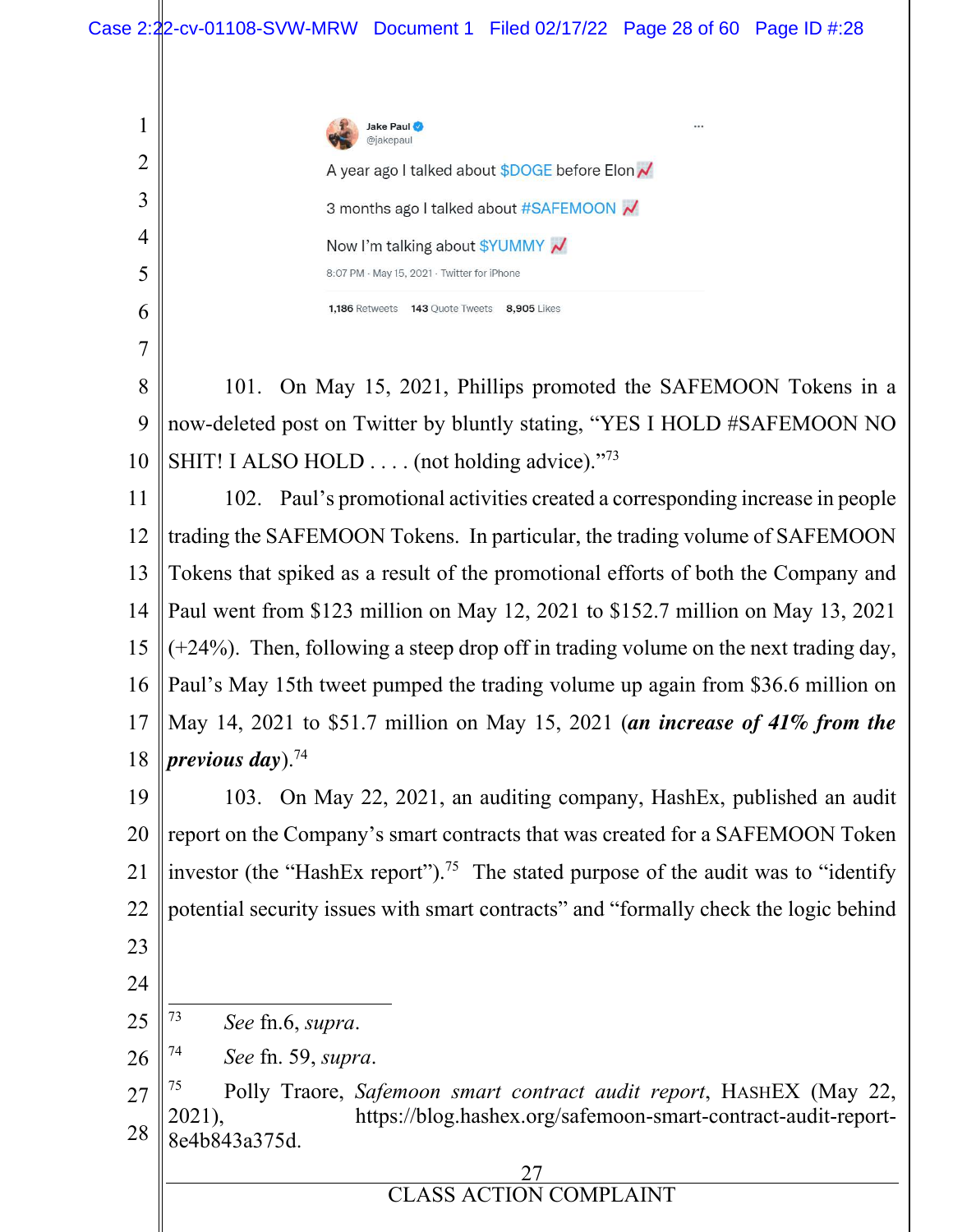1  $\mathfrak{D}$ 3 4 5 6 7 8  $\mathbf Q$ 10 11 given smart contracts."<sup>76</sup> The HashEx report ultimately found the Company's smart contracts had two "critical" and three "high" severity security issues/vulnerabilities with the SAFEMOON Token that could be exploited for fraudulent purposes. The HashEx report defines an issue as critical "if it may cause unlimited losses or breaks the workflow of the contract and could be easily triggered." High severity issues are defined as those that "may lead to limited losses or break interaction with users or other contracts under very specific conditions." One of the critical severity issues that the HashEx report identified was related to SafeMoon's "Ownable contract." Notably, as part of the analysis of this critical severity vulnerability, the HashEx report disclosed that the SAFEMOON Token contract was merely a modified version of another, publicly available Ownable contract from OpenZepplin.<sup>77</sup>

12 13 14 15 16 17 104. Shortly after the HashEx report was released, Arriaga began working on the Company's behalf. While he officially joined the Company as its Global Head of Products in July 2021, Arriaga had been operating as an undisclosed promotor of the SAFEMOON Tokens prior to taking on this titled position. Arriaga, using "The Fud Hound" as a pseudonym,<sup>78</sup> worked as the *de facto* public relations/damage control officer for the Company since at least May 24, 2021.<sup>79</sup>

18 19 20 105. Arriaga's primary job was to attack and discredit anyone publicly spreading fear, uncertainty, or doubt (aka "FUD") about the Company or the SAFEMOON Tokens.

- 21
- 22 23
- 77 *Id*.

*Id*.

76

- 24 25 26 <sup>78</sup> Upon information and belief, Arriaga also used the username "u/Influencer CEO Techy" as another alias to anonymously promote and hype the SAFEMOON Tokens to users on the social media platform, Reddit.
- 27 28 The Safemoon Hound (@TheFudHound), Twitter (May 24, 2021), https://twitter.com/TheFudHound/status/1396917364642385920?cxt=HHwWgMC swaS87OImAAAA: "Thank you  $\Lambda$ ."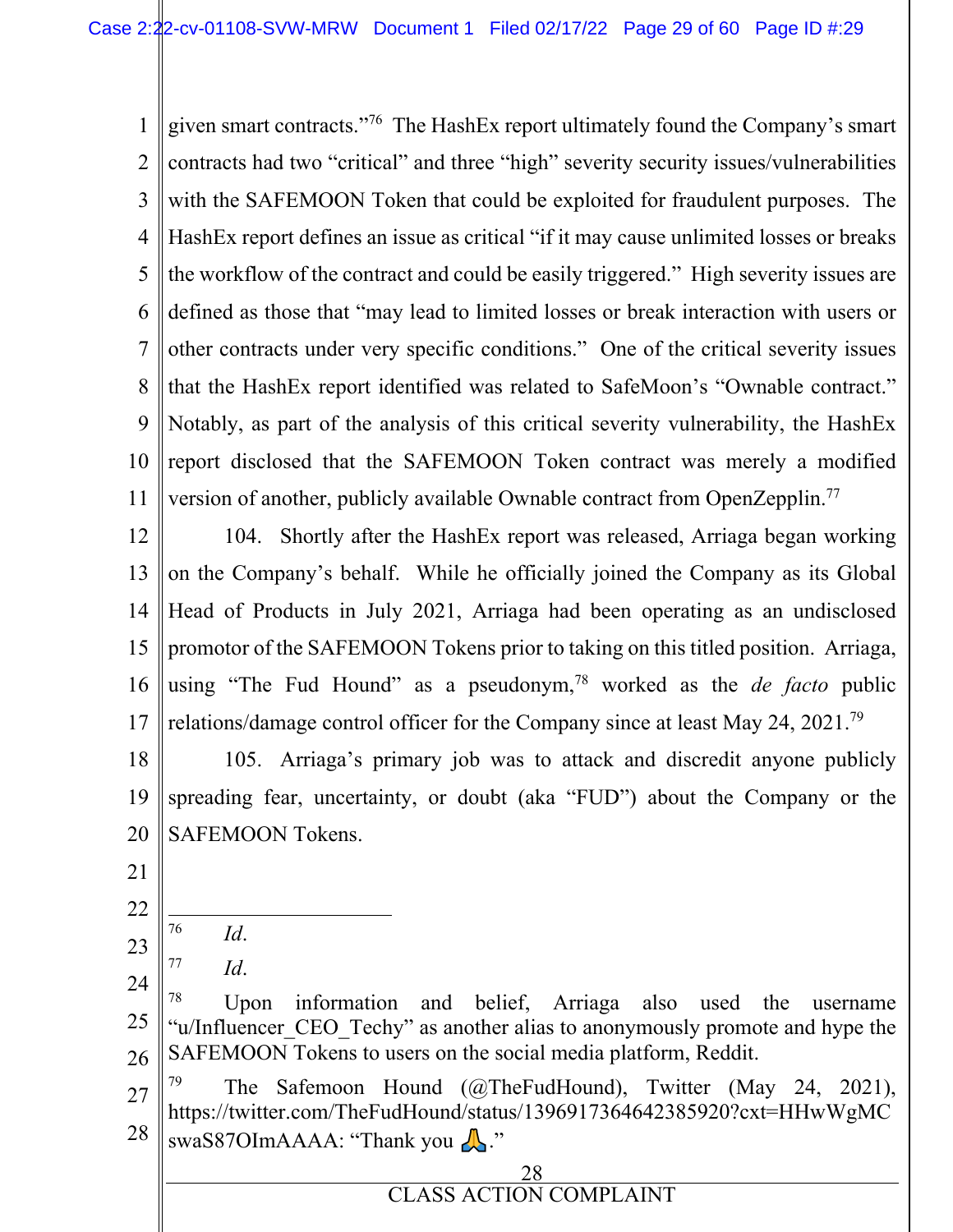1 2 3 4 5 6 7 8 106. On May 24, 2021, Arriaga created "The FUD Hound" YouTube page and uploaded an approximately 30-minute video titled "Safemoon Reedemed! [sic]"<sup>80</sup> The video's description also provided the following statement from Arriaga: Safemoon FUD is the newest desperation tactic that some YouTubers and opportunists are taking advantage of. Many people who scream "Ponzi Scheme" or "Scam" before doing their own research are those that can easily be discredited for their lazy and half-baked analysis. In this video is an example of such.

9 10 11 12 13 Remember, there are YouTube opportunists everywhere, most will ride a trend or movement to which they know nothing about in order to get views and hopefully pick up some naïve subscribers along the way. They care not about the damage and destruction they cause for they are only in the game for themselves.

I expose these people for who they are. Enjoy.

14

15 16 17 18 19 20 21 22 23 107. In the Safemoon Reedemed! Video, there are clips of videos from other YouTube channels warning young and naïve investors to stay away from projects like SafeMoon because it could be a scam and/or displays "Ponzi scheme" characteristics. Arriaga cynically accuses these other video creators of manipulating the emotions of investors and then proceeds to undermine those warnings in an effort to maintain positive sentiment towards the Company and the SAFEMOON Tokens. 108. The following day, the @TheFudHound Twitter account was created. Arriaga uploaded his first video and immediately began threatening so-called FUDsters.

24 25 26 27 109. For example, in one of his later tweets on May 25, 2021, Arriaga stated that he had the "Next #SAFEMOON FUDster in the crosshairs. #SAFEMOONARMY will love Expose #2. The hound is on the scent, next video

28 <sup>80</sup> The FUD Hound, *Safemoon Reedemed!*, YouTube (May 24, 2021), https://www.youtube.com/watch?v=ARuxp8Va0bw.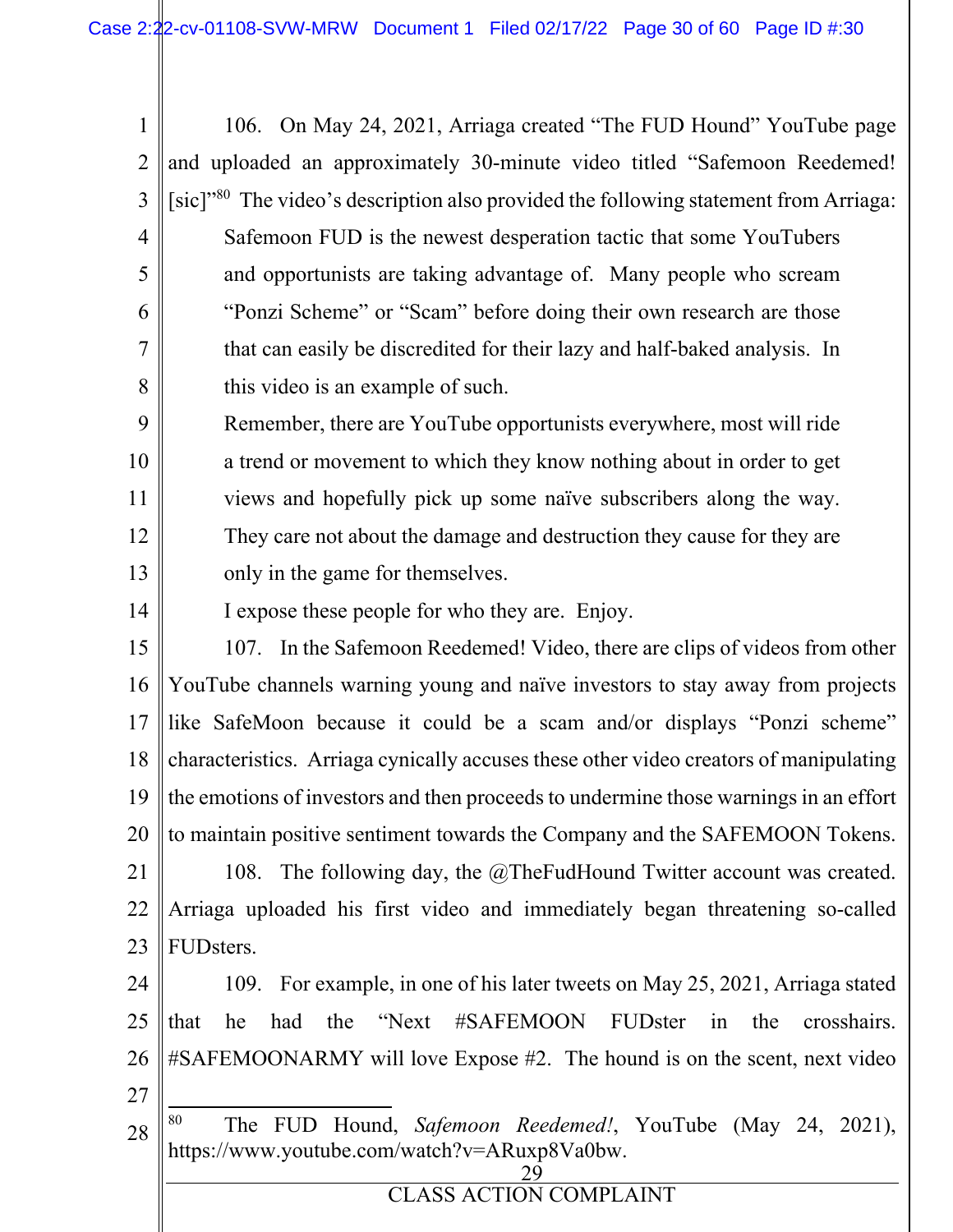1 2 3 will be even better." Arriaga announced that "Project #StoptheFUD started yesterday" and threatened potential naysayers: "We are #SafeMoonCommunity think before you post misinfo because I won't hold back."

4

5

6

110. On May 31, 2021, the Company posted a short video to its social media accounts generally promoting the SafeMoon "TOKENOMICS" with images indicating that investors would be happy to receive the SafeMoon Reflections.<sup>81</sup>

7 8 9 111. In another post that day, the Company continued its efforts to promote SafeMoon's "tokenomics" to investors, announcing that "Another exchange has enabled #SAFEMOON tokenomics."<sup>82</sup>

10 11 12 13 14 15 112. On June 1, 2021, the Company attempted to reassure SAFEMOON Token investors, after four consecutive days of decreasing trading volume and downward selling pressure had caused the price of the SAFEMOON Tokens to drop. In a play on investors' emotions and feelings of goodwill, the Company published a post on Twitter that stated, "No rug pulls here," above a picture of several puppies with photoshopped SafeMoon badges.<sup>83</sup>

16 17 18 113. On June 2, 2021, Arriaga published a video titled, "Hashex Safemoon Audit DEBUNKED," in response to the criticisms leveled in the Hashex report.<sup>84</sup> In the caption to this video, Arriaga stated:

19 20 Hashex audit on Safemoon exposed in this expose. Is a SafeMoon Blockchain a possibility? I analyze a little of who Hashex is as well as

21

22 23 81 @SafeMoon 2.0  $\mathcal{D}$ , Twitter (May 31, 2021), https://t.co/RXFOFdpZ2C: "TOKENOMICS  $\mathcal{O}$  #SAFEMOON."

24 25 @SafeMoon 2.0  $\mathcal{D}$ , Twitter (May 312, 2021), https://t.co/NNKuwT3irY: "ANOTHER EXCHANGE HAS ENABLED #SAFEMOON TOKENOMICS. @bitbns."

26 27 83 @SafeMoon 2.0  $\mathcal{D}$ , Twitter (June 1, 2021), https://t.co/r4ZpbmEoME: " $\mathcal{D}$ #SAFEMOON SECURITY REPORTING FOR DUTY!  $\mathscr{D}$  ."

28 <sup>84</sup> Arriaga, *Hashex Safemoon Audit DEBUNKED!*, YouTube (June 2, 2021), https://www.youtube.com/watch?v=rB1m7NiaekA.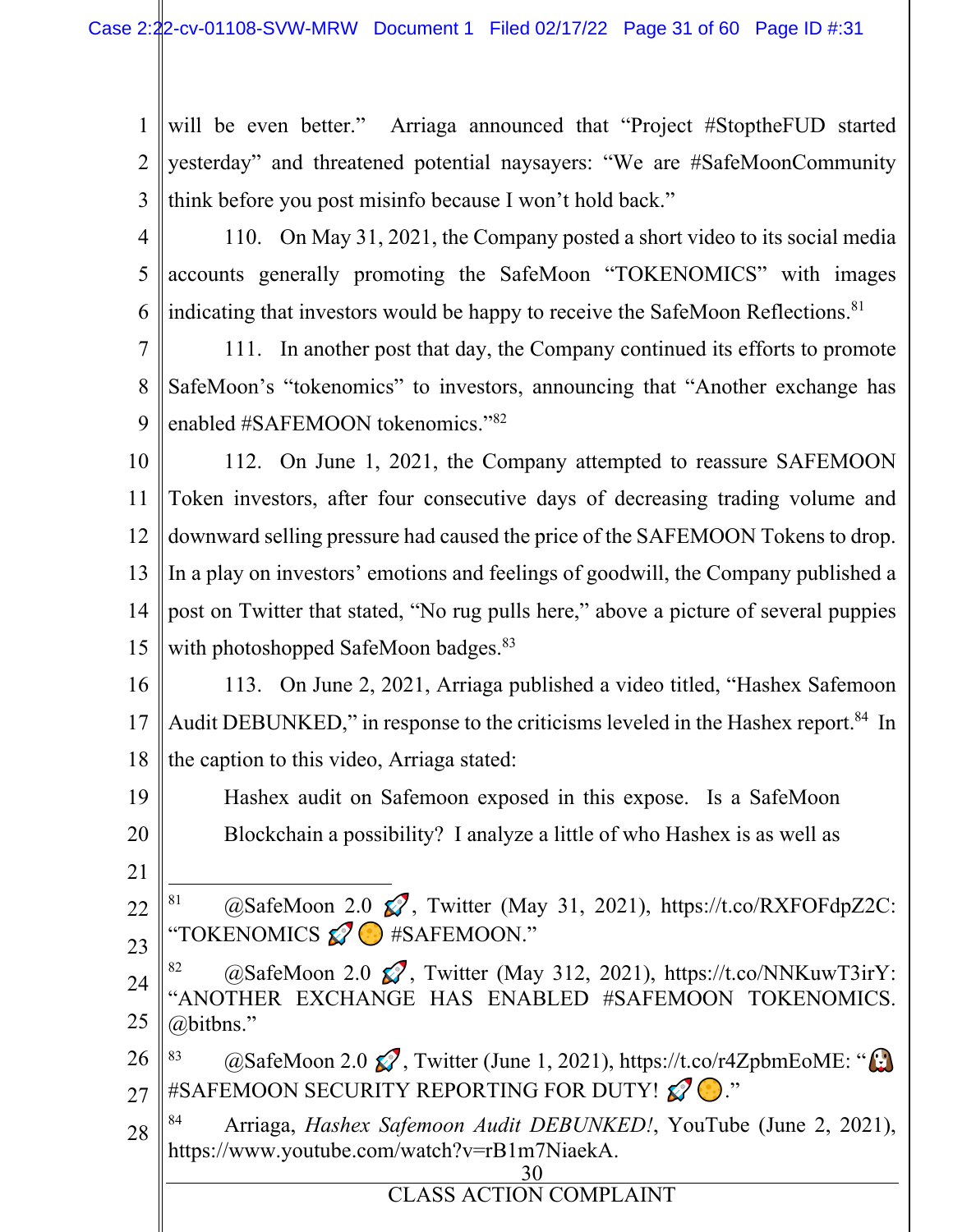their independent critical audit finds that were publicized and used to discredit SafeMoon. However, there are some holes in this logic as well as "who" Hashex is. *While uncovering holes in the Hashex audit, I take you down the rabbit hole and reveal how SafeMoon has positioned itself to keep hold of its cards should they decide that a SafeMoon Blockchain is something to pursue. SafeMoon is encountering FUD from all directions. This may be due to the immense threat SafeMoon poses to those already in power positions in the Blockchain space*.

10 [Emphasis added.]

1

2

3

4

5

6

7

8

9

11 12 13 14 114. In the video itself, Arriaga downplayed the findings of the Hashex report, calling it, among other things, a "cheap shot" and dismissing the audit's finding that there was a critical issue in the code for the SAFEMOON Token that could result in the liquidity pool being drained.

15 16 17 18 115. Arriaga also stated that the Company had purposefully not "locked" the liquidity pool so that the Company would have the flexibility to deploy the capital within the liquidity pool to fund "innovative" projects instead of it being unavailable because it was locked up elsewhere.<sup>85</sup>

19 20 21 116. The promotional efforts of the Company and Arriaga were successful insomuch as trading volume rose approximately 40%, from \$17.8 million on June 1, 2021, to \$29.6 million on June 2, 2021.

- 22
- 23
- 24

25 26 27 28 This statement by Arriaga demonstrates that the Company's earlier social media posts about having two liquidity pools locked until 2025 were misleading and simply meant to trick investors who were worried about the ability of insiders like the Executive and Promoter Defendants to run off with their money into believing that their investments in SAFEMOON Tokens were safe.

| <b>CLASS ACTION COMPLAINT</b> |
|-------------------------------|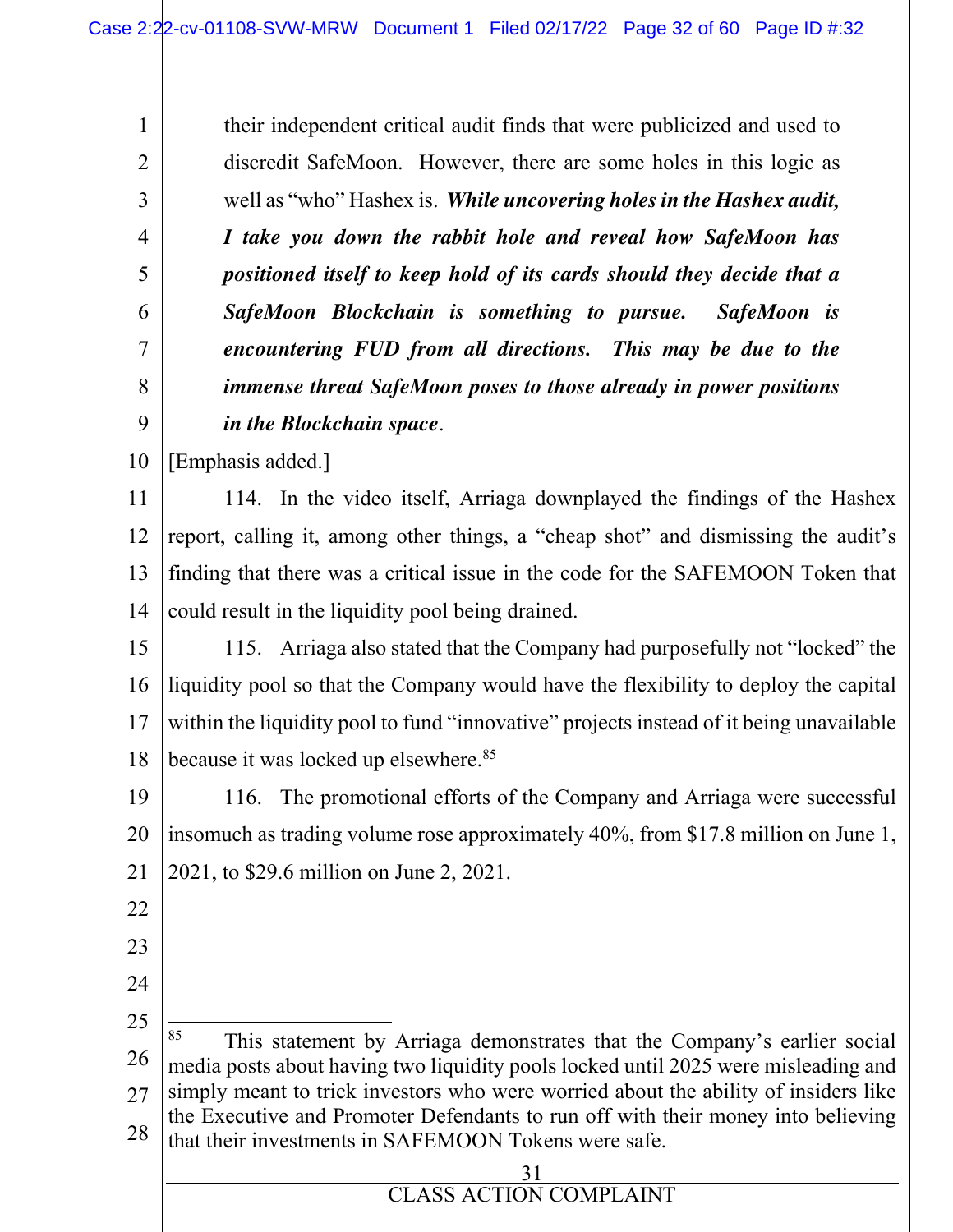1 2 3 4 117. On June 3, 2021, the Company again promoted the "tokenomics" of the SAFEMOON Tokens and promised investors that "Holding is Rewarding."<sup>86</sup> Another Twitter post from the Company that same day indicated that investors needed to "HODL" since "WE'RE ALL IN THIS TOGETHER! #SAFEMOON."<sup>87</sup>

5 6 7 8 9 10 11 12 13 14 15 118. The next day, the Company's Twitter account resumed its efforts to reassure investors and stabilize the trading volume of SAFEMOON Tokens. In particular, the Company posted an animated video of a SafeMoon "FUD Monster" being revealed to be a rat that runs away when exposed. The caption for this post states: "FUD MONSTER IN REALITY . . . #SAFEMOON #FAMILYNOTFUD."<sup>88</sup> 119. On June 5, 2021, Witriol was interviewed on a question-and-answer video that was uploaded to YouTube. During the interview, Witriol is identified as the "go to" person with the Company who knows "what's going on" with SafeMoon.<sup>89</sup> Witriol also touted the "tokenomics" of the SAFEMOON Tokens and that there is "a lot to look forward to" with the Company. He assured investors that there was a "low chance of a rug pull" because Karony would "lose his credentials"

16 with the Department of Defense.<sup>90</sup>

17 18 19 120. On June 6, 2021, the Company thanked SafeMoon investors and boasted that SafeMoon was poised to increase significantly in price: "Above all other

20

21 22 86  $@SafekMoon 2.0  $Q^7$ , Twitter (June 3, 2021), https://t.co/6cvThDmJ2Y:$ "HOLDING IS REWARDING  $\mathscr{D}$  #SAFEMOON."

23 24 87 @SafeMoon 2.0  $\mathcal{D}$ , Twitter (June 3, 2021), https://t.co/U1nYcRokGu: "WE'RE ALL IN THIS TOGETHER! #SAFEMOON."

25 26 88  $@SafekMoon 2.0  $Q$ , Twitter (June 4, 2021), <https://t.co/T9GHP81D87>:$ "FUD MONSTER IN REALITY. . .  $\mathbb{Q}$  #SAFEMOON #FAMILYNOTFUD https://t.co/T9GHP81D87."

27 89 *See* fn.4, *supra*.

28 90 *Id.*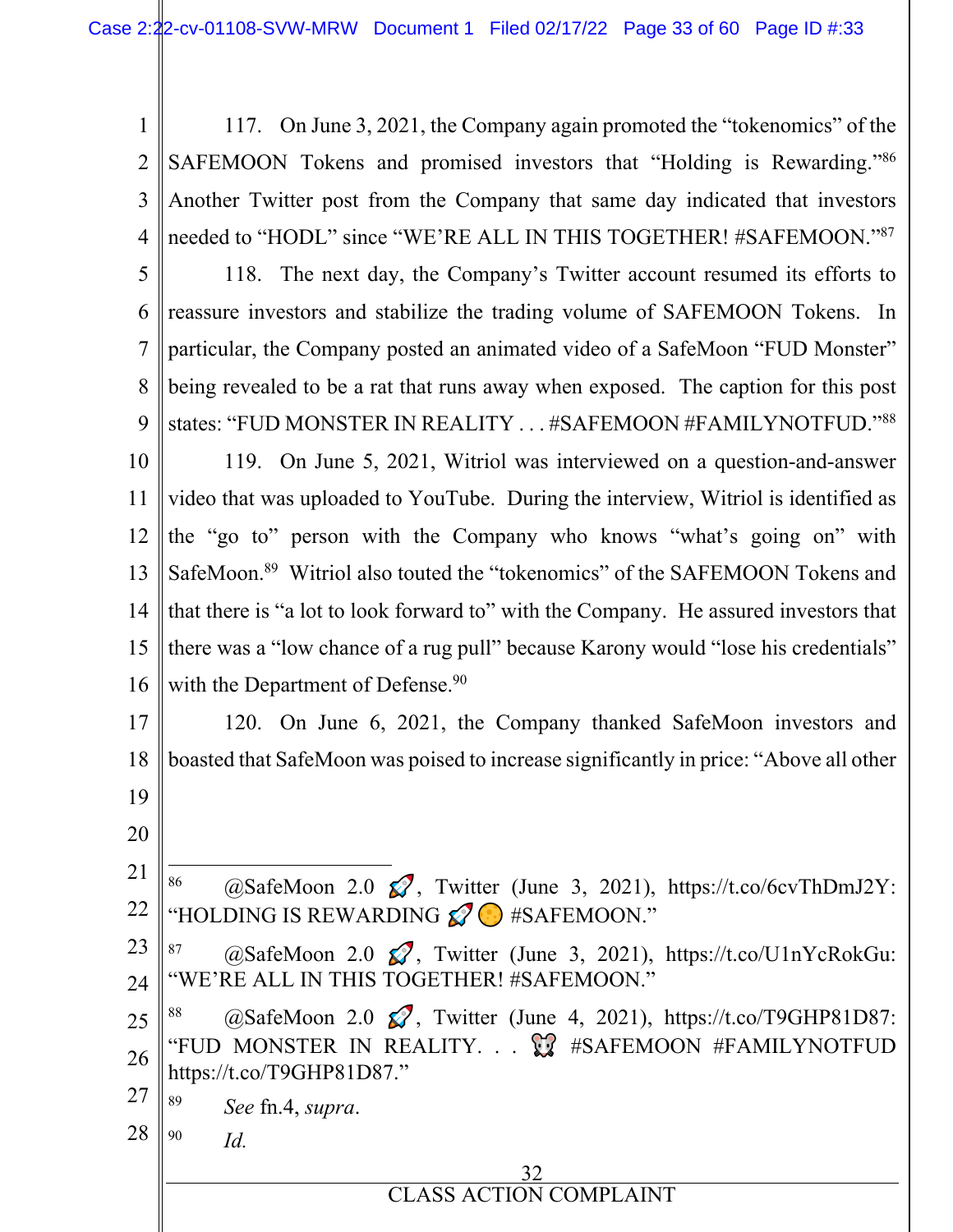1 2 projects and tokens, SafeMoon has proved one thing . . . cryptocurrency may be young but very much on route to the moon."<sup>91</sup>

3 4 5 6 7 121. On June 7, 2021, Karony announced that the Company had "identified glaring security gaps with a lot of wallet providers" and was in the process of "integrating game changing encryption into the wallet." Karony then unambiguously declared that, "The SafeMoon wallet will be one of / if not the strongest wallets on the market.  $\#SAFEMOON$  is the  $\#Evolution$ <sup> $\cdot$ </sup><sup>92</sup>

8 9 10 122. Karony went on to state that, "[w]e have come to the conclusion that it's just better to do things yourself," indicating to investors that SafeMoon decided to create its own wallet due to the vulnerabilities in existing cryptocurrency wallets.  $93$ 

11 12 13 Karony also alluded to the "crypto world" being "ironically archaic, and toxic," and hinting that "someone" was copying SafeMoon while simultaneously trying to "cyber bully and attack" Defendants.

14

15 16 123. That same day, June 7th, Arriaga released another so-called exposé video that attacks another YouTuber for warning investors that the SAFEMOON

- 17 18 19 20 <sup>91</sup>  $\omega$ SafeMoon 2.0  $\Omega$ , Twitter (June 6, 2021), https://twitter.com/safemoon/status/1401617178638622724?s=20&t=4i0FP5\_ox1 QpuQ-AX5Otzw: "To all our loyal HOLDERS! Thank you . . . you have been there on our ups and our downs, #SAFEMOON is a community. . . a family. Above all other projects and tokens safemoon has proved one thing. . . cryptocurrency maybe young but very much on route to the moon  $\mathcal{L}^{\bullet}(\cdot)$ ."
- 21 22 23 24 <sup>92</sup> Karony (@CptHodl), Twitter (June 7, 2021), https://twitter.com/CptHodl /status/1401904812409696257?s=20&t=0JHKaogN0eltPoTdU6K\_6g: "We also identified glaring security gaps with a lot of wallet providers. We are integrating game changing encryption into the wallet. The SafeMoon wallet will be one of / if not the strongest wallets on the market. #SAFEMOON is the #Evolution!"

25 26 27 28 <sup>93</sup> Karony (@CptHodl), Twitter (June 7, 2021), https://twitter.com/CptHodl/status/1401909541105774598: "We have come to the conclusion that it's just better to do things yourself. The crypto world is ironically archaic, and toxic. Someone copies what you did, then repeatedly tries to cyber bully and attack you. Stop. When one wins we all win. Other tokens are not the enemy."

# 33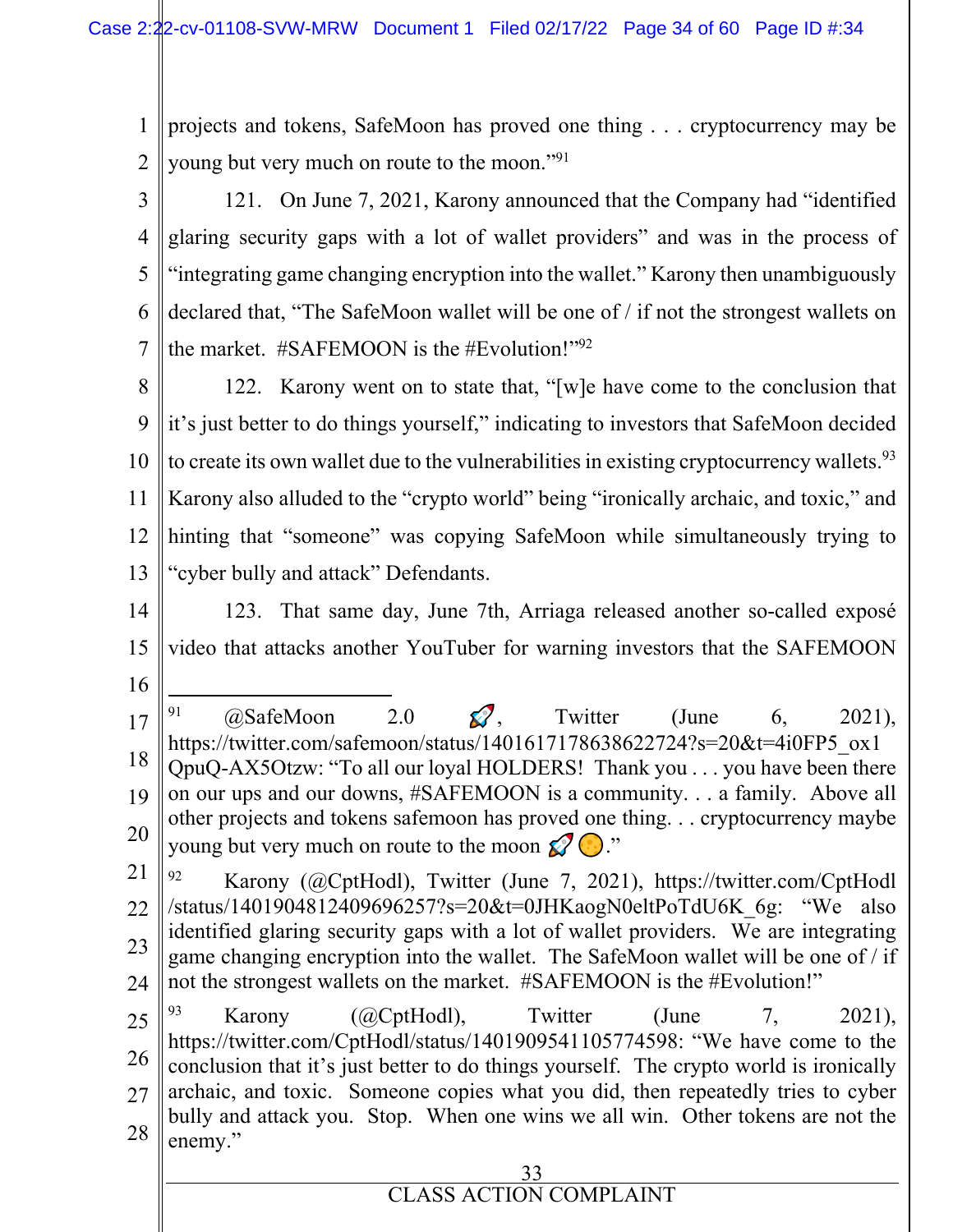1 2 Tokens were a "\$500 million dollar scam" and generally "shilling FUD about wellmeaning companies" like SafeMoon.<sup>94</sup>

3

124. These various efforts by Arriaga at damage control allowed Defendants to increase and/or stabilize the trading volume for a short period of time.

5

6

7

8

4

125. On June 11, 2021, Karony announced that he was "[h]appy to say [the SafeMoon team is] smashing out our internal deadlines." Karony then hinted at imminent release dates for promised features for "the Wallet, exchange and more importantly Operation Pheonix."

9 10 11 126. In another public post from the same day, the Company's official Twitter account bragged, "WE SAID WE'D BRING YOU A SHOW! THE #SAFEMOONWALLET IS JUST THE BEGINNING . . . . "95

12 13 14 15 127. On June 13, 2021, Karony, in an apparent effort to have investors associate SAFEMOON with the popular cryptocurrency Dogecoin and its unofficial ambassador, Elon Musk, cited to the Company's Chief Blockchain Officer, Thomas Smith, and his being "involved with the Doge Coin x SpaceX partnership."<sup>96</sup>

16 17 128. That same day, Arriaga released a purported exposé video titled, "Crypto Genesis spreads FUD about SafeMoon – DEBUNKED," wherein he again

- 18
- 19

20 21 <sup>94</sup> Arriaga, *Safemoon redeemed a 3rd time*, YouTube (June 7, 2021), https://www.youtube.com/watch?v=G8QJm6\_aKgw.

22 23 24 <sup>95</sup>  $\omega$ SafeMoon 2.0  $\Omega$ , Twitter (June 7, 2021), https://twitter.com/safemoon/status/1403431640777510916?s=20&t=HSZFEiryLj Hn9PrjFQP1xw: "WE SAID WE'D BRING YOU A SHOW! THE #SAFEMOONWALLET IS JUST THE BEGINNING. . .  $\mathscr{D} \odot$ ."

25 26 27 28 <sup>96</sup> Karony (@CptHodl), Twitter (June 13, 2021), https://twitter.com/CptHodl/status/1404104687566086149?cxt=HHwWioCzncXxs PwmAAAA: "We have no issues with Doge Coin. Fun fact, the SafeMoon Chief Blockchain Officer was involved with the Doge Coin x SpaceX partnership. So yes, you will be able to hold Doge on #SAFEMOONWALLET. That's where I'll be holding mine. #SAFEMOON is the #Evolution!"

| <b>CLASS ACTION COMPLAINT</b> |
|-------------------------------|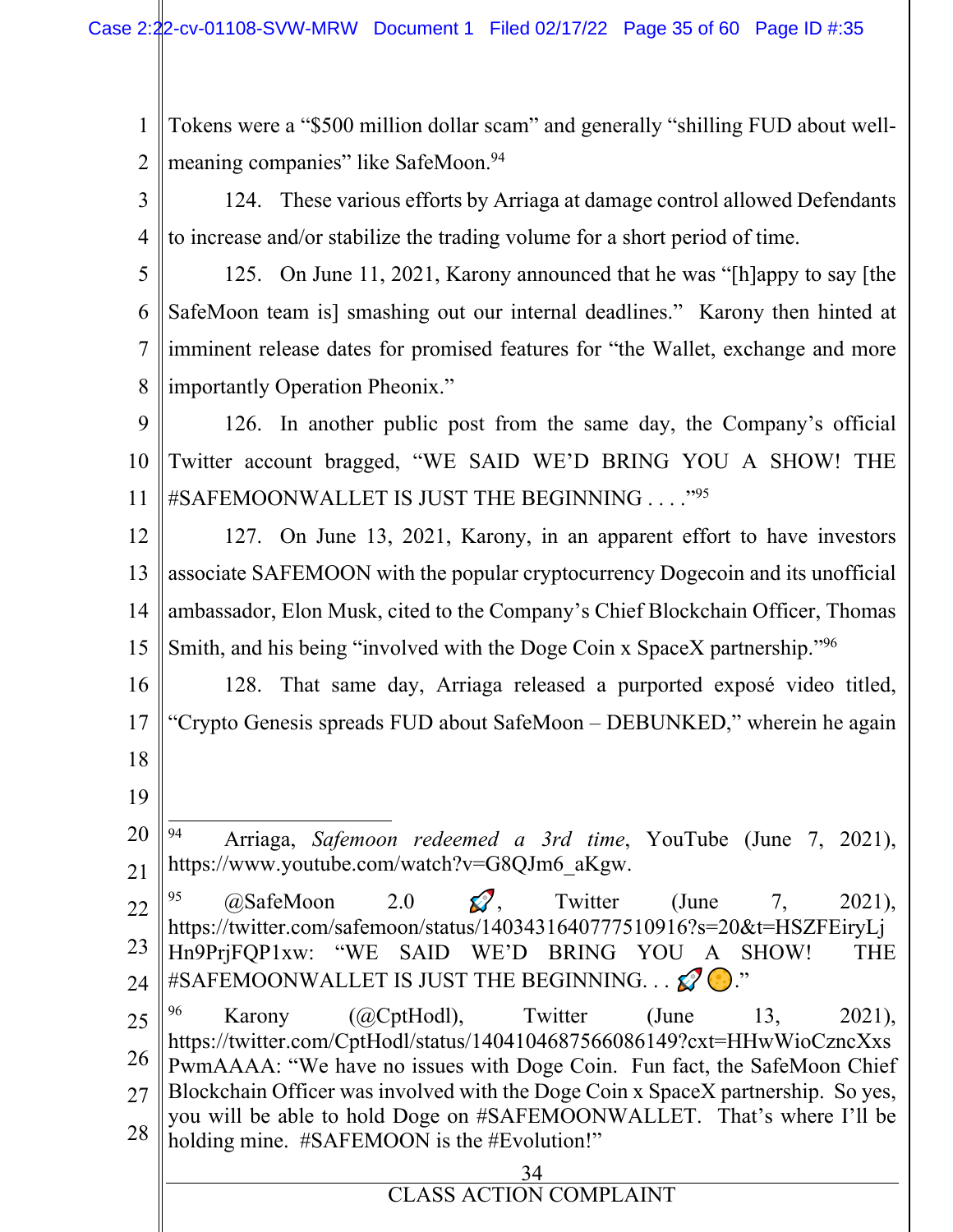1 2 dismissed criticisms about SafeMoon as invalid "FUD" and threatened to expose anyone speaking negatively about the Company.<sup>97</sup>

- 3 4 5 6 7 8 9 10 11 129. On June 21, 2021, Arriaga released his sixth and final video on *the FUD Hound YouTube* channel, which was titled, "Matt Wallace bashes Safemoon and then gets destroyed!" with a laughing face emoji.<sup>98</sup> In the caption to the video, Arriaga claims that SafeMoon critic Matt Wallace's research was "lazy and misleading." Then, in an apparent attempt to persuade investors into ignoring Wallace's warnings about the SAFEMOON Tokens, Arriaga attempted to whip up a mob mentality within the SafeMoon community, by encouraging them to "witness [Wallace] getting owned on a live-stream as he comes unprepared with zero facts" and to "[w]atch this epic display of failure as this FUDster gets exposed."<sup>99</sup>
- 12 13 130. In July 2021, Arriaga "officially" joined the Company as its Global Head of Products.
- 14 15 16 17 18 19 131. On July 14, 2021, Witriol participated in an "Ask Me Anything" interview ("AMA") wherein he made numerous statements on behalf of the Company.<sup>100</sup> For example, in response to a question from a SAFEMOON Token investor about the Company's prospects, Witriol stated that he was "more excited now than when I joined the team" and that investors were "gonna like what you hear" in the near future.<sup>101</sup>
- 20
- 21
- 22 23 <sup>97</sup> Arriaga, *Crypto Genesis spreads FUD about Safemoon – DEBUNKED*, YouTube (June 13, 2021), https://www.youtube.com/watch?v=zSbbt\_JralU.
- 24 25 <sup>98</sup> Arriaga, *Matt Wallace bashes Safemoon and then gets destroyed!*  $\bigcirc$ , YouTube (June 21, 2021), https://www.youtube.com/watch?v=z0qVSbwSnEc.
- 26 99

*Id.*

27 28 100 *SAFEMOON SHAUN WITRIOL TWITTER SPACES AMA (FULL) 7/14/21*, YouTube (July 15, 2021), https://www.youtube.com/watch?v=ow0M9bh1mNE. 101 *Id*.

# 35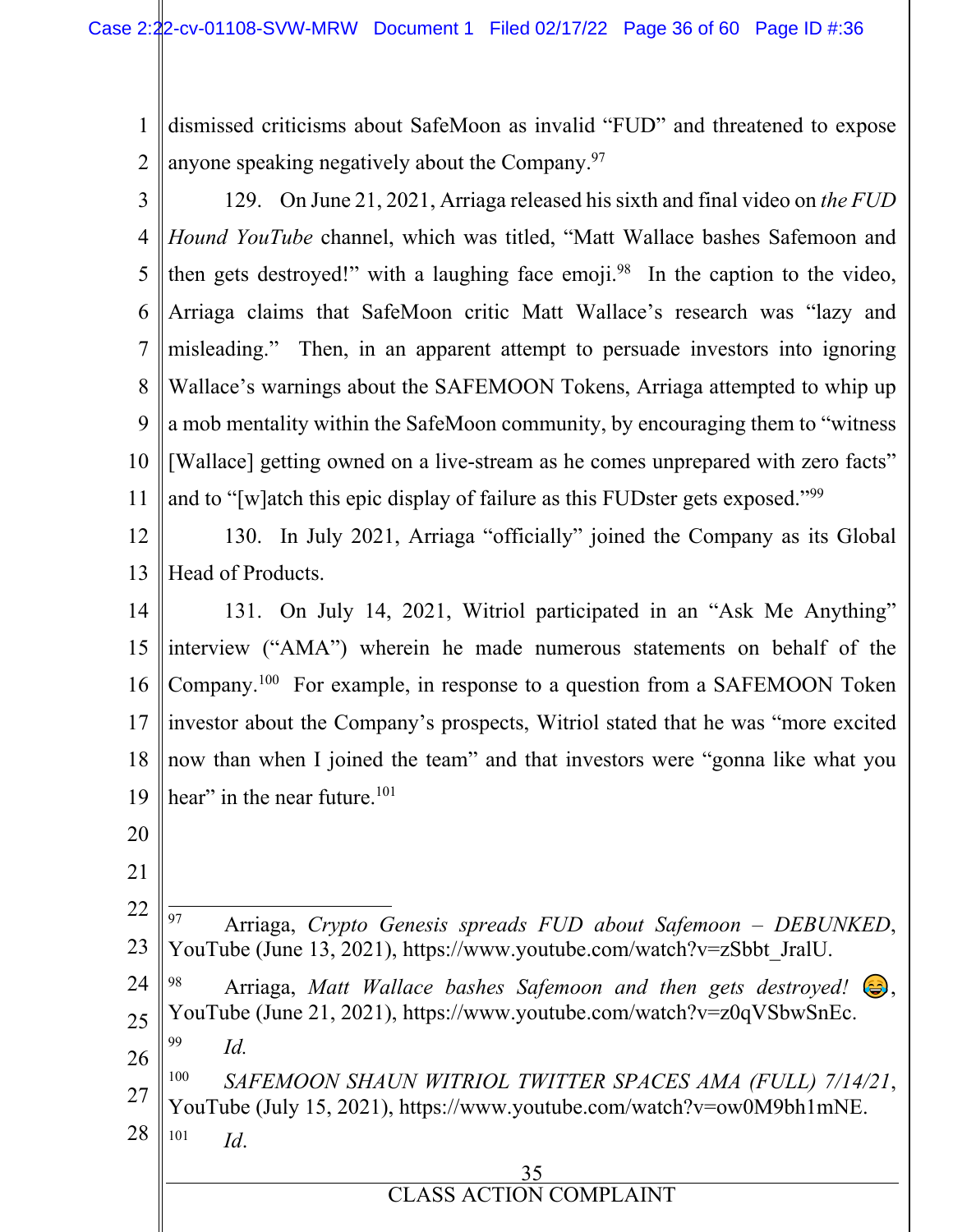1 2 3 4 5 6 7 8 132. Witriol went on to declare that he was "[m]ore bullish now than I was two weeks ago before I joined the team."<sup>102</sup> This statement is at odds with Witriol's earlier comments that he was with the Company since "day one or day two" when he met with Karony.<sup>103</sup> Upon information and belief, Witriol knew that his statements about the Company's prospects and him only joining the Company "two weeks ago" were false when he made them. In particular, Witriol appears to have made the latter statement in an effort to distance himself from the Company and the other Executive Defendants.

9 10 11 133. Within a month of Witriol's AMA interview and in the final weeks before the promised launch of the SafeMoon wallet (*i.e.*, August 2021), Witriol left the Company.

12 13 14 15 16 17 18 19 20 21 134. Around the same time, the price of SAFEMOON Tokens was dropping precipitously due to immense downward selling pressure for large holders. "SafeMoon has witnessed whales dumping in large proportions from June to July 2021."<sup>104</sup> As reported in the *International Business Times* article, "*Mysterious SafeMoon Investor Dumps 2.4 Trillion Coins, Value Falls 28% in the Day's Trade*," the value of the SAFEMOON Tokens dropped 28% on July 31, 2021 in "the largest sell-off for July 2021," caused by a "domino effect of panic selling." In response to this, Phillips took to Twitter on August 2, 2021, to talk tough to the unknown whale who sold the 2.4 Trillion SAFEMOON Tokens stating, "F<sup>\*\*\*</sup>ING" IRRESPONSIBLE WHALE. . . I HOPE YOU GET HIT BY A BUS."<sup>105</sup> Neither

22

102 *Id.*

23 103 *See* fn. 87, *supra*.

24 25 26 <sup>104</sup> Vinod DSouza, *Crypto Influencer Ben Phillips Wishes Death to SafeMoon Whale: 'I Hope you Get Hit by a Bus*,', INTERNATIONAL BUSINESS TIMES (Aug. 2, 2021), https://www.ibtimes.sg/crypto-influencer-ben-phillips-wishes-deathsafemoon-whale-i-hope-you-get-hit-by-bus-59293.

27 28 105 *See* Vinod DSouza, *Mysterious SafeMoon Investor Dumps 2.4 Trillion Coins, Value Falls 28% in the Day's Trade*,' INTERNATIONAL BUSINESS TIMES (July 31,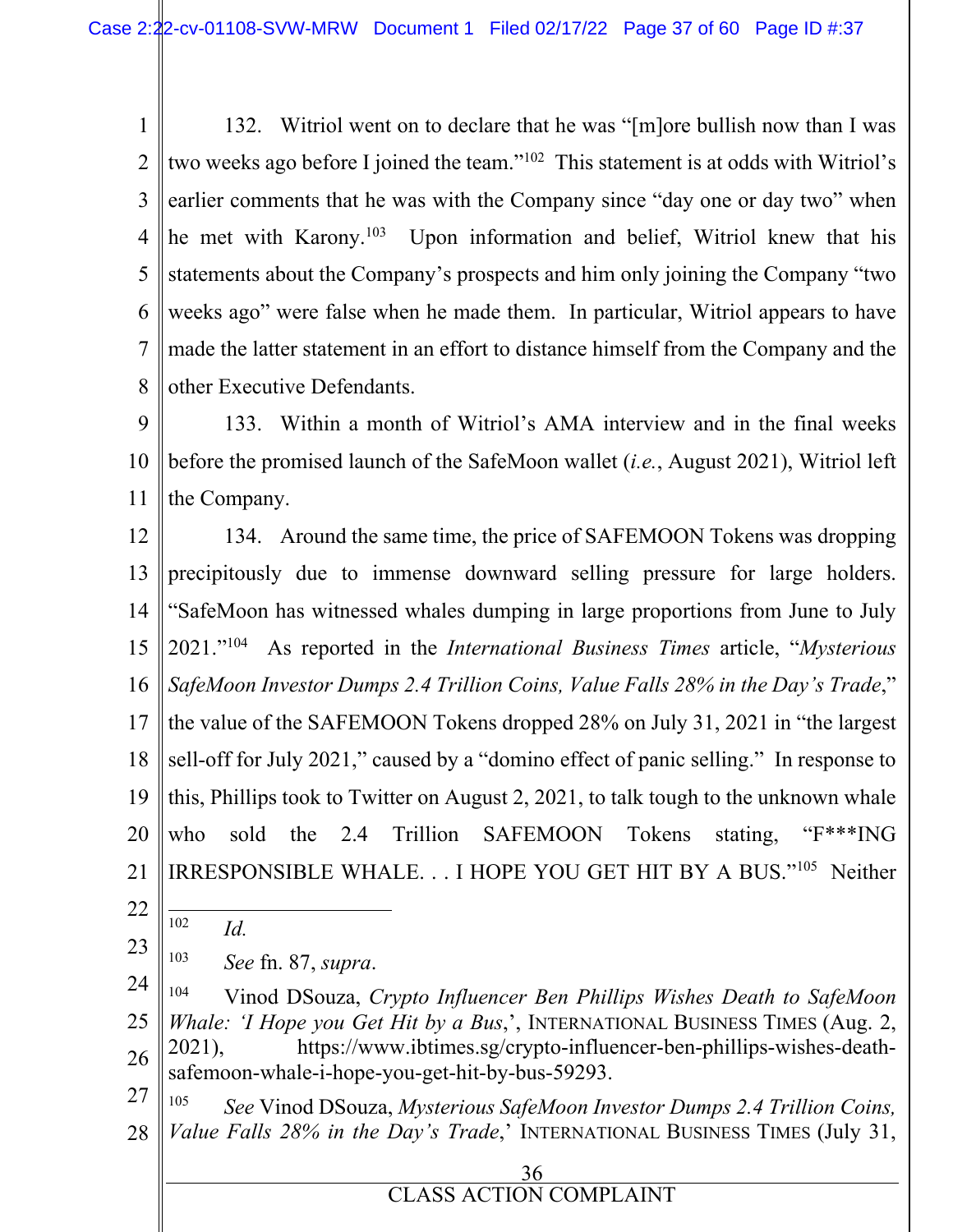37 CLASS ACTION COMPLAINT 1 2 3 4 5 6 7 8 9 10 11 12 13 14 15 16 17 18 19 20 21 22 23 24 25 26 27 28 the Company, nor the Executive Defendants denounced Phillips' statement or even commented on it at all. 135. The price and trading volume for the SAFEMOON Tokens began to stabilize after the Company and the Executive Defendants began promoting the scheduled SafeMoon wallet launch more aggressively in the lead up. 136. On August 14, 2021, the Company's Twitter account posted a minutelong video advertisement for the SafeMoon wallet.<sup>106</sup> The video told investors that: "It's time to get serious about the SAFEMOON wallet" "We take intuitive design, and strive for perfection" "The future of trading is here" "Ease of use built for all" "Full Launch 28<sup>th</sup> of August" "Available on Android and iOS" 137. Following the release of this commercial, *trading volume for SAFEMOON Tokens almost quadrupled* from \$11.4 million on August 14, 2021 to \$43.7 million on August 16, 2021. 138. On August 20, 2021, Way touted the financial benefits of investing in SafeMoon (and SafeMoon-related services like the SAFEMOON Tokens?) to his Twitter followers, stating, among other things, that he was "getting paid out in  $@SafeMoon constantly. \dots$ <sup>"107</sup> 2021), https://www.ibtimes.sg/mysterious-safemoon-investor-dumps-2-4-trillioncoins-value-falls-28-days-trade-59232. <sup>106</sup> @SafeMoon 2.0  $\mathcal{O}$ , Twitter (Aug. 14, 2021), https://t.co/atarzOUuX7: "THANK YOU FOR ALL THE SUPPORT ON THE JOURNEY TO THE #SAFEMOONWALLET LAUNCH  $\mathcal{D}$  COMING SOON AUGUST 28<sup>TH</sup>." <sup>107</sup> Way (@souljaboy), Twitter (Aug. 20, 2022), https://twitter.com/souljaboy/ status/1428847986759462917?lang=en.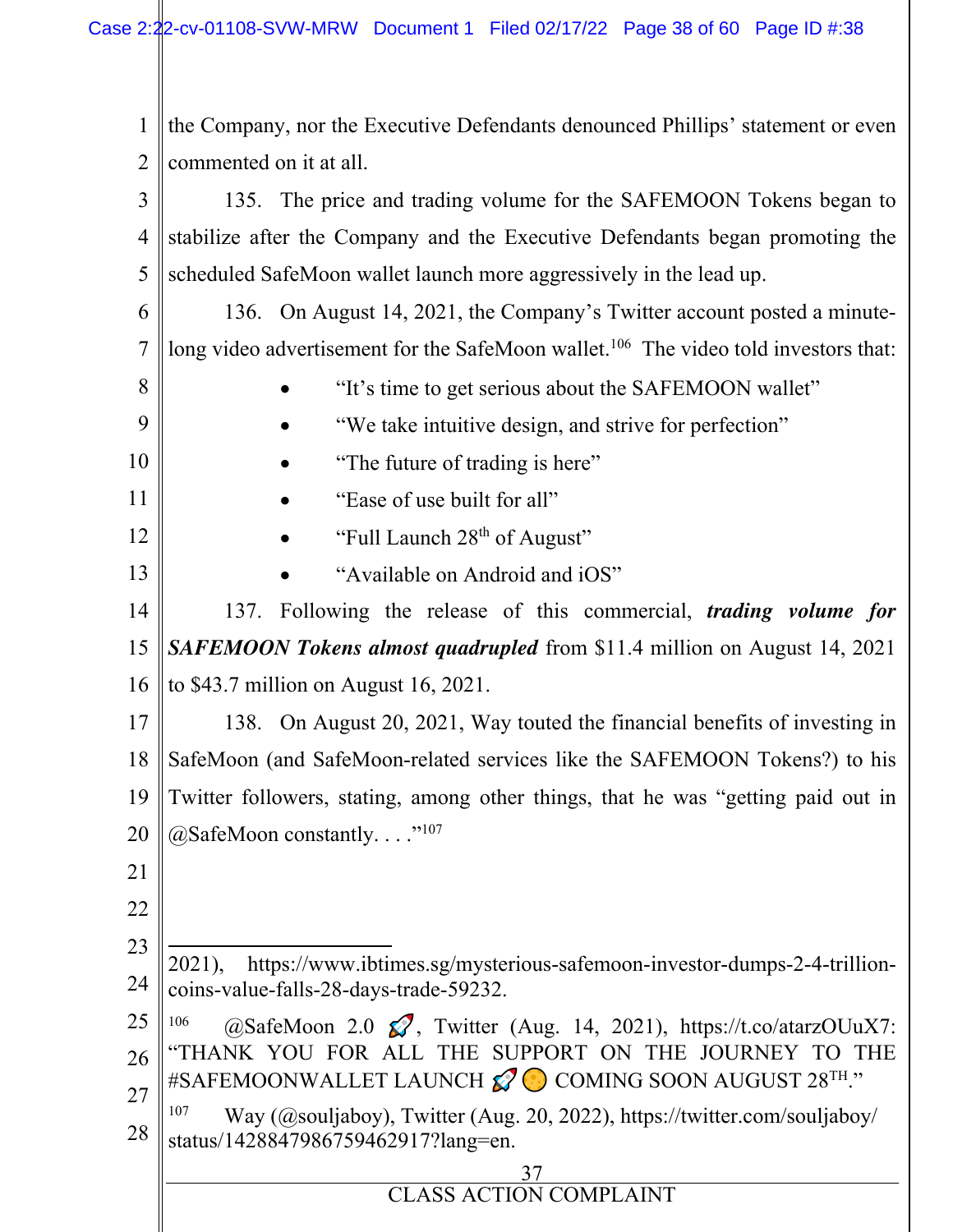1 2 3 139. The trading volume for SAFEMOON Tokens increased following Way's promotion, going from \$14.6 million on August 19, 2021, to \$20.8 million on August 20, 2021 (a 42% increase).<sup>108</sup>

- 4 5 6 140. On August 19th and 24th of 2021, Karony stated, on his personal Twitter account, that he was "Looking forward to #SAFEMOONWALLET launch on August 28th!"<sup>109</sup>
- 7 8 9 141. The trading volume rose in the days leading up to the launch of the SafeMoon wallet from \$13.5 million on both August 19th and 24th up to \$54.6 million on August 28th – an increase of over 300%.
- 10 11 12 13 142. On August 28, 2021, the Company repeatedly announced on its social media platforms that the launch of the SafeMoon wallet was scheduled for that day at 4PM EST. But when the moment for the launch arrived, the Company did not release the SafeMoon wallet as previously promised.
- 14 15 143. The Company released the following statement concerning the failed release of the SafeMoon wallet:
- 16 Wallet Update
- 17 SAFEMOONARMY – Thank you for bearing with us!
- 18 19 20 We've experience unforeseen technical issues on launching all 3 products at the same time (website buy  $\&$  swap, android wallet  $\&$  IOS wallet).
	- We're working around the clock to fix the issues and to ensure we give you the quality experience you deserve. So we can manage demand,
- 23

21

22

24 108 *See* fn. 59, *supra*.

25 26 27 28 <sup>109</sup> Karony (@CptHodl), Twitter (Aug. 24, 2021), https://t.co/m9CrVLGy9L: "1 million followers in under 6 months. This is a huge achievement. Looking forward to the #SAFEMOONWALLET launch on August 28th. Let's evolve together! #SAFEMOON #SAFEMOONARMY"; *id*.: "Meetup at the billboard? Looking forward to #SAFEMOONWALLET launch on August 28th! #SAFEMOON is the #Evolution!"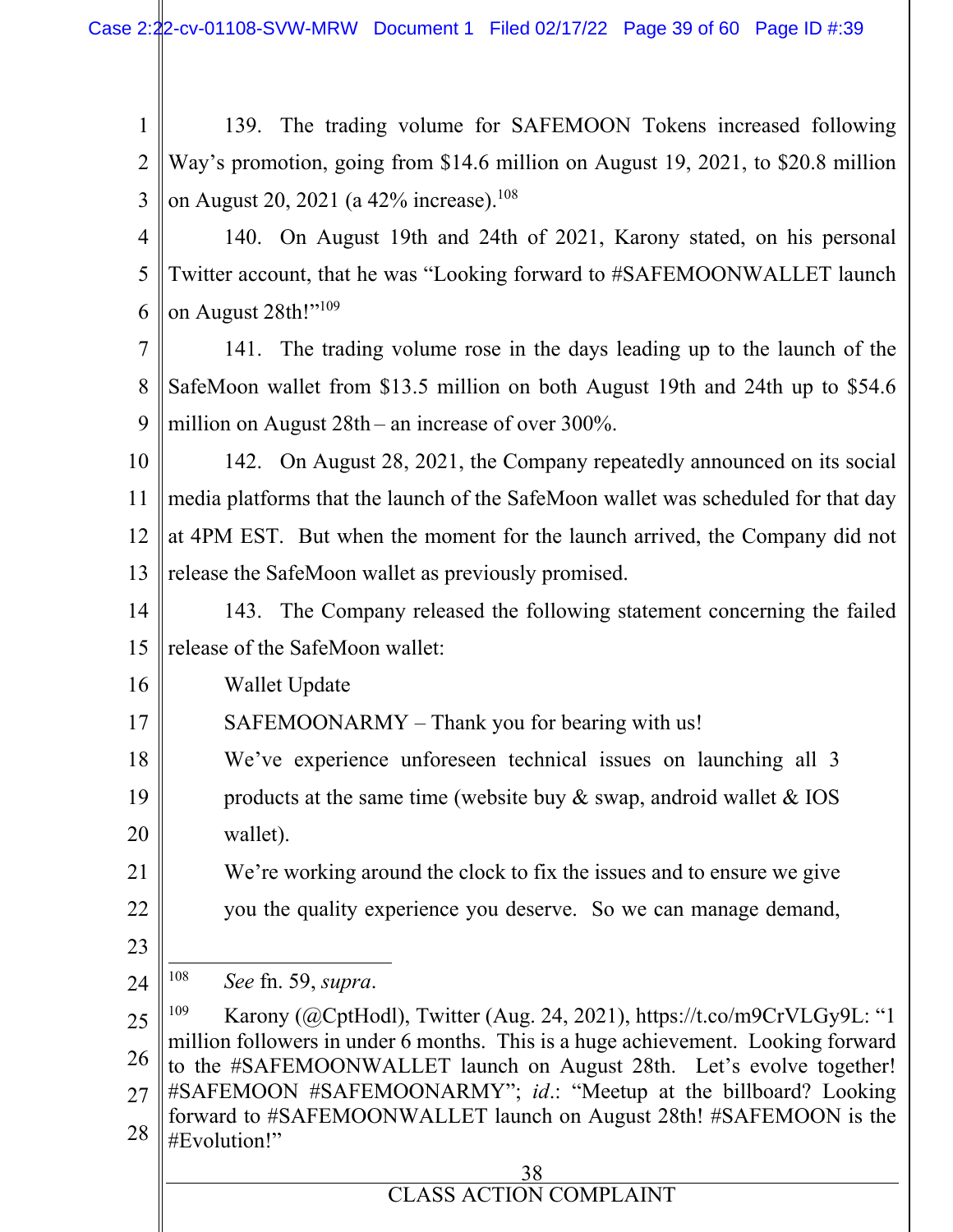| $\mathbf{1}$   | will be releasing each product in a staggered approach (one by one) $-$                                                                                       |  |  |
|----------------|---------------------------------------------------------------------------------------------------------------------------------------------------------------|--|--|
| $\overline{2}$ | starting with the website buy $\&$ swap function – today.                                                                                                     |  |  |
| 3              | We apologise for the delay. We hear all of you. We can't wait to bring                                                                                        |  |  |
| 4              | you all home. <sup>110</sup>                                                                                                                                  |  |  |
| 5              | 144. After two days without the promised release of the wallet function, the                                                                                  |  |  |
| 6              | Company disseminated a second announcement on August 30, 2021, regarding the                                                                                  |  |  |
| $\overline{7}$ | delay:                                                                                                                                                        |  |  |
| 8              | <b>Wallet Update</b>                                                                                                                                          |  |  |
| 9              | What's the hold-up? #SAFEMOON                                                                                                                                 |  |  |
| 10             | Here's a #SAFEMOONWALLET update from CEO John Karony.                                                                                                         |  |  |
| 11             | Hype and FUD to one side, here is more detail on what happened over                                                                                           |  |  |
| 12             | the last 48 hours:                                                                                                                                            |  |  |
| 13             | As you know, we worked extensively towards the wallet launch on the                                                                                           |  |  |
| 14             | 28th of August. However, the technical issues experienced at 4:00PM                                                                                           |  |  |
| 15             | (BST) created unforeseen side effects that the product development                                                                                            |  |  |
| 16             | teams have been unable to resolve yet (for re-approval from Apple &                                                                                           |  |  |
| 17             | Google). No reasons for an unsuccessful launch were bought [sic] to                                                                                           |  |  |
| 18             | my attention prior to 4PM, and for that I apologise as I promised you,                                                                                        |  |  |
| 19             | our community a product worth waiting for. It's still coming, we just                                                                                         |  |  |
| 20             | have to wait a bit longer. If I had been made aware of the issues now                                                                                         |  |  |
| 21             | known, the launch would not have gone ahead.                                                                                                                  |  |  |
| 22             | Our aim is to deliver the safest wallet on the planet $-$ we won't launch                                                                                     |  |  |
| 23             | any product unless it's the best it could possibly be, for you.                                                                                               |  |  |
| 24             | We have all been working around the clock to address the technical                                                                                            |  |  |
| 25             | issues and have come to the conclusion that we need to delay the wallet                                                                                       |  |  |
| 26             | launch. I have been reassured by SAFEMOON's Global Head of                                                                                                    |  |  |
| 27             |                                                                                                                                                               |  |  |
| 28             | 110<br>@SafeMoon 2.0 $\mathcal{D}$ , Twitter (Aug. 28, 2021), https://twitter.com/<br>safemoon/status/1431737961796747267?s=20&t=asnTTweZ9AovC9VEdUFRwQ<br>39 |  |  |
|                | CLASS ACTION COMPLAINT                                                                                                                                        |  |  |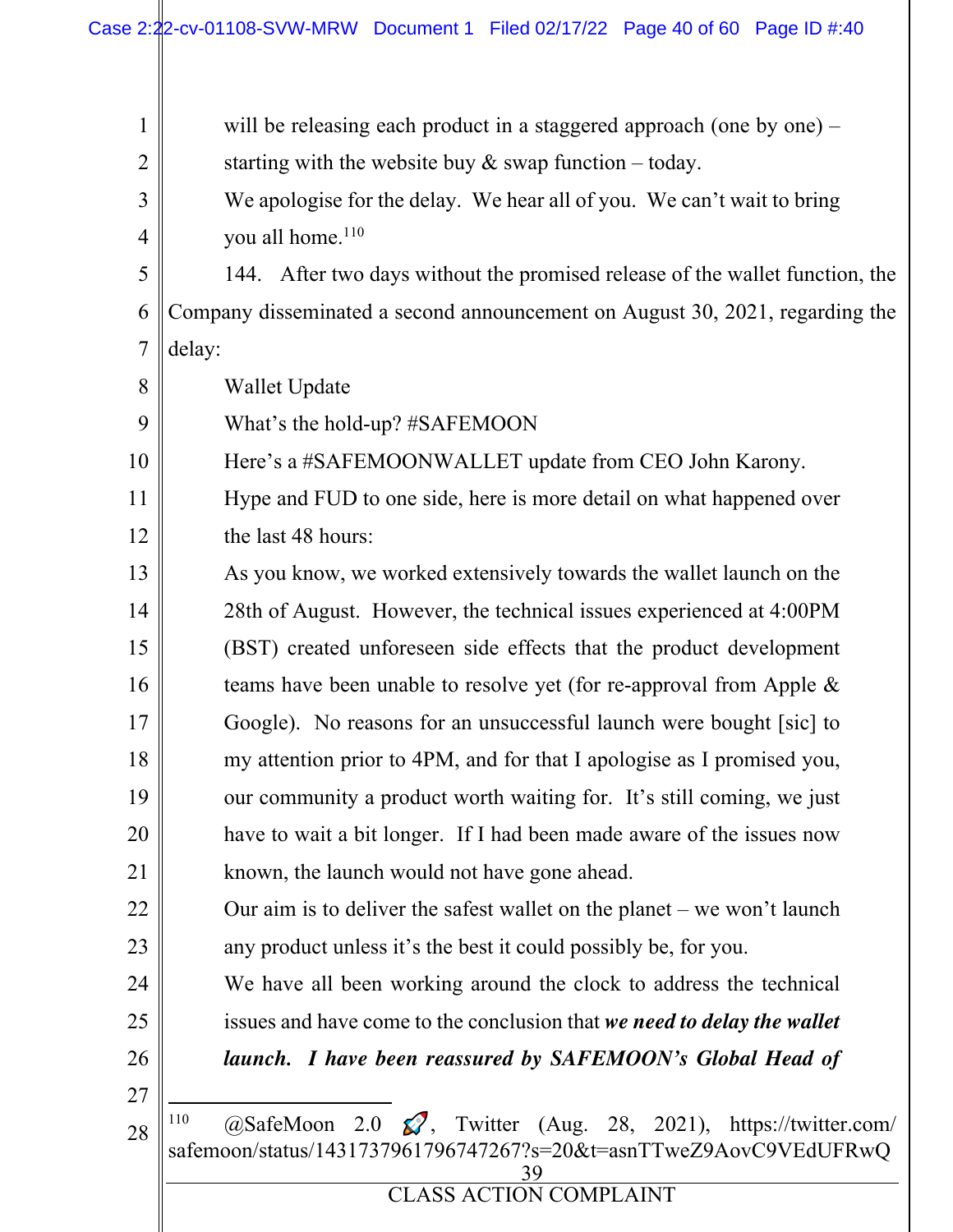40 CLASS ACTION COMPLAINT 1 2 3 4 5 6 7 8 9 10 11 12 13 14 15 16 17 18 19 20 21 22 23 24 25 26 27 28 *Product [i.e. Defendant Arriaga] that this will be fixed swiftly and efficiently,* and we have the utmost confidence it will. *All SAFEMOON staff are on hand to support the Global Head of Product and make sure he has endless resources to deliver the wallet.*  The wallet launch is my utmost priority and I am committed to get you an update as soon as I can. We are all disappointed. But our focus remains on ensuring you get the wallet you deserve. Thank you for your continued support and patience. The wallet is coming and it will be worth the wait. We are family, we are SAFEMOON.<sup>111</sup> [Emphasis added.] 145. The price of the SAFEMOON Token, and its trading volume, plummeted in the wake of the failed launch of the wallet. The price went from a high of \$0.00000355 to a low of \$0.0000014 (a 60.5% decrease). The Company and the Executive Defendants nevertheless continued to dangle the prospect of the wallet out to investors in order to continue to unload more of their portion of the Float. 146. On September 6, 2021, the Company's Twitter account reposted a tweet from Arriaga, telling investors that "#SAFEMOONWALLET is imminent!" In the caption to this re-tweet, the Company credited this statement from Arriaga as being from the "Dev himself"<sup>112</sup> (*i.e*., the developer of the SafeMoon wallet). 147. The trading volume of SAFEMOON Tokens once again spiked as a result of the announcements by the Company itself and Arriaga, going from \$12.5 million on September 5, 2021 (the day before the promotions about the SafeMoon <sup>111</sup> @SafeMoon 2.0  $\mathcal{C}$ , Twitter (Aug. 30, 2021), https://t.co/0GGN7mFQIS: "UPDATE ON THE #SAFEMOONWALLET  $\mathcal{O}$  #SAFEMOON." <sup>112</sup>  $@SafeMoon 2.0 \, \text{\textcircled{S}}$ , Twitter (Sept. 6, 2021), https://twitter.com/safemoon/ status/1434855369394860033?s=20&t=CTlBkiT2WMEr75TWa-S91A: "From the Dev himself the #SAFEMOONWALLET is IMMINENT  $\mathscr{D}(\cdot)$ ."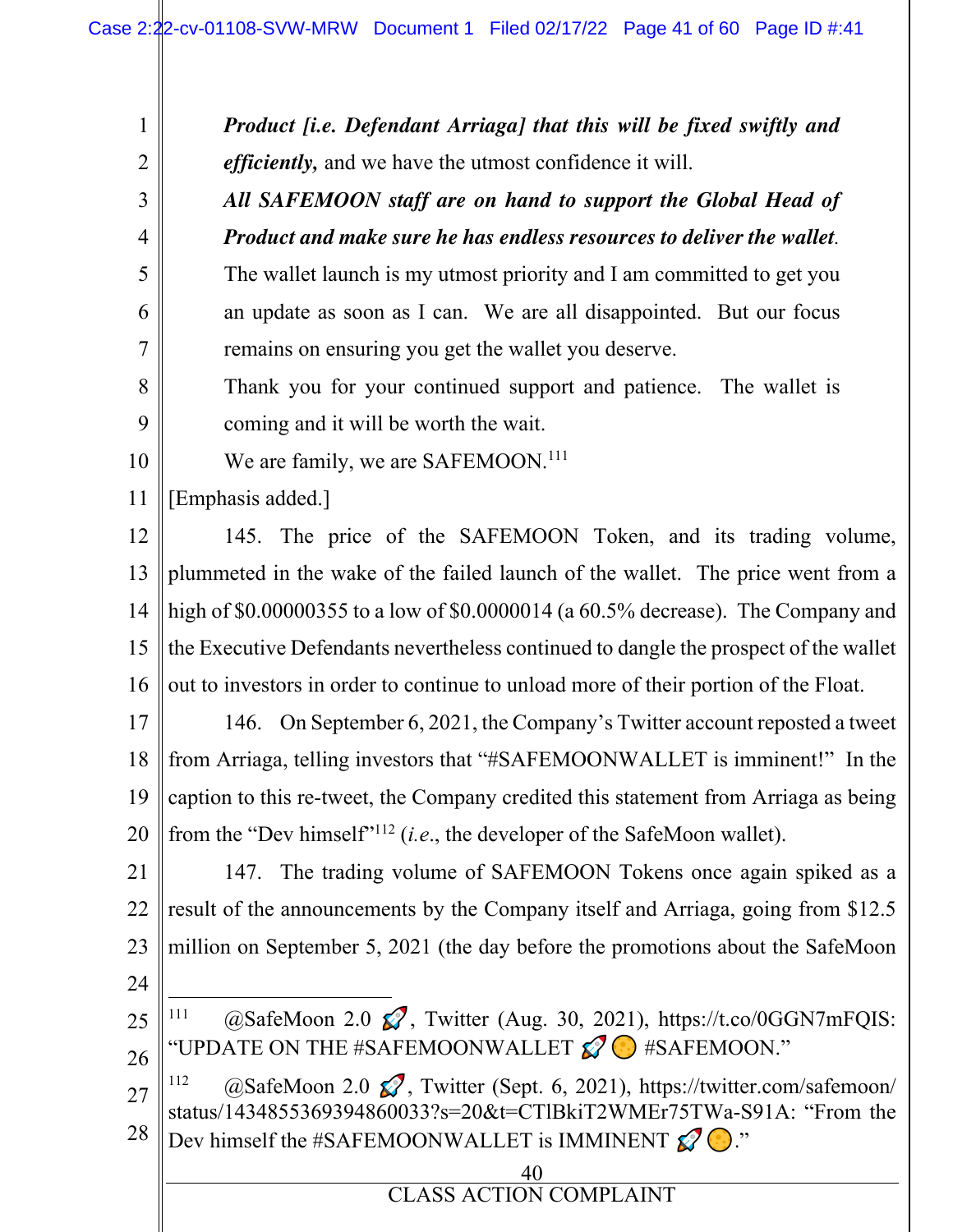1 2 wallet) up to \$38 million on September 10, 2021 – *a 200% increase in trading volume*.

3 4 5 6 7 148. On September 9, 2021, the Company's Chief Technology Officer, Hank Wyatt, announced his resignation on Twitter.<sup>113</sup> Following his departure, Wyatt was interviewed about why the SafeMoon wallet failed to launch and the reasons for his departure.<sup>114</sup> According to Wyatt, the development team for the SafeMoon wallet were hired by the "business leads not the developmental leads."

8 9 10 11 12 13 14 15 149. Wyatt also explained how he found out about the SafeMoon project on the social media platform Discord in the early days of the Company's formation. Wyatt disclosed that two "old Safemoon moderators" that Wyatt "knew" – apparently displeased with his departure from SafeMoon and, as a result, "set him up" with "targeted questions" – had secretly recorded two conversations "without [his] permission."<sup>115</sup> Apparently feeling threatened with a forced exposure, Wyatt admits to having invested \$9,000 to join in the Company "in the beginning." He learned about it on Discord and "went with it."

- 16 17 18 19 150. In the recording, Wyatt apparently also makes a comment about how he was displeased with SafeMoon because he "didn't get a raise" and "didn't want to work weekends." After admitting this during the interview, Wyatt later expresses
- 20 21 22 23 24 25 26 27 <sup>113</sup> Wyatt (@Hankusun), Twitter (Sept. 9, 2021), https://twitter.com/Hankusun/status/1436043090754744331?ref\_src=twsrc%5Etfw %7Ctwcamp%5Etweetembed%7Ctwterm%5E1436043090754744331%7Ctwgr%5 E%7Ctwcon%5Es1 &ref url=https%3A%2F%2Fcryptoslate.com%2Fsafemooncto-resigns-fueling-rumors-of-disquiet-within-the-company%2F: "Leaving my position on Safemoon was definitely a difficult decision, the hardest I've ever had to make. However, I'm excited for the future and can't wait for the next chapter of my life to begin!" 114 *HANK TALKS FUTURE OF SAFEMOON! WHY HE QUIT, PIGGYBANK, WALLET LAUNCH FAILURE, DDOS ATTACKS!*, COINMARKETBAG (Sept. 30, 2021), https://coinmarketbag.com/hank-talks-future-of-safemoon-why-he-quitpiggybank-wallet-launch-failure-ddos-attacks/.
- 28 115 *Id*.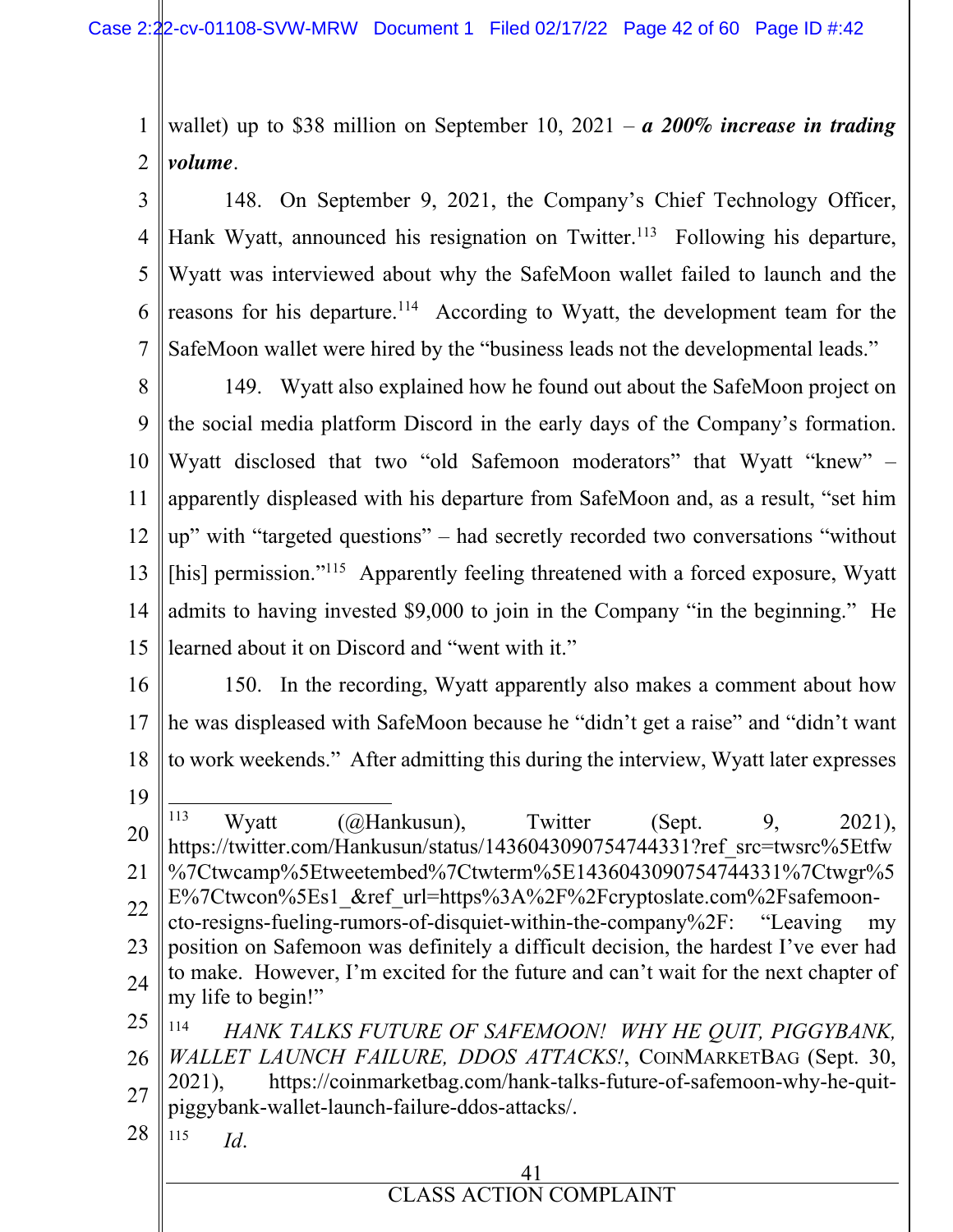frustration at the amount of work that he was supposed to do at the Company and, in particular, with respect to the SafeMoon wallet. In response to a question on whether he left because it was too much work for him, Wyatt stated that he had been "dedicating all of his time at SafeMoon and didn't want to do it anymore. I had done it for six months. That was enough for [him]." Later in the interview, Wyatt said that he "felt undervalued" by the Company.<sup>116</sup>

 151. Wyatt disclosed that, while he was paid a salary from the Company, he was not given any severance upon his departure. He also claims to have relinquished all of his intellectual property right to the work he did while at the Company.

 152. Wyatt admitted that he sold a "decent amount" of his SAFEMOON Tokens "120 something days ago." He further disclosed that he did not gain his SAFEMOON Token holdings from working at the Company, but rather that he acquired them through his own money and being "gifted some Safemoon from friends." With the interview taking place on or about September 30, 2021, this would place Wyatt's SAFEMOON Tokens sales around late May/early June of 2021. As the following chart show, this would be around the same time that the price of SAFEMON Tokens was rebounding briefly before plunging down further:

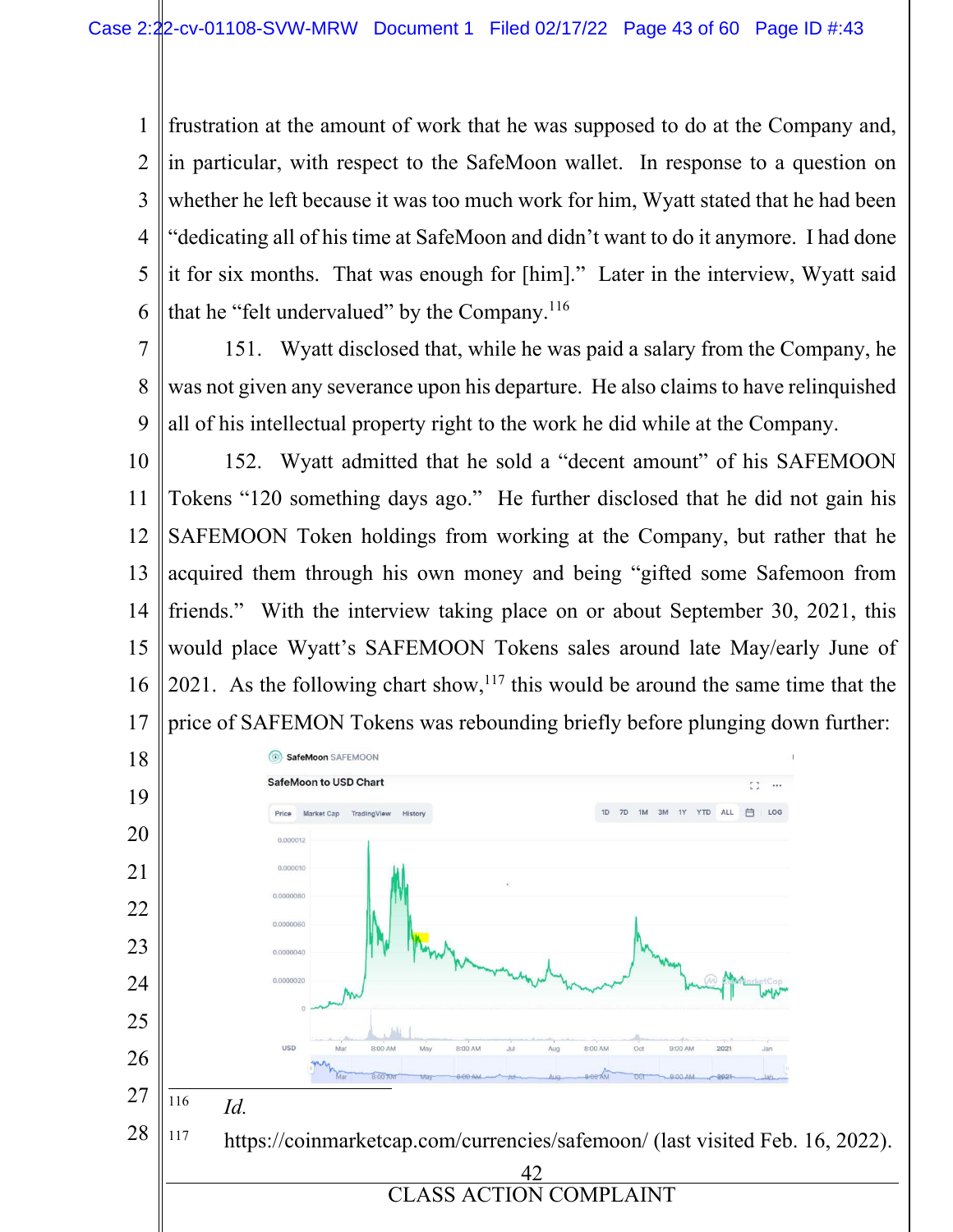153. Upon information and belief, Wyatt knew or should have known that 1  $\mathfrak{D}$ the SafeMoon wallet launch would not be occurring within the timeframe the 3 Company announced and because of this, sold his SAFEMOON Tokens to unsuspecting investors before the further delays for the wallet launch were 4 uncovered and the price of the SAFEMOON Tokens took a corresponding hit. 5 154. The day after Wyatt announced his resignation, on September 10, 2021, 6 the Company released the following announcement<sup>118</sup> that Haines-Davies was also 7 8 stepping down from his position as COO and would be leaving SafeMoon: 9 **John Karony** @CptHodl 10 We wish you well 11 12 13 **SAFEMOON ARMY.** 14 WE CAN CONFIRM THAT JACK HAINES, COO, HAS LEFT SAFEMOON. 15 JACK HAS BEEN A FUNDAMENTAL PART OF OUR SAFEMOON JOURNEY SINCE 16 THE START, AND WE THANK HIM FOR EVERYTHING THAT HE HAS DELIVERED. WE AGREE WITH HIS DECISION. 17 AT SAFEMOON, WE ARE BUILDING FOR THE LONG-TERM, STARTING WITH THE 18 LEARNINGS WE ARE WORKING THROUGH FROM THE DELAY TO THE WALLET LAUNCH. 19 WE'RE DETERMINED THAT OUR NEXT PHASE WILL OPERATE WITH INCREASED EFFICIENCY. 20 OUR ABSOLUTE FOCUS IS ON DELIVERING QUALITY, FUELED BY A TEAM THAT HAS THE BEST INTERESTS OF THE SAFEMOON COMMUNITY AT HEART. 21 AS JACK STEPS DOWN, I'M EXCITED TO LEAD A NEW TEAM 22 FOR SAFEMOON'S CONTINUED GROWTH. **JOHN KARONY, CEO** 23 24 9:13 AM · Sep 10, 2021 · Twitter Web App 25 1,566 Retweets 125 Quote Tweets 8,334 Likes 26 27 <sup>118</sup> Karony (@CptHodl), Twitter (Sept. 10, 2021), https://t.co/7Cz562GkgC: 28 "We wish you well." 43 CLASS ACTION COMPLAINT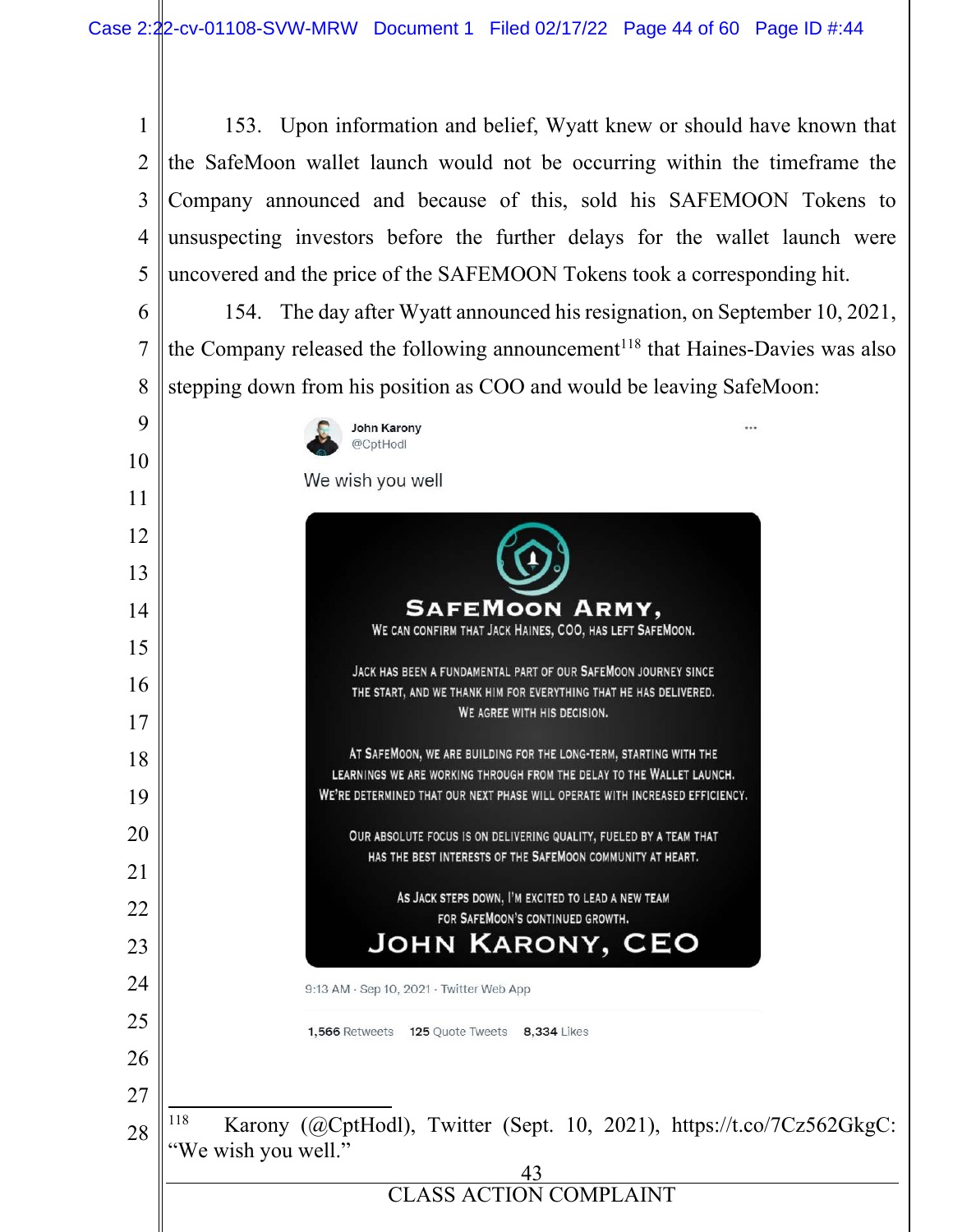1 2 3 4 5 6 7 8 9 10 155. The cryptocurrency news blogs speculated that, because the Company did not give any details as to the circumstances behind Defendant Haines-Davies' departure and given the time of his resignation, the reason Haines-Davies left the Company was due to its failure to deliver the SafeMoon wallet on the promised schedule.<sup>119</sup> Haines-Davies' Twitter profile timeline appears to confirm this. On August 30, 2021, Haines-Davies reposted the Company's wallet update message regarding the "hold up" with delivering the wallet when promised. Haines-Davies' next post was his September 10, 2021 announcement that he was leaving the Company.<sup>120</sup> In that post, Haines-Davies stressed that he needed to "remove" himself from "toxic environments."

11 12 13 14 15 16 156. An article in the International Business Times titled *SafeMoon Developers Flee at Slightest Sign of Trouble, Top Honchos Resign over Wallet Fiasco* questions Defendant Haines for "flee [ing] at the slightest trouble instead of working towards correcting the missteps of SafeMoon" and whether he "was unable to handle work pressure for just six months as the COO of SafeMoon. . . ."121 The article further observed:

17 18 19 20 When a company fails to deliver on a product and announces "technical issues" hours before the release while marketing the same product on billboards for weeks using investors money; the top heads are most likely asked to resign and the same has happened with SafeMoon.

- 21
- 22 23 24 119 *Jack Haines, COO and Co-founder of SafeMoon Dumped the Project*, NaijaBlog (Sept. 10, 2021), https://naijablog.ng/2021/09/10/jack-haines-coo-andco-founder-of-safemoon-dumped-the-project/.
- 25 <sup>120</sup> Haines-Davies (@jackhainesuk), Twitter (Sept. 10, 2021): "Dear #SAFEMOON https://t.co/eU64JoF9cI" / Twitter.
- 26 27 28 <sup>121</sup> Vinod Dsouza, *SafeMoon Developers Flee at Slightest Sign of Trouble, Top Honchos Resign over Wallet Fiasco*, INTERNATIONAL BUSINESS TIMES (Nov. 8, 2021), https://www.ibtimes.sg/safemoon-developers-flee-slightest-sign-troubletop-honchos-resign-over-wallet-fiasco-60161.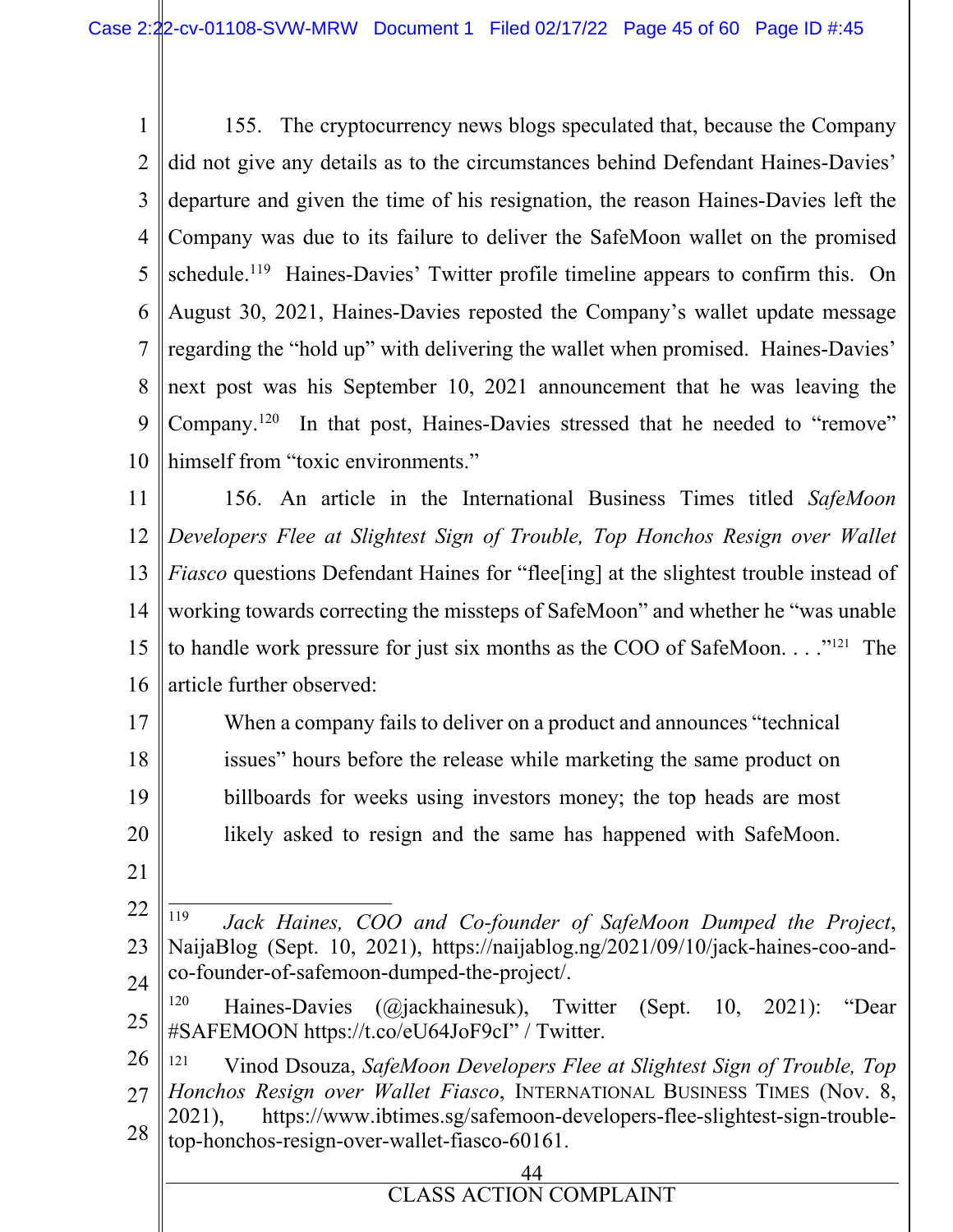Along with Haines, Wyatt, a software engineer of the company, also resigned the same day.<sup>122</sup>

3 4 5 157. The price of the SAFEMOON Tokens dropped after this announcement, going from a close of \$0.000000153 on September 9, 2021 to the low for the day of \$0.00000119 on September 10, 2021.

6 7 158. In the wake of Haines-Davies' departure, other executives at the Company left under similar circumstances.

8 9 10 11 12 159. For example, on November 5, 2021, the Company's Chief Blockchain Officer, Thomas Smith, issued a statement on his personal Twitter account: "Bullish on the team, I love working  $@$ safemoon."<sup>123</sup> Karony publicly replied to this message with a GIF image signifying agreement and the power of brotherhood.<sup>124</sup> Just under three weeks later, Karony announced that Smith was leaving the Company.<sup>125</sup>

13 14 15 160. On November 22, 2021, the Company's official Twitter account promoted the We're All Gonna Make It coin" ("WAGMI") – a highly speculative digital asset (similar to Dogecoin) that was trending at the time.<sup>126</sup>

16 17 161. Way again promoted SafeMoon's activities, warning investors: "Safemoon just tweeted about WAGMI. Don't miss the rocket."<sup>127</sup>

18

1

2

19 122 *Id*.

20 21 <sup>123</sup> Thomas (@papacthulu), Twitter (Nov. 5, 2021), https://twitter.com/ papacthulu/status/1456818387322036230?s=20&t=G-394qt2e5FNZ9F6fecquw: "Bullish on the team, I love working at  $@$ safemoon."

22 <sup>124</sup> Karony (@CptHodl), Twitter (Nov. 5, 2021), https://t.co/96OYsVD1TJ.

23 24 25 <sup>125</sup> Karony (@CptHodl), Twitter (Nov. 23, 2021), https://twitter.com/CptHodl/status/1463150393160990725?s=20&t=trjCS8pVW1C -M1f6iksEqw.

26 27 <sup>126</sup>  $\omega$ SafeMoon 2.0  $\omega$ , Twitter (Nov. 22, 2021), https://twitter.com/safemoon/status/1461460219251380229?s=20&t=mwc81B1H\_ z3uloVjS68mcw: "WAGMI."

28 <sup>127</sup> Way (@souljaboy), Twitter (Nov. 22, 2021), https://twitter.com/souljaboy/ status/1462956016388083713?lang=en.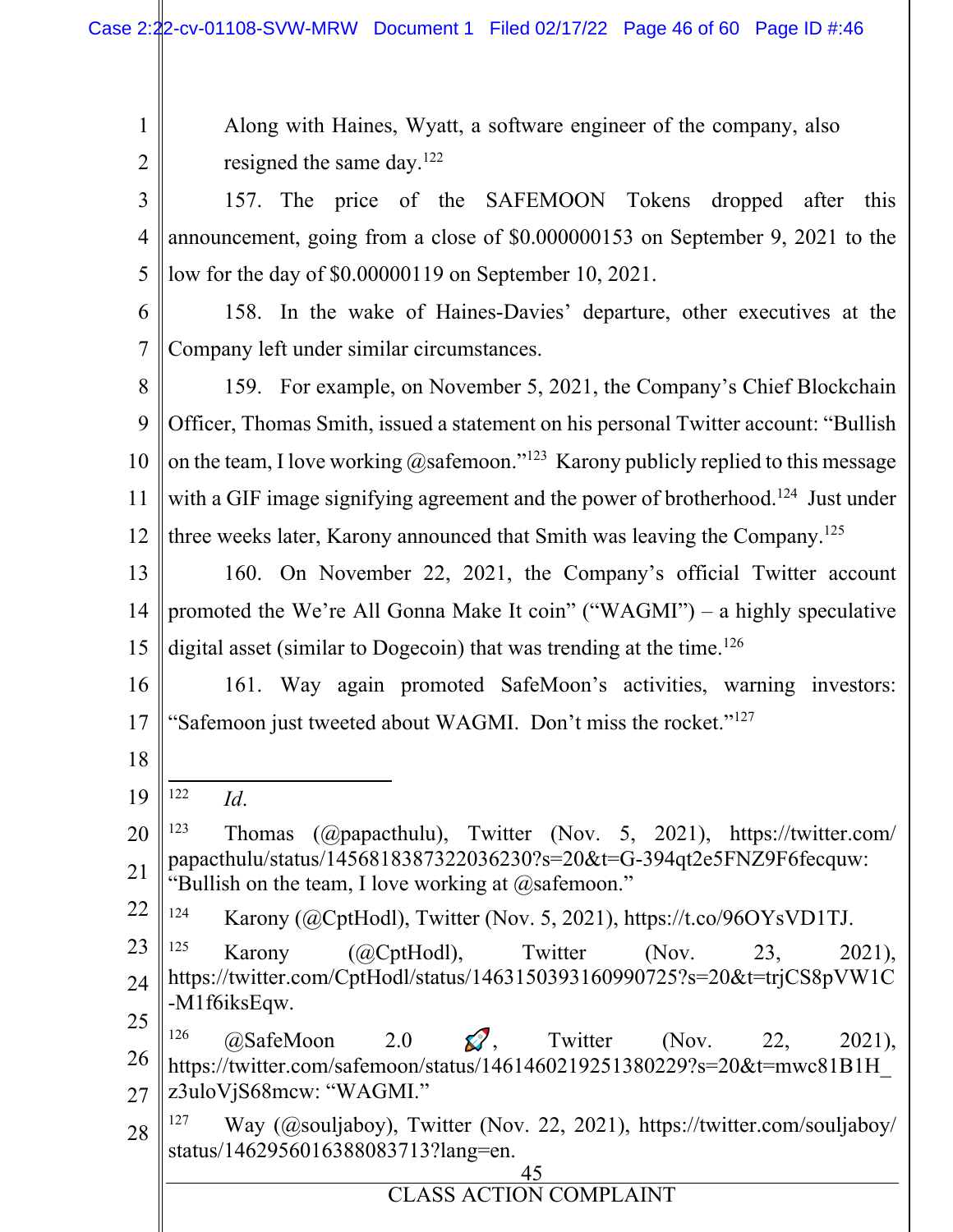1 2 3 162. In the following weeks, the price and trading volume of the SAFEMOON Tokens continued to fall despite the efforts of Defendants, eventually reaching its low point of December 31, 2021.

4

## **The Dump – SAFEMOON Token Price Plummets**

5 6 7 8 9 10 11 163. Following the SAFEMOON Token's launch and Defendants' promotional activities beginning in March 2021, the trading volume and price of SafeMoon surged. By April 20, 2021, SAFEMOON Tokens already had a transaction volume of over \$144 million, up approximately 1,747% in just over a month. That same day, the SAFEMOON Token reached its maximum price of \$0.000011, *which represents a rise of approximately 2,749,900% more than its initial launch price* of \$0.0000000004.

12 13 14 15 16 17 18 164. However, this astronomical rise was short-lived. After the SAFEMOON Token price and trading volume spiked following the launch, Defendants began the "slow rug pull" on investors. This term refers to a situation in the cryptocurrency sector where the developers and insiders of a token deceive investors by encouraging them to purchase the token with promises of future success, while, at the same time, slowly selling off their own holdings as the trading volume from retail investors remains inflated.

19 20 21 22 23 165. On December 31, 2021, the price of the SAFEMOON Token hit a low of \$0.0000006521 per token, an over 80% drop from its height during the Class Period, which it has not been able to recover. As of the filing of this Complaint, the trading volume for the SAFEMOON Token has plummeted to around only \$60,000.<sup>128</sup>

24 25 26 27 166. The Promoter Defendants' improper promotional activities generated the trading volume needed for all the Defendants to offload their SAFEMOON Tokens onto unsuspecting investors. While Plaintiffs and Class members were

28 128 *See* fn. 59, *supra*.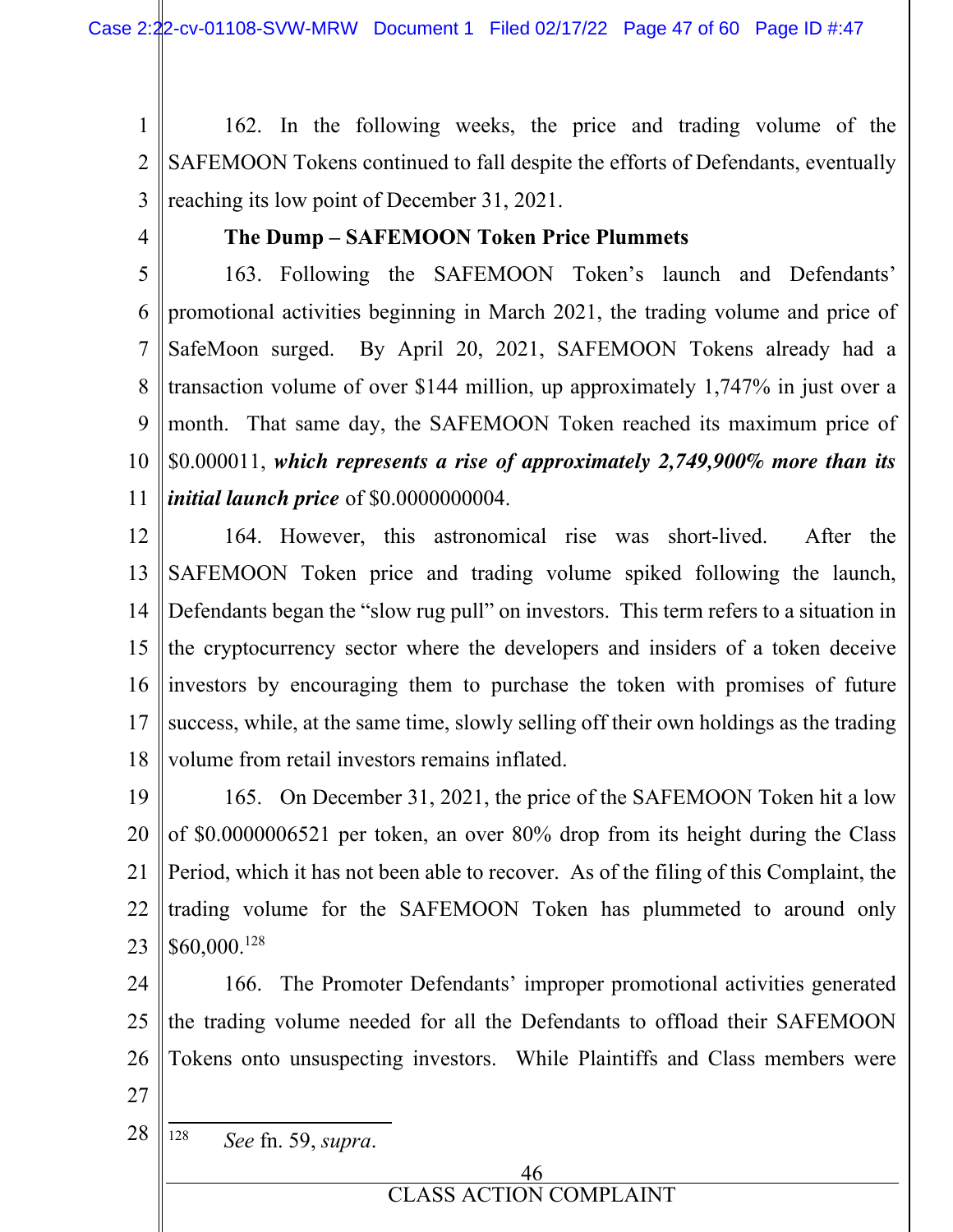1 2 3 buying the inappropriately promoted SAFEMOON Tokens, Defendants were able to, and did, sell their SAFEMOON Tokens during the Class Period for substantial profits.

4 5 6 7 167. The SAFEMOON Token price still has not recovered and trading volume remains down, significantly. Furthermore, as of the filing of this Action, the SafeMoon exchange still does not exist despite representations that it would be finished by the fourth quarter of 2021.

8

# **CLASS ALLEGATIONS**

9 10 11 168. Plaintiffs bring this action, individually, and on behalf of a nationwide class, pursuant to Federal Rules of Civil Procedure 23(a), 23(b)(2), and/or 23(b)(3), defined as follows:

12

13

All persons who, during the Class Period, purchased SafeMoon's SAFEMOON Tokens and were subsequently damaged thereby.

14 15 169. The Class Period is defined as the period between March 8, 2021 and the date of this filing.<sup>129</sup>

16 17 18 19 20 21 170. Excluded from the Class are: (a) Defendants; (b) Defendants' affiliates, agents, employees, officers and directors; (c) Plaintiffs' counsel and Defendants' counsel; and (d) the judge assigned to this matter, the judge's staff, and any member of the judge's immediate family. Plaintiffs reserve the right to modify, change, or expand the various class definitions set forth above, based on discovery and further investigation.

22 23 24 25 26 171. **Numerosity**: Upon information and belief, the Class is so numerous that joinder of all members is impracticable. While the exact number and identity of individual members of the Class is currently unknown, such information being in the sole possession of SafeMoon and/or third parties and obtainable by Plaintiffs only through the discovery process, Plaintiffs believe, and on that basis allege, that

27

28 <sup>129</sup> Plaintiffs reserve the right to expand or amend the Class Period based on discovery produced in this matter.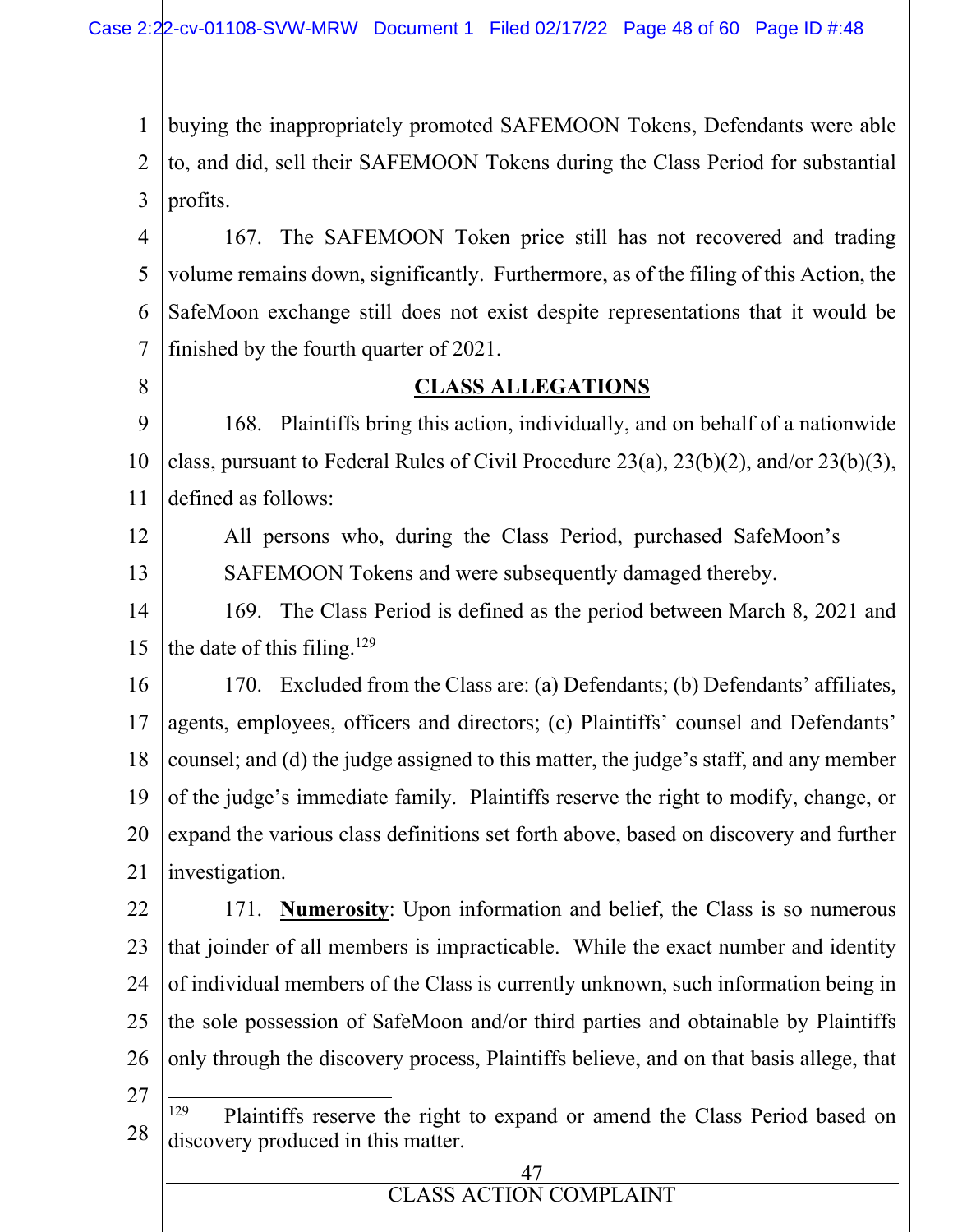1 2 the Class consists of at least hundreds of people. The number of Class members can be determined based on SafeMoon's and other third party's records.

3 4 5 6 172. **Commonality**: Common questions of law and fact exist as to all members of the Class. These questions predominate over questions affecting individual Class members. These common legal and factual questions include, but are not limited to:

a. whether Defendants improperly and misleadingly marketed SAFEMOON Tokens;

7

8

9

10

25

28

# b. whether Defendants' conduct violates the state consumer protection statutes asserted herein;

- 11 12 c. whether Promoter Defendants aided and abetted violations of the state consumer protection statutes asserted herein;
- 13 14 15 d. whether Executive Defendants conspired to artificially inflate the price of the SAFEMOON Tokens and then sell their SAFEMOON Tokens to unsuspecting investors;
- 16 17 e. whether Defendants have been unjustly and wrongfully enriched as a result of their conduct;
- 18 19 20 f. whether the proceeds that Defendants obtained as a result of the sale of SAFEMOON Tokens, rightfully belongs to Plaintiffs and Class members;
- 21 22 23 g. whether Defendants should be required to return money they received as a result of the sale of SAFEMOON Tokens to Plaintiffs and Class members;
- 24 h. whether Executive Defendants breached the implied covenant of good faith and fair dealing; and
- 26 27 i. whether Plaintiffs and Class members have suffered damages, and, if so, the nature and extent of those damages.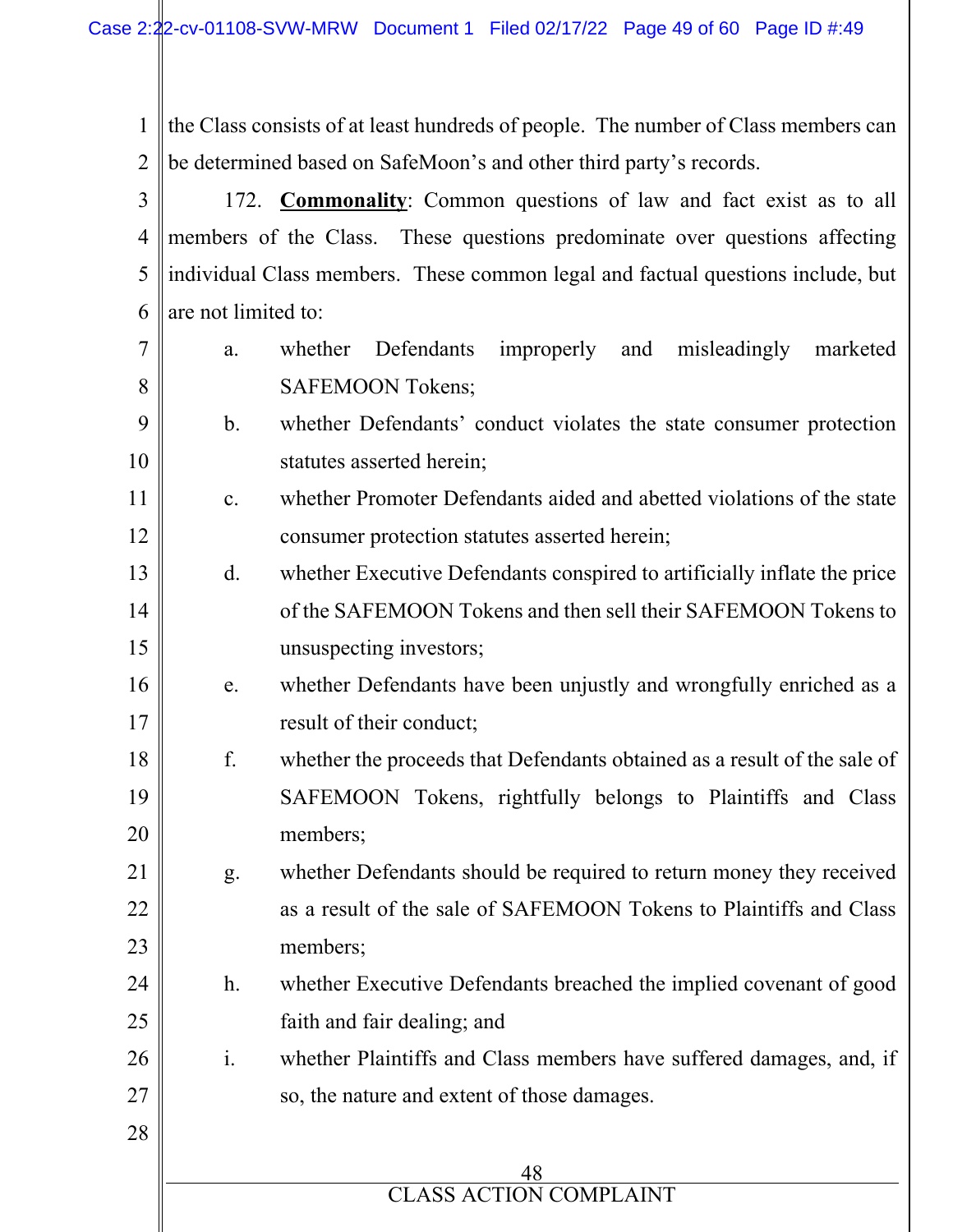1 2 3 4 5 173. **Typicality**: Plaintiffs have the same interest in this matter as all Class members, and Plaintiffs' claims arise out of the same set of facts and conduct as the claims of all Class members. Plaintiffs' and Class members' claims all arise out of SafeMoon's uniform misrepresentations, omissions, and unlawful, unfair, and deceptive acts and practices related to the sale of SAFEMOON Tokens.

6

7 8  $\mathbf Q$ 10 174. **Adequacy**: Plaintiffs have no interest that conflicts with the interests of the Class and are committed to pursuing this action vigorously. Plaintiffs have retained counsel competent and experienced in complex consumer class action litigation. Accordingly, Plaintiffs and their counsel will fairly and adequately protect the interests of the Class.

11 12 13 14 15 16 17 18 19 20 21 22 23 175. **Superiority**: A class action is superior to all other available means of fair and efficient adjudication of the claims of Plaintiffs and members of the Class. The injury suffered by each individual Class member is relatively small compared to the burden and expense of individual prosecution of the complex and extensive litigation necessitated by the Company's conduct. It would be virtually impossible for individual Class members to effectively redress the wrongs done to them. Even if Class members could afford individualized litigation, the court system could not. Individualized litigation would increase delay and expense to all parties, and to the court system, because of the complex legal and factual issues of this case. Individualized rulings and judgments could result in inconsistent relief for similarly situated individuals. By contrast, the class action device presents far fewer management difficulties, and provides the benefits of single adjudication, economy of scale, and comprehensive supervision by a single court.

- 24 25 26 176. Defendants have acted or refused to act on grounds generally applicable to the Class, thereby making appropriate final injunctive relief and corresponding declaratory relief with respect to the Class as a whole.
- 27
- 28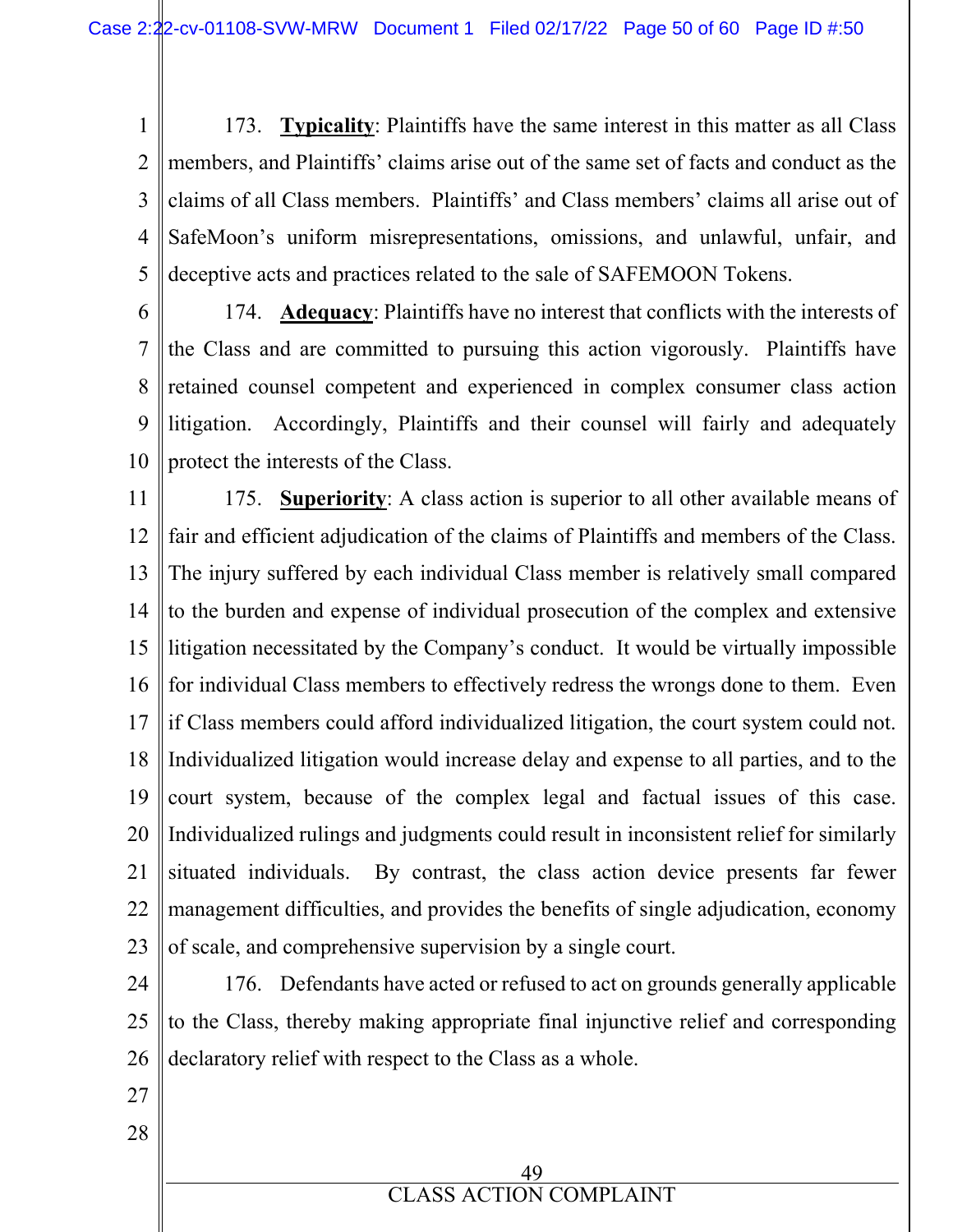# **CALIFORNIA LAW APPLIES TO THE ENTIRE CLASS**

177. California's substantive laws apply to every member of the Class, regardless of where in the United States the Class members reside.

4 5 6 7 8 9 178. California's substantive laws may be constitutionally applied to the claims of Plaintiffs and the Class under the Due Process Clause, 14th Amend. §1, and the Full Faith and Credit Clause, Art. IV §1, of the U.S. Constitution. California has significant contact, or significant aggregation of contacts, to the claims asserted by Plaintiffs and all Class members, thereby creating state interests that ensure that the choice of California state law is not arbitrary or unfair.

10 11 12 13 14 15 16 17 179. Two of the Executive Defendants (Witriol and Arriaga) primarily reside in and operate out of California. In particular, upon information and belief, all of the promotional activities of Witriol and Arriaga on behalf of SafeMoon described above originated in, and were disseminated from, California. Additionally, Arriaga developed the Company's wallet – which, as discussed in further detail above, was the subject of numerous misleading statements from all of the Executive Defendants – entirely in California. Relatedly, Witriol directly promoted SAFEMOON Tokens specifically to investors in California.

- 18 19 20 21 22 180. On information and belief, the decision-making regarding the parameters of the marketing strategy for the SAFEMOON Tokens occurred in, and/or emanated from California, where Witriol and Arriaga are located. As such, the conduct complained of herein emanated from California. This conduct similarly injured and affected Plaintiffs and all other Class members.
- 23 24 25 26 27 181. Additionally, several of the Promotor Defendants reside in, or operate out of California. In particular, Paul and Way reside in Calabasas and Los Angeles, respectively. Upon information and belief, the misleading statements alleged herein and published on various social media platforms by Paul and Way emanated from California.

28

1

2

3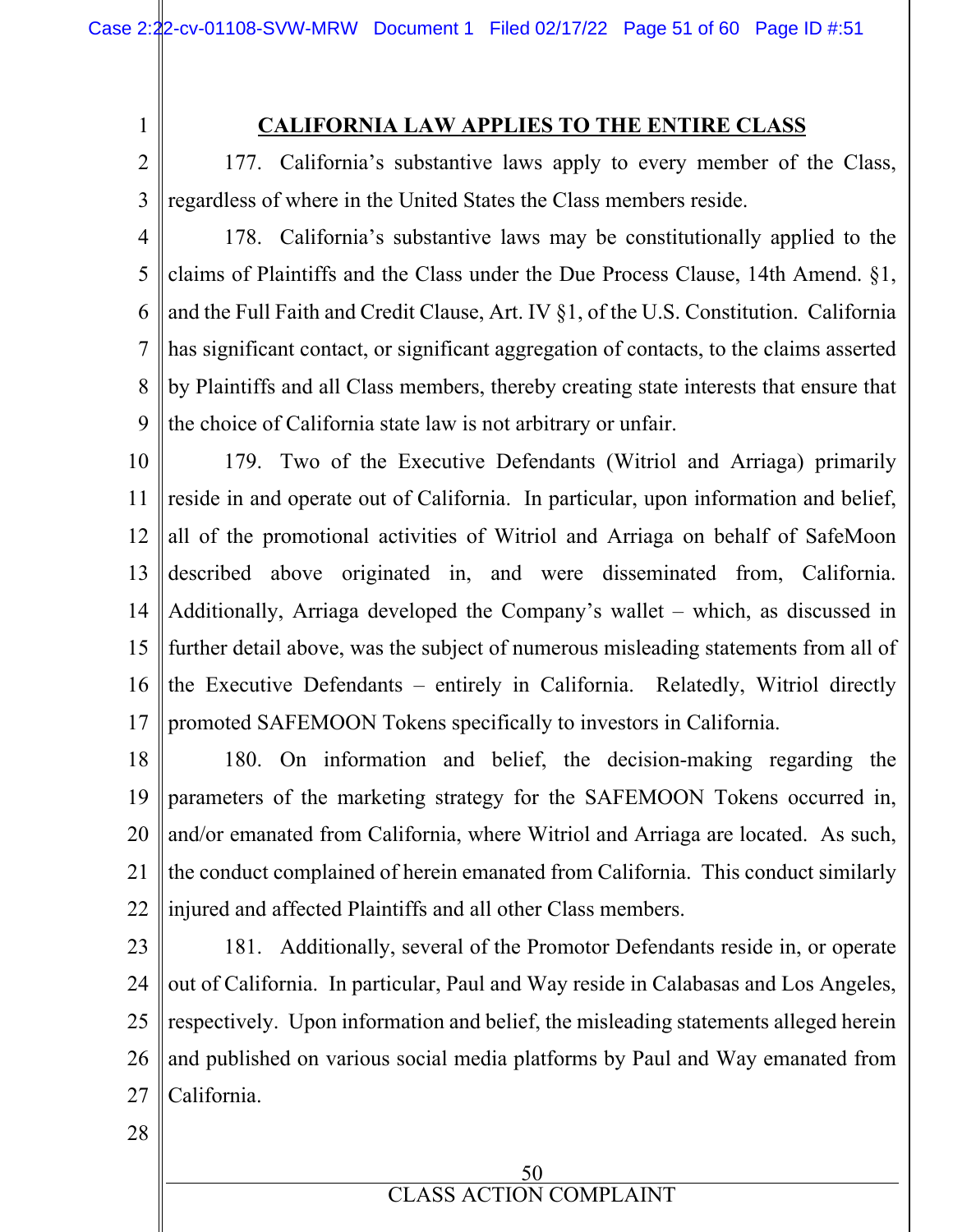51 1 2 3 4 5 6 7 8 9 10 11 12 13 14 15 16 17 18 19 20 21 22 23 24 25 26 27 28 182. The application of California laws to the Class is also appropriate under California's choice of law rules because California has significant contacts to the claims of Plaintiffs and the proposed Class, and California has a greater interest in applying its laws here than any other interested state. **FIRST CAUSE OF ACTION Violation of the California Unfair Competition Law Cal. Bus. & Prof. Code §17200 (Against All Defendants)**  183. Plaintiffs restate and reallege all preceding allegations above as if fully set forth herein. 184. Plaintiffs Merewhuader and Polite are residents of the State of California. 185. At all relevant times there was in full force and effect the California Unfair Competition Law ("UCL"), Cal. Bus. & Prof. Code §17200, *et seq.*, which prohibits, *inter alia*, "any unlawful, unfair, or fraudulent business act or practice" and "unfair, deceptive, untrue, or misleading advertising." 186. SafeMoon also engaged in business acts and practices deemed "unfair" under the UCL, because of the conduct, statements, and omissions described above. Unfair acts under the UCL have been interpreted using different tests, including: (1) whether the public policy which is a predicate to a consumer unfair competition action under the unfair prong of the UCL is tethered to specific constitutional, statutory, or regulatory provisions; (2) whether the gravity of the harm to the consumer caused by the challenged business practice outweighs the utility of the defendant's conduct; and (3) whether the consumer injury is substantial, not outweighed by any countervailing benefits to consumers or competition, and is an injury that consumers themselves could not reasonably have avoided. Defendants' conduct is unfair under each of these tests. 187. As a direct and proximate result of Defendants' unlawful, unfair, and deceptive practices, Plaintiffs and Class members suffered damages. The Executive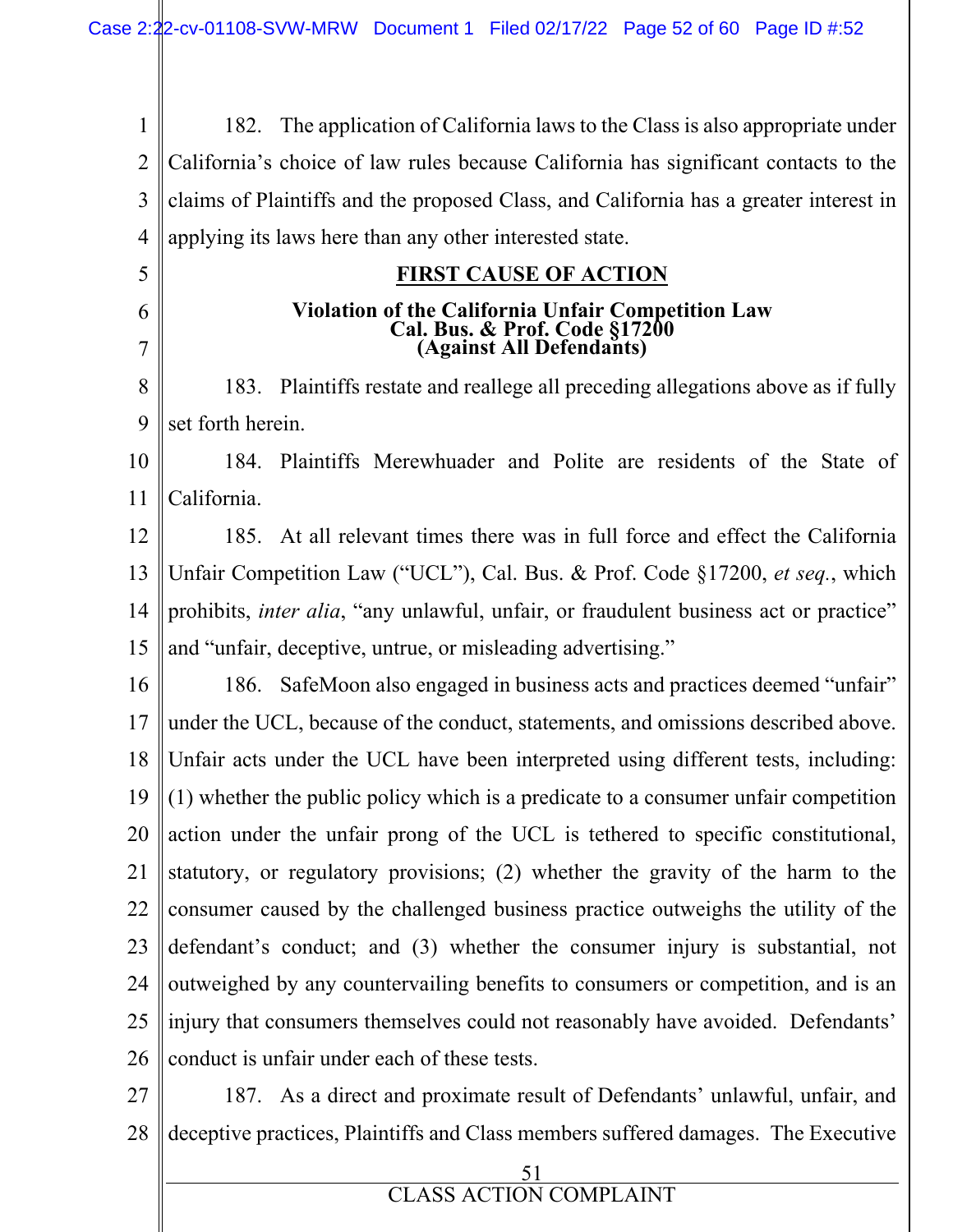1  $\mathfrak{D}$ 3 Defendants' activities with the Promoter Defendants caused Plaintiffs and the Class members to purchase and/or hold the SAFEMOON Tokens when they otherwise would not have done so.

4 5 6 7 188. Plaintiffs seek to enjoin further unlawful, unfair, and/or fraudulent acts or practices by SafeMoon, to obtain restitution and disgorgement of all monies generated as a result of such practices, and for all other relief allowed under Cal. Bus. & Prof. Code §17200.

# **SECOND CAUSE OF ACTION**

### **Violation of the California Consumers Legal Remedies Act Cal. Civil Code §1770 (Against All Defendants)**

11 12 189. Plaintiffs restate and reallege all preceding allegations above as if fully set forth herein.

13 14 190. Plaintiffs Merewhuader and Polite are residents of the State of California.

15 16 17 18 19 20 21 22 23 191. At all relevant times there was in full force and effect Cal. Civil §1770, which prohibits, *inter alia*, various methods of "unfair or deceptive acts or practices undertaken by any person in a transaction intended to result or that results in the sale or lease of goods or services to any consumer," including, but not limited to, "[m]isrepresenting the affiliation, connection, or association with, or certification by, another" and "[r]epresenting that goods or services have sponsorship, approval, characteristics, ingredients, uses, benefits, or quantities that they do not have or that a person has a sponsorship, approval, status, affiliation, or connection that the person does not have." Cal. Civil Code  $\S 1770(a)(3) \& (5)$ .

24 25 26 192. Defendants engaged in business acts and practices deemed "deceptive" because of the conduct, statements, and omissions described above, including, but not limited to, the following:

27 28

8

9

10

(a) knowingly and intentionally concealing the Executive Defendants' specific roles and ownership interests in SafeMoon;

52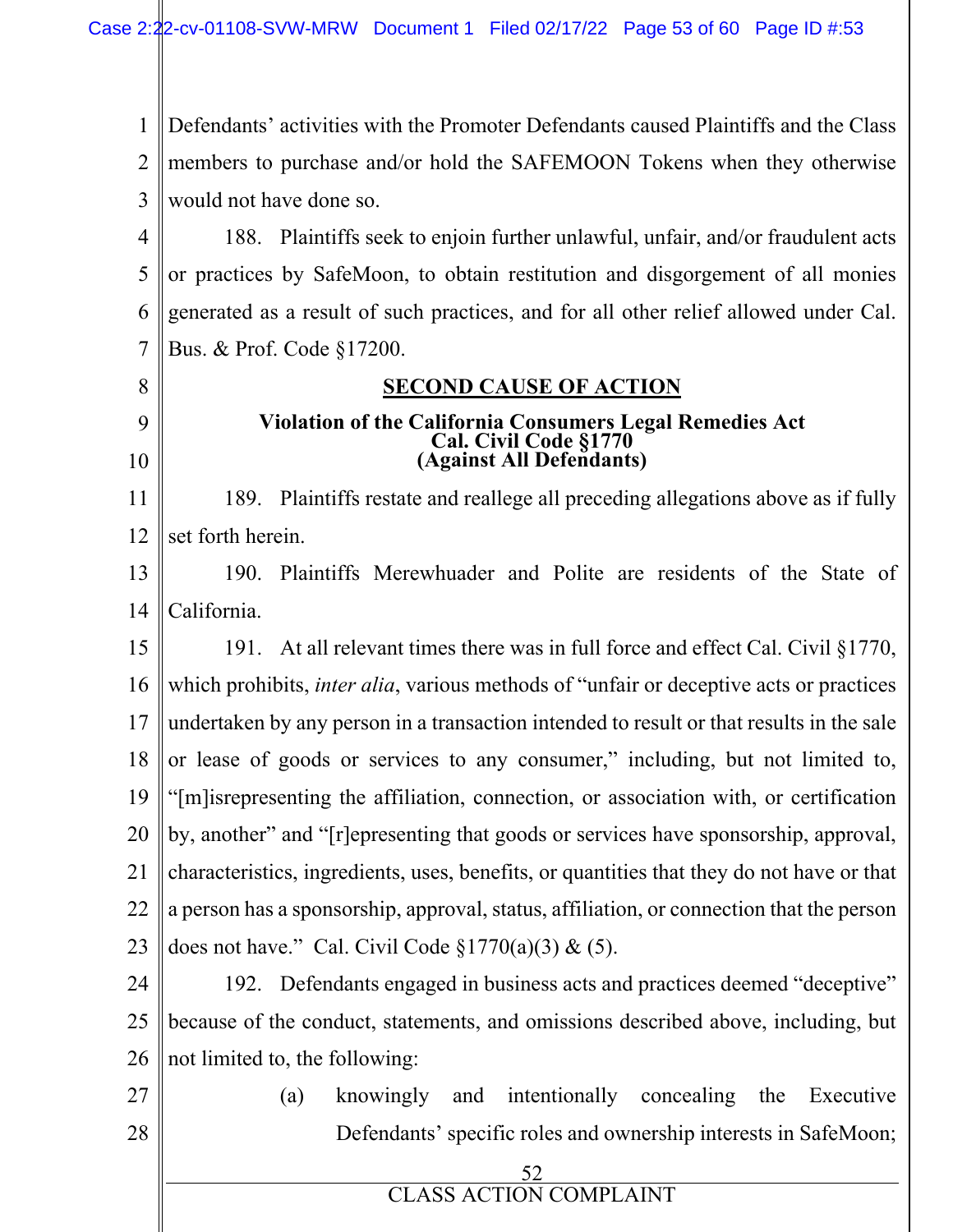| 1              | (b)<br>knowingly and misleading making statements around the                         |  |  |
|----------------|--------------------------------------------------------------------------------------|--|--|
| $\overline{2}$ | availability and functionality of the SafeMoon wallet when they                      |  |  |
| 3              | knew or should have known that the wallet feature would not be                       |  |  |
| 4              | ready for the scheduled launch;                                                      |  |  |
| 5              | knowingly and misleading making statements regarding the<br>(c)                      |  |  |
| 6              | security of the Company's liquidity pools for the SAFEMOON                           |  |  |
| 7              | Tokens when they knew or should have known that the liquidity                        |  |  |
| 8              | pools were designed in a way that allowed for the possibility of                     |  |  |
| 9              | the liquidity pool being drained by Defendants or other bad                          |  |  |
| 10             | actors; and                                                                          |  |  |
| 11             | knowingly and intentionally using and/or failing to disclose the<br>(d)              |  |  |
| 12             | use of the Promotor Defendants to instill trust in uninformed                        |  |  |
| 13             | investors to promote the financial benefits of a highly speculative                  |  |  |
| 14             | and risky investment in SAFEMOON Tokens, in an effort to                             |  |  |
| 15             | manipulate and artificially inflate the price and trading volume                     |  |  |
| 16             | of the SAFEMOON tokens and allow Defendants to sell their                            |  |  |
| 17             | SAFEMOON Tokens at those inflated prices.                                            |  |  |
| 18             | As a direct and proximate result of Defendants' unlawful, unfair, and<br>193.        |  |  |
| 19             | deceptive practices, Plaintiffs and Class members suffered damages. The Executive    |  |  |
| 20             | Defendants' activities with the Promoter Defendants caused Plaintiffs and the Class  |  |  |
| 21             | members to purchase and/or hold SAFEMOON Tokens when they otherwise would            |  |  |
| 22             | not have done so.                                                                    |  |  |
| 23             | 194. Plaintiffs seek to enjoin further unlawful, unfair, and/or fraudulent acts      |  |  |
| 24             | or practices by Defendants, to obtain restitution and disgorgement of all monies     |  |  |
| 25             | generated as a result of such practices, and for all other relief allowed under Cal. |  |  |
| 26             | Civil Code $§1780$ .                                                                 |  |  |
| 27             | 195. Plaintiffs additionally seek punitive damages under Cal. Civil Code             |  |  |
| 28             | §1770(a)(4).                                                                         |  |  |
|                | 53                                                                                   |  |  |
|                | <b>CLASS ACTION COMPLAINT</b>                                                        |  |  |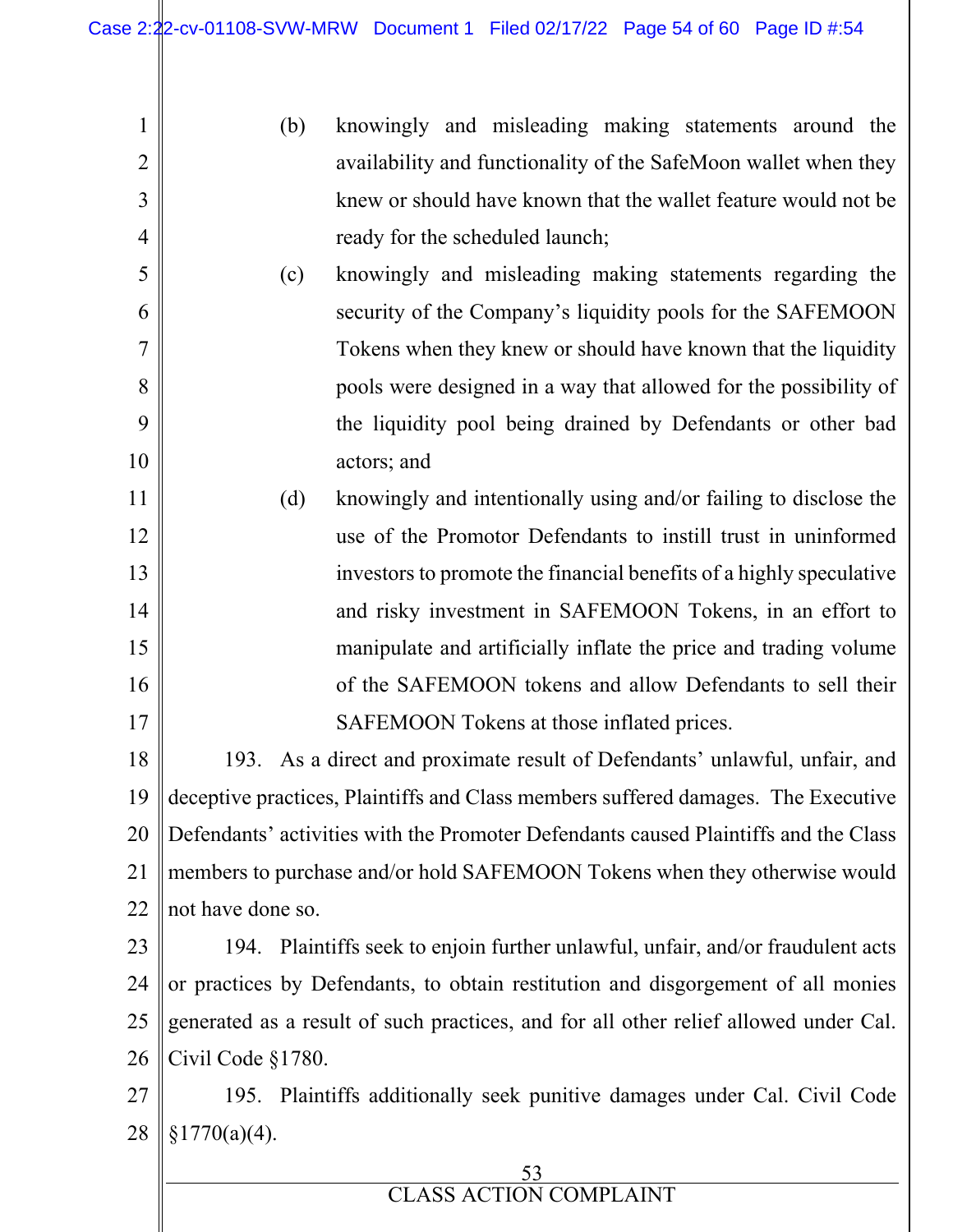1 2 3 4 196. Plaintiffs have complied with Cal. Civil Code §1780(d), which requires the concurrent filing of an "affidavit stating facts showing that the action has been commenced in a county described in this section as a proper place for the trial of the action."

### **THIRD CAUSE OF ACTION**

#### **Aiding and Abetting California Common Law (Against Promoter Defendants)**

8 9 197. Plaintiffs restate and reallege all preceding allegations above as if fully set forth herein.

10 11 198. Plaintiffs Merewhuader and Polite are residents of the State of California.

12 13 14 15 16 199. Under California law, aiding and abetting requires not agreement, but simply assistance. The elements of aiding and abetting liability have cited the elements of the tort, as they are set forth in the RESTATEMENT (SECOND) OF TORTS §876, and have omitted any reference to an independent duty on the part of the aider and abettor.

17 18 19 20 21 22 23 200. Under California law, "[l]iability may . . . be imposed on one who aids and abets the commission of an intentional tort if the person (a) knows the other's conduct constitutes a breach of duty and gives substantial assistance or encouragement to the other to so act or (b) gives substantial assistance to the other in accomplishing a tortious result and the person's own conduct, separately considered, constitutes a breach of duty to the third person." *Neilson v. Union Bank of Cal., N.A.*, 290 F. Supp. 2d 1101, 1118 (C.D. Cal. 2003) (citations omitted).

24 25 26 27 201. "Unlike a conspirator, an aider and abettor does not 'adopt as his or her own' the tort of the primary violator. Rather, the act of aiding and abetting is distinct from the primary violation; liability attaches because the aider and abettor behaves in a manner that enables the primary violator to commit the underlying tort." *Id.*

28

5

6

7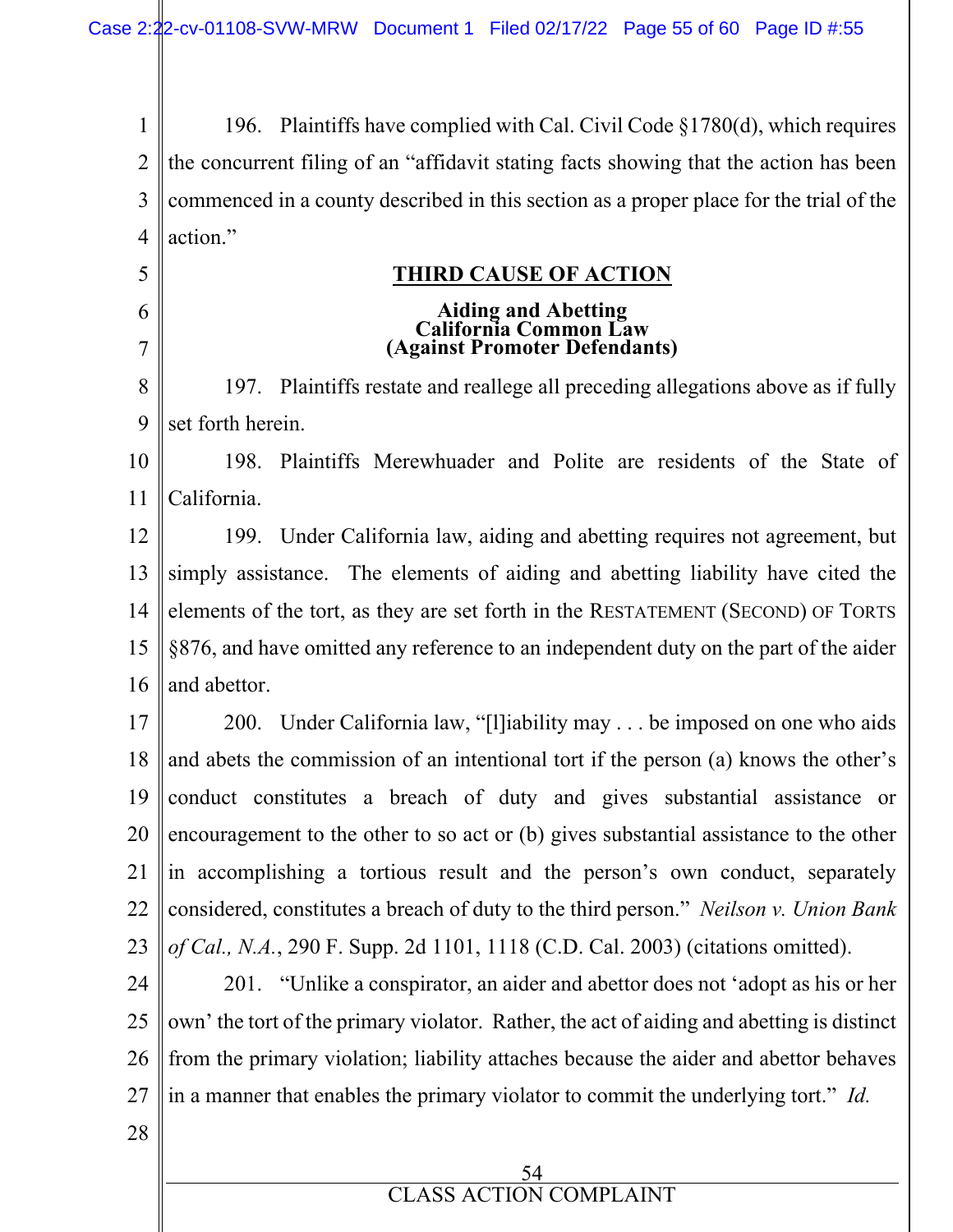1 2 3 4 5 6 7 202. The Promoter Defendants have previous knowledge and experience with making misleading promotional statements (with Defendant Mayweather having nearly an identical experience with a previous fraudulent cryptocurrency promotion), and, as such, knew or should have known that the marketing strategy employed by the Executive Defendants for the SAFEMOON Tokens was unlawful, deceitful, fraudulent, and/or violated the terms of the California, Florida, and New York state statutes described in this Complaint.

8 9 10 11 12 13 14 15 16 203. By promoting the SAFEMOON Tokens on their social media platforms and through their reported conduct, the Promotor Defendants provided assistance that was a substantial factor causing the SAFEMOON Token price to both surge and do so long enough to allow all Defendants to sell their SAFEMOON Tokens for huge profits at the expense of their followers and investors. Without the help of the Promoter Defendants' activities, the Executive Defendants would have been unable to use the misleading marketing strategy devised by Haines-Davies, Arriaga, and Witriol, and Defendants would not have been able to commit the violations of California state consumer protection statutes alleged herein.

- 17 18 19 20 21 204. As a direct and proximate result of Promotor Defendants' unlawful, unfair, and deceptive practices, Plaintiffs and Class members suffered damages. The Executive Defendants' activities with the Promoter Defendants caused Plaintiffs and the Class members to purchase and/or hold the SAFEMOON Tokens when they otherwise would not have done so.
- 22 23 24 25 205. Plaintiffs seek to enjoin further unlawful, unfair, and/or fraudulent acts or practices by SafeMoon, to obtain monetary damages, restitution and disgorgement of all monies generated as a result of such practices, and for all other relief allowed under California law.

55 CLASS ACTION COMPLAINT

- 26
- 27

28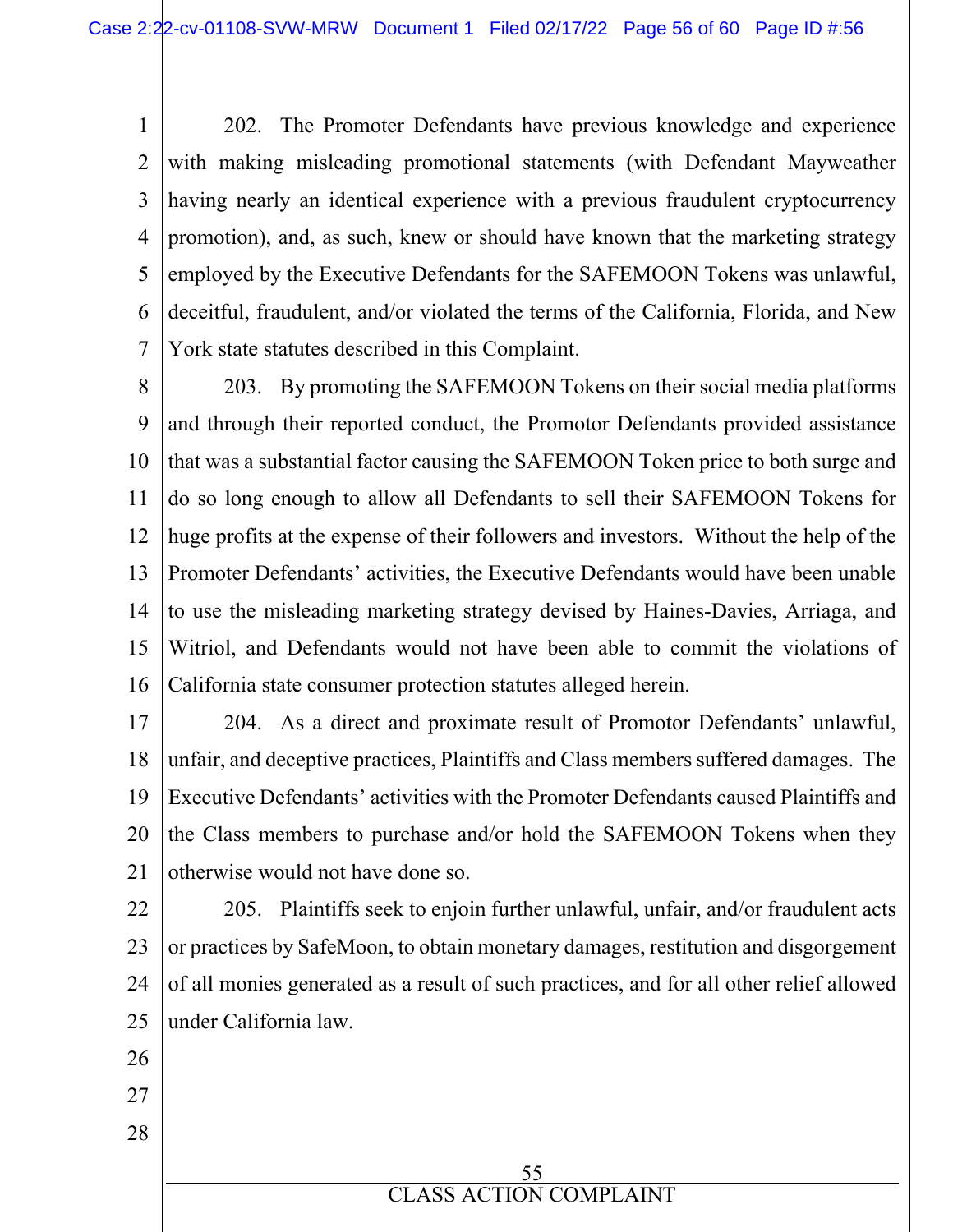### **FOURTH CAUSE OF ACTION**

#### **Violation of Illinois' Consumer Protection and Deceptive Trade Practices Act 815 Ill. Comp. Stat. 505/1,** *et seq***. (Against All Defendants)**

206. Plaintiffs restate and reallege all preceding allegations above as if fully set forth herein.

6

1

2

3

4

5

207. Plaintiff Viane is a resident of the State of Illinois.

7 8 9 10 11 12 13 14 208. In Illinois, the Consumer Fraud and Deceptive Business Practices Act, 815 Ill. Comp. Stat. 505/1, *et seq*., prohibits "unfair methods of competition and unfair or deceptive acts or practices, including but not limited to the use or employment of any deception, fraud, false pretense, false promise, misrepresentation or the concealment, suppression or omission of any material fact, with intent that others rely upon the concealment, suppression or omission of such material fact or the use or employment of any practice described in Section 2 of the 'Uniform Deceptive Trade Practices Act'...."

15 16 17 18 19 20 209. Plaintiffs and the Class members were injured by Defendants' deceptive misrepresentations, concealments and omissions and these misrepresentations, concealments and omissions were material and deceived Plaintiffs and the Class. Because Plaintiffs and Class members relied on Defendants' misrepresentations, concealments, and omissions when purchasing Defendants' SAFEMOON Tokens, they were injured at the time of purchase.

21 22 23 24 25 26 27 210. For the reasons discussed herein, Defendants violated and continued to violate Section 510/2(a) of the Illinois Uniform Deceptive Trade Practices Act by engaging in the unfair or deceptive acts or practices described herein. Defendants' acts and practices, including their material omissions, described herein, were likely to, and did in fact, deceive and mislead members of the public, including consumers acting reasonably under the circumstances, to their detriment. Defendants engaged in deceptive acts and practices under Illinois law by taking advantage of the lack of

28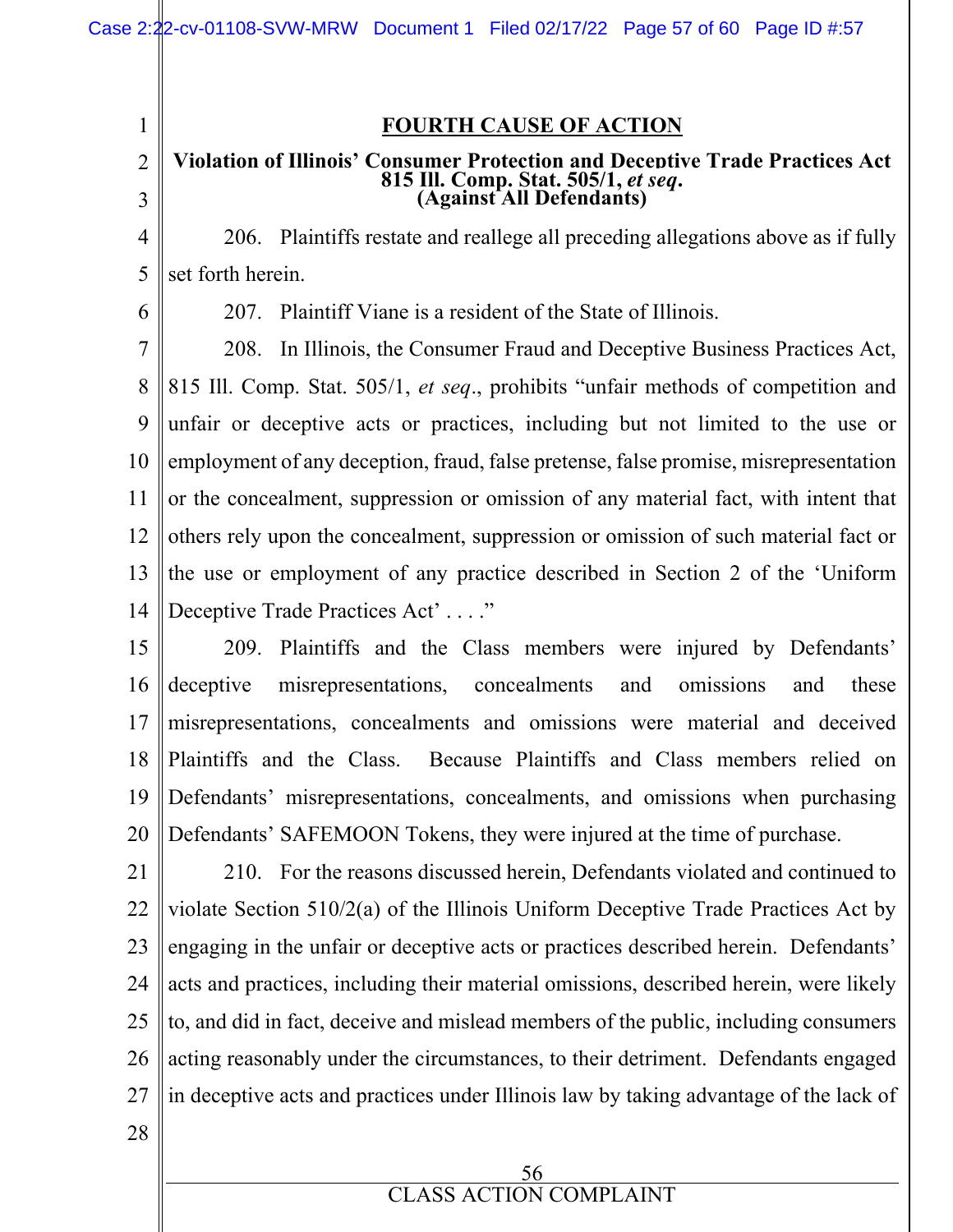57 CLASS ACTION COMPLAINT 1 2 3 4 5 6 7 8 9 10 11 12 13 14 15 16 17 18 19 20 21 22 23 24 25 26 27 28 knowledge, ability, experience, or capacity of Plaintiffs to a grossly unfair degree, including but not limited to, in the following ways: (a) knowingly and intentionally concealing the Executive Defendants' specific roles and ownership interests in SafeMoon; (b) knowingly and misleading making statements around the availability and functionality of the SafeMoon wallet when they knew or should have known that the wallet feature would not be ready for the scheduled launch; (c) knowingly and misleading making statements regarding the security of the Company's liquidity pools for the SAFEMOON Tokens when they knew or should have known that the liquidity pools were designed in a way that allowed for the possibility of the liquidity pool being drained by Defendants or other bad actors; and (d) knowingly and intentionally using and/or failing to disclose the use of the Promotor Defendants to "instill trust" in uninformed investors to promote the financial benefits of a highly speculative and risky investment in SAFEMOON Tokens, in an effort to manipulate and artificially inflate the price and trading volume of the SAFEMOON tokens and allow Defendants to sell their SAFEMOON Tokens at those inflated prices. 211. As a direct and proximate result of Defendants' unfair and deceptive practices, Plaintiffs and Class members suffered damages. Defendants' activities caused Plaintiffs and the Class members to purchase and/or retain SAFEMOON Tokens when they otherwise would not have done so. 212. Defendants' deceptive acts occurred in a course of conduct involving trade and commerce in Illinois and throughout the United States. 213. Defendants intended that Plaintiffs and all Class members would rely on their deceptive acts when purchasing the SAFEMOON Tokens.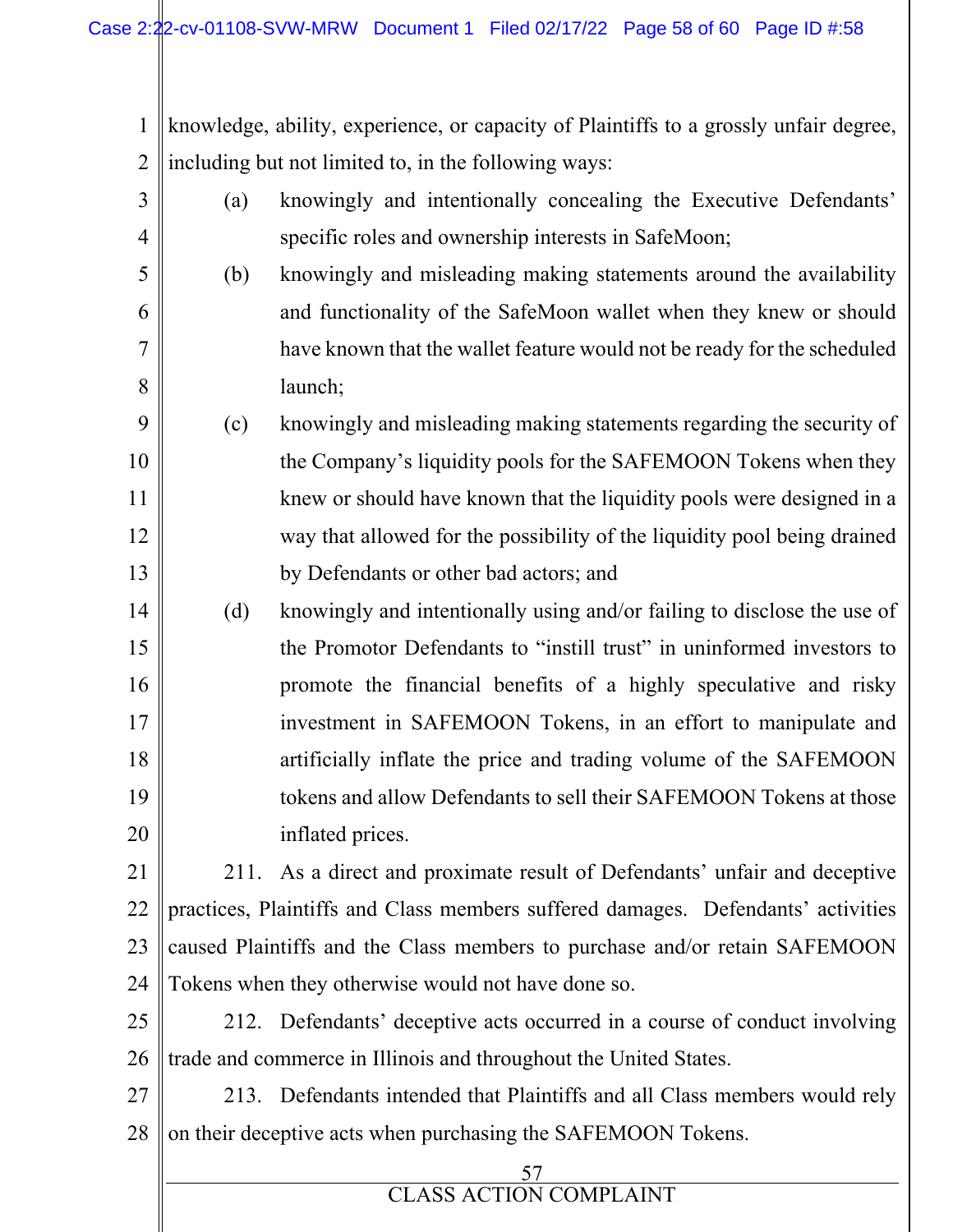| $\mathbf{1}$   | 214. Pursuant to 815 ILCS 505/10a, Plaintiffs seeks actual damages for                                   |  |  |  |
|----------------|----------------------------------------------------------------------------------------------------------|--|--|--|
| $\overline{2}$ | Defendants' violations of the Illinois Uniform Deceptive Trade Practices Act.                            |  |  |  |
| 3              | 215. Pursuant to 815 ILCS 510/3, Plaintiffs seek to enjoin further unlawful,                             |  |  |  |
| 4              | unfair, and/or fraudulent acts or practices by SafeMoon, to obtain restitution and                       |  |  |  |
| 5              | disgorgement of all monies generated as a result of such practices, and for all other                    |  |  |  |
| 6              | relief allowed under Illinois law. Under this section, "Proof of monetary damage,                        |  |  |  |
| 7              | loss of profits or intent to deceive is not required."                                                   |  |  |  |
| 8              | In addition, Plaintiffs are entitled to reasonable attorney's fees and any<br>216.                       |  |  |  |
| 9              | other relief this Court determined is appropriate. See 815 ILCS 510/3.                                   |  |  |  |
| 10             | <b>FIFTH CAUSE OF ACTION</b>                                                                             |  |  |  |
| 11             | Unjust Enrichment/Restitution<br>(California Common Law, in the Alternative)<br>(Against All Defendants) |  |  |  |
| 12             |                                                                                                          |  |  |  |
| 13             | Plaintiffs restate and reallege all preceding allegations above as if fully<br>217.                      |  |  |  |
| 14             | set forth herein.                                                                                        |  |  |  |
| 15             | 218. Plaintiffs and members of the Class conferred a monetary benefit on                                 |  |  |  |
| 16             | Defendants by raising the price and trading volume of the SAFEMOON Tokens,                               |  |  |  |
| 17             | which allowed Defendants to sell their SAFEMOON Tokens to Plaintiffs and Class                           |  |  |  |
| 18             | members at inappropriately and artificially inflated prices.                                             |  |  |  |
| 19             | 219. Defendants received a financial benefit from the sale of their                                      |  |  |  |
| 20             | SAFEMOON Tokens at inflated prices and are in possession of this monetary value                          |  |  |  |
| 21             | that was intended to be used for the benefit of, and rightfully belongs to, Plaintiffs                   |  |  |  |
| 22             | and members of the Class.                                                                                |  |  |  |
| 23             | Plaintiffs seek restitution in the form of the monetary value of the<br>220.                             |  |  |  |
| 24             | difference between the purchase price of the SAFEMOON Tokens and the price                               |  |  |  |
| 25             | those SAFEMOON Tokens sold for.                                                                          |  |  |  |
| 26             | <b>PRAYER FOR RELIEF</b>                                                                                 |  |  |  |
| 27             | WHEREFORE, Plaintiffs, individually, and on behalf of all others similarly                               |  |  |  |
| 28             | situated, respectfully request that this Court:                                                          |  |  |  |
|                | 58                                                                                                       |  |  |  |
|                | <b>CLASS ACTION COMPLAINT</b>                                                                            |  |  |  |
|                |                                                                                                          |  |  |  |